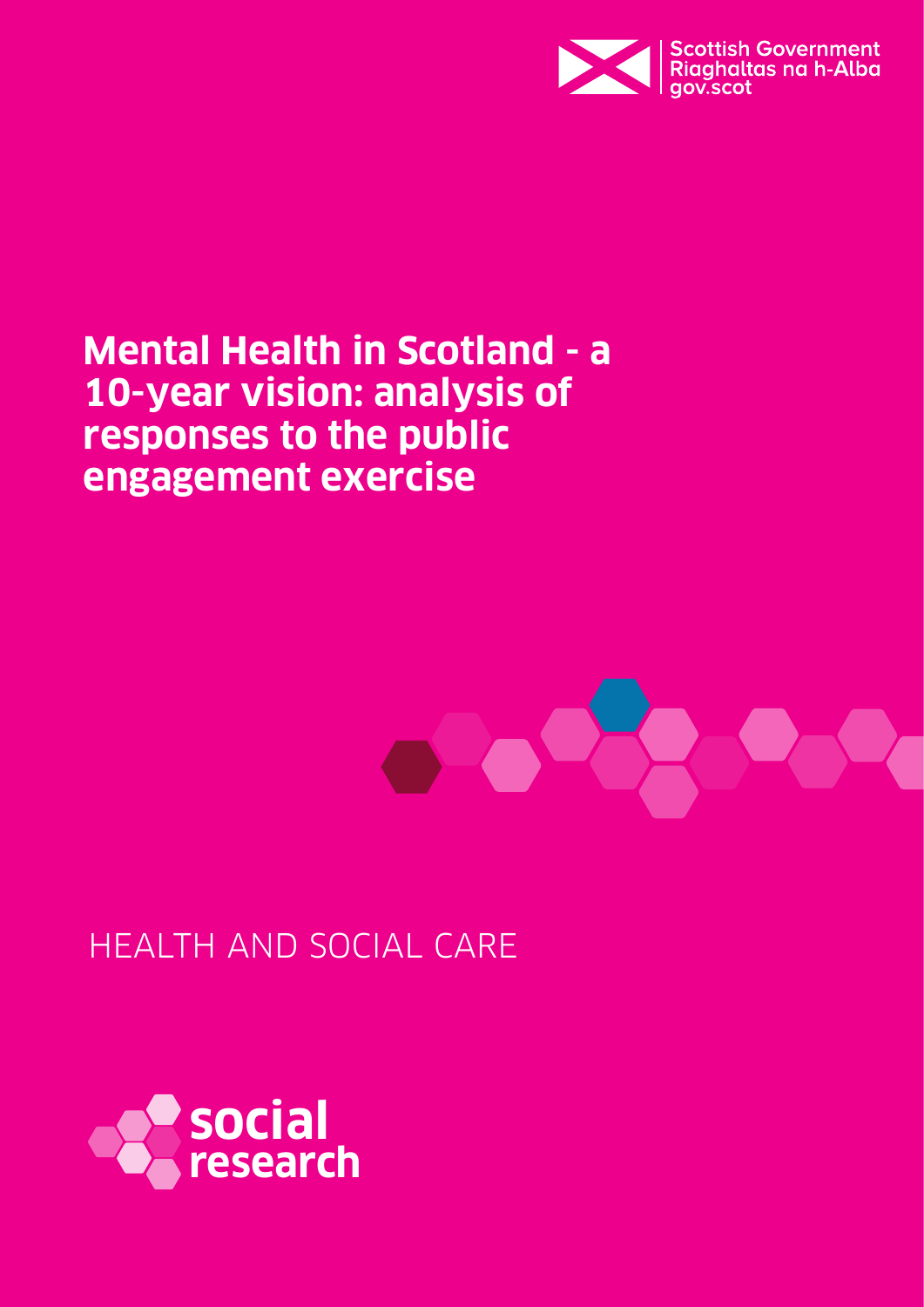# **Mental Health in Scotland a 10-year vision**

**Analysis of responses to the public engagement exercise**

**Craigforth**

**December 2016**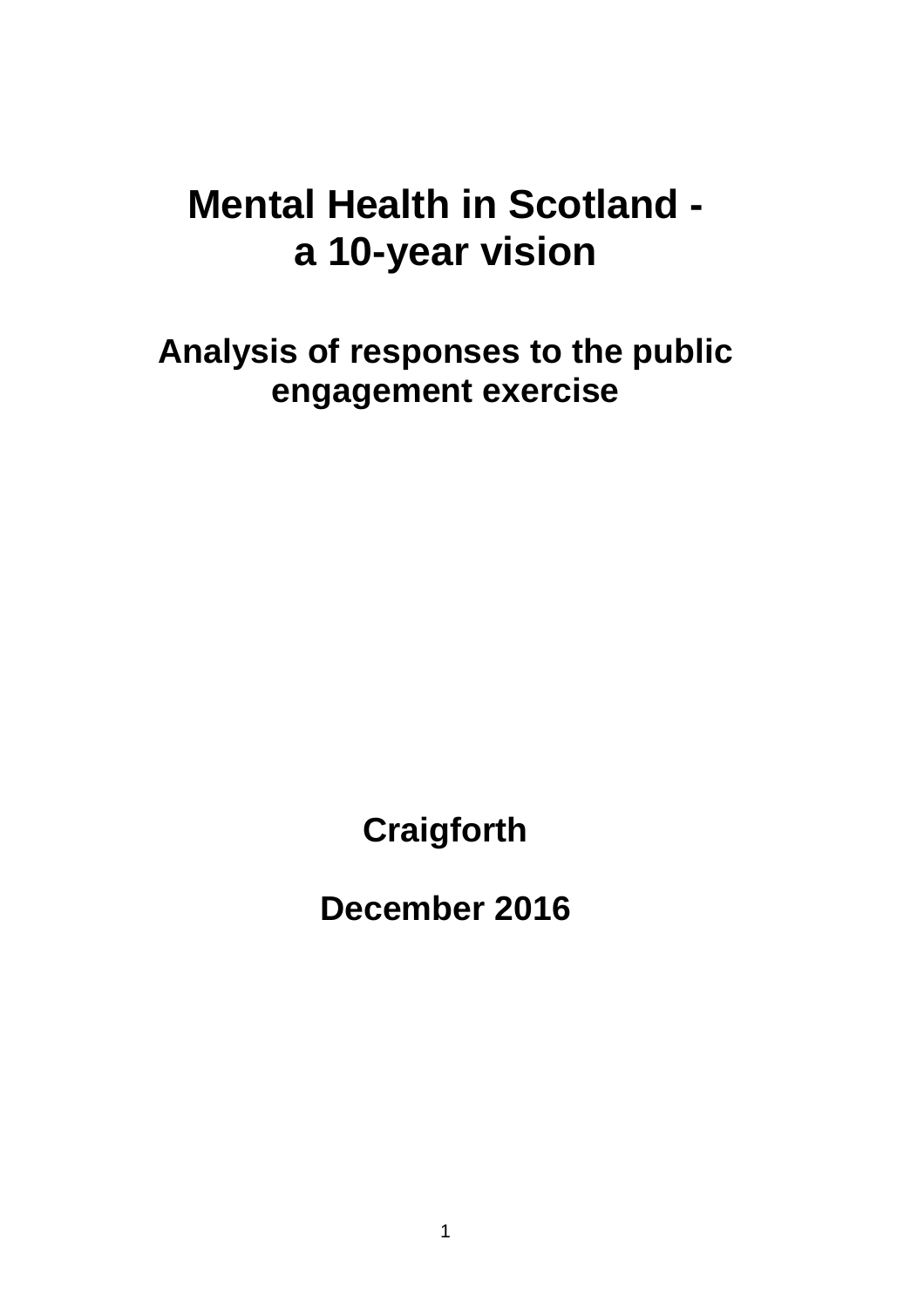# **Contents**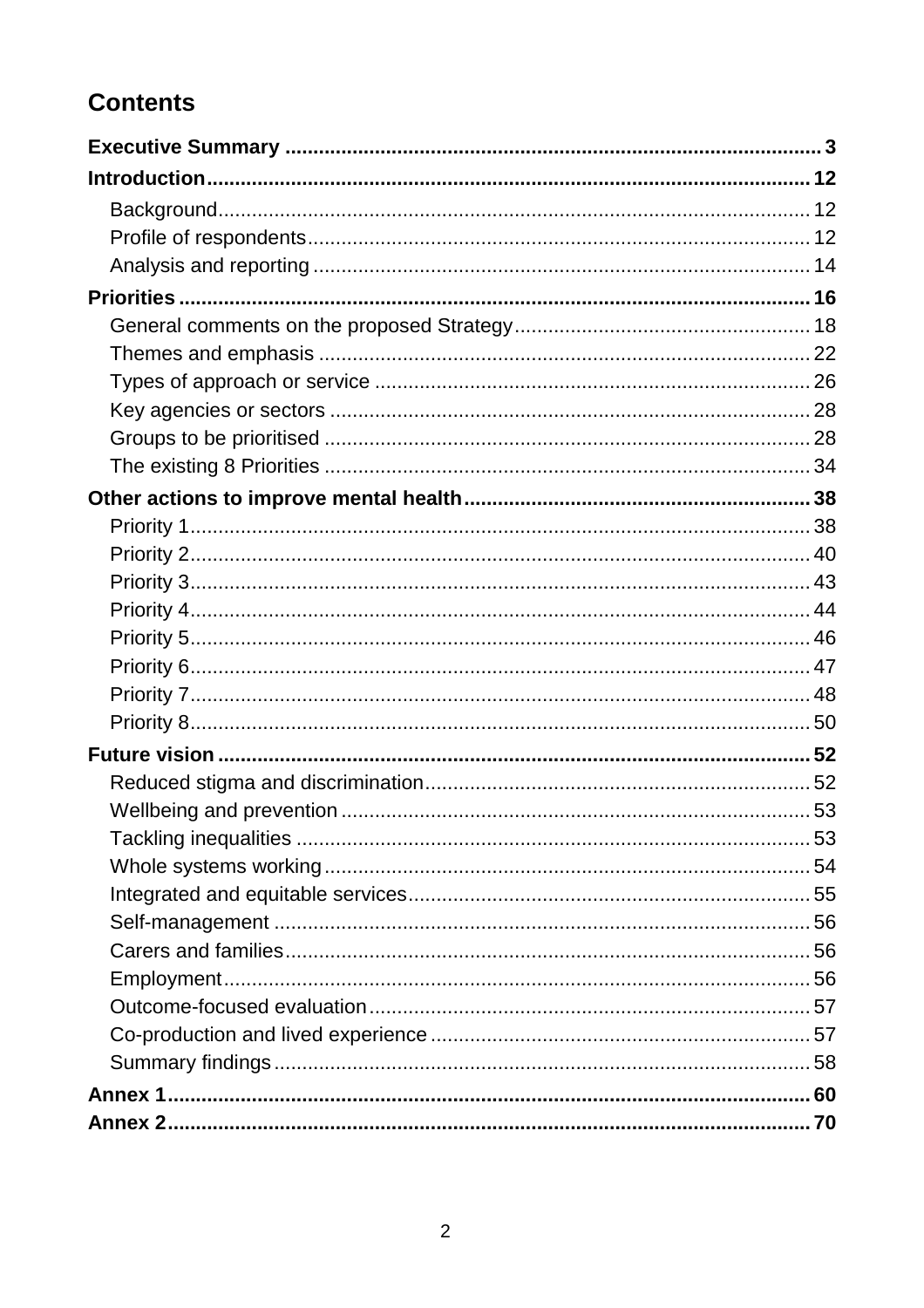# <span id="page-3-0"></span>**Executive Summary**

# **Introduction**

This summary presents the key messages from the analysis of responses to the Scottish Government's engagement exercise about a new Mental Health Strategy for Scotland.

The new Mental Health Strategy is intended to cover a 10-year period. The framework on which respondents were asked to comment sets out the priorities that the Scottish Government thinks will deliver significant improvements to the mental health of the population of Scotland. It is organised around life stages: Start Well; Live Well; and Age Well. The framework sets out 8 Priorities that the Scottish Government has identified for the next Strategy. These are:

- 1. Focus on prevention and early intervention for pregnant women and new mothers.
- 2. Focus on prevention and early intervention for infants, children and young people.
- 3. Introduce new models of supporting mental health in primary care.
- 4. Support people to manage their own mental health.
- 5. Improve access to mental health services and make them more efficient, effective and safe – which is also part of early intervention.
- 6. Improve the physical health of people with severe and enduring mental health problems to address premature mortality.
- 7. Focus on **'All of Me'**: Ensure parity between mental health and physical health.
- 8. Realise the human rights of people with mental health problems.

A total of 598 responses were available to inform the analysis. The majority of responses, 61%, were submitted by individual members of the public. The remaining 39% of responses were submitted by groups or organisations, including health organisations, local authorities, multi-agency partnerships, third sector organisations and service user or carer groups.

Many of the submissions made were both lengthy and detailed, and this analysis focuses on the most frequently raised themes and issues.

# **The Priorities**

The first question asked if the 8 Priorities are the most important for transforming mental health in Scotland over the next 10 years. 51% of those who answered the question thought that the 8 Priorities are the most important. Of the remaining respondents, 39% disagreed and 10% did not know. Group respondents were relatively evenly divided (with 50% agreeing, 45% disagreeing and 5% not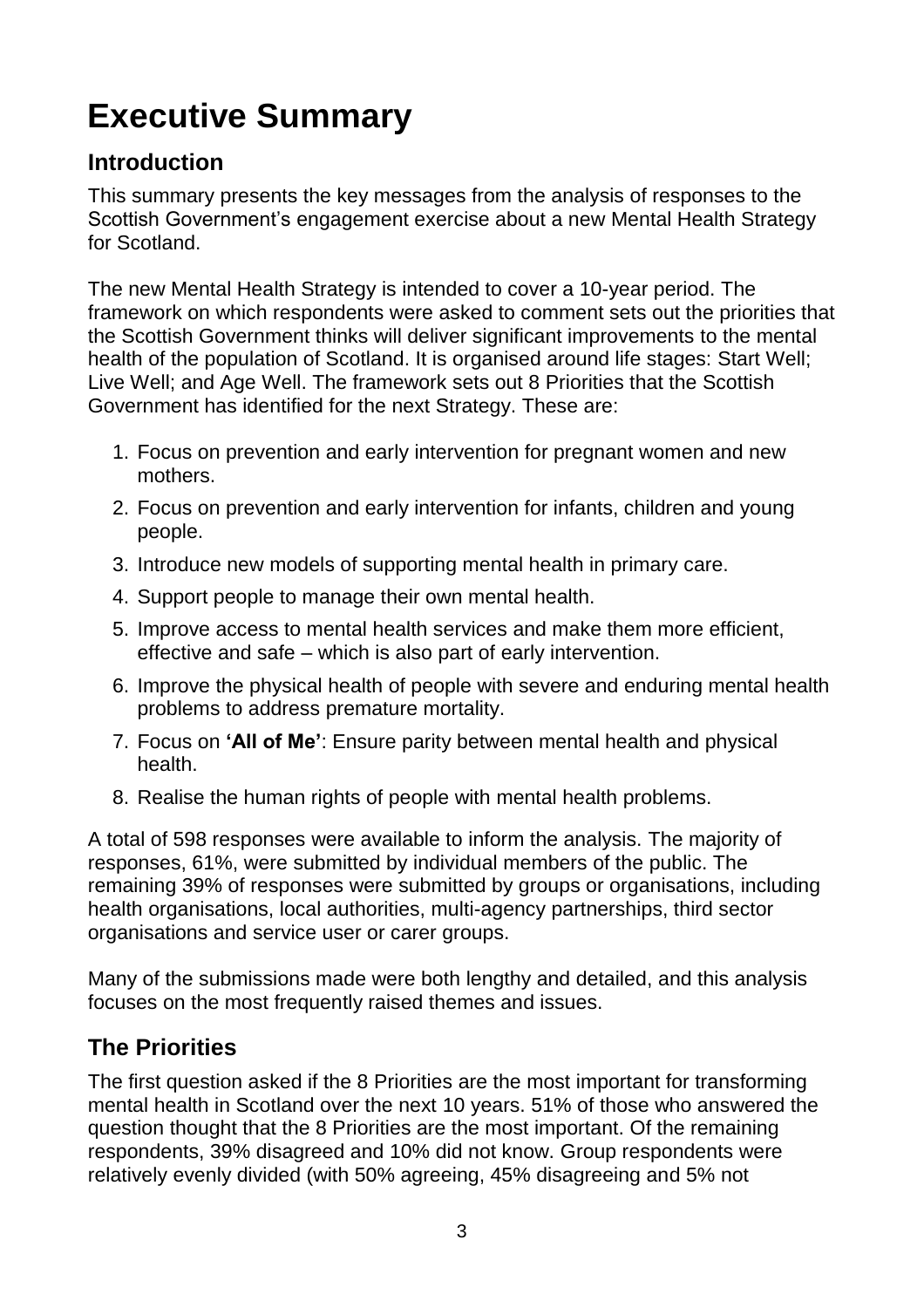knowing), as were individual respondents (with 51% agreeing, 36% disagreeing and 13% saying they did not know).

## **General comments on the draft proposals**

Although Question 1 focused on the 8 Priorities set out, a number of respondents raised more general or fundamental issues about the scope or focus of the current proposals. Many of these respondents offered support for the shift from a 3-year to a 10-year strategy, the life-stage focus of the strategy, and the overt focus on prevention and early intervention.

Some respondents raised issues or concerns about the overall focus of the current draft document. A primary concern for some respondents was that, while the 8 Priorities would help improve mental health services, they do not amount to transformation, and that the overall Strategy lacks ambition or vision. It was recommended that a vision and core set of values should be developed in partnership with those with lived experience.

In terms of elements to be taken into account and which should inform the Strategy, it was suggested that the Strategy needs to be aligned with other strategies, policy and legislation and the appropriate parallels and linkages made. It was also suggested that clear arrangements should be in place for monitoring and evaluation.

## **Themes and emphasis**

In terms of the overall themes and emphasis running through the Strategy, it was suggested that there should be a much stronger focus on wellbeing. This would mean a shift in focus away from service provision to the emotional health and wellbeing of Scotland"s communities, and would require a major revision of the current Strategy. It was also suggested that a whole system response, with a stronger emphasis on a collaborative, multi-agency approach, should be central.

Areas in which it was suggested that overall coverage is insufficient included the impact of socio-economic disadvantage, and the needs of the most marginalised and hardest to reach communities. Another area on which a number of respondents commented was the human rights-based approach. It was sometimes suggested that this needs to be more firmly embedded and should be "threaded-through" the whole Strategy rather than be seen as one of the Priorities. On a connected point, a number of respondents commented on the extent to which the Strategy addresses equalities commitments. A clear statement recognising how experiencing inequality can contribute to, or cause, poor mental health was also proposed. Other areas which respondents suggested should be given greater focus included: addressing the needs of more vulnerable populations; the rural dimension; tackling stigma and discrimination; employment and employability; and the links with alcohol or substance misuse.

Other comments focused on key requirements for the successful delivery of the Strategy including the need for sufficient resources and funding. The need for a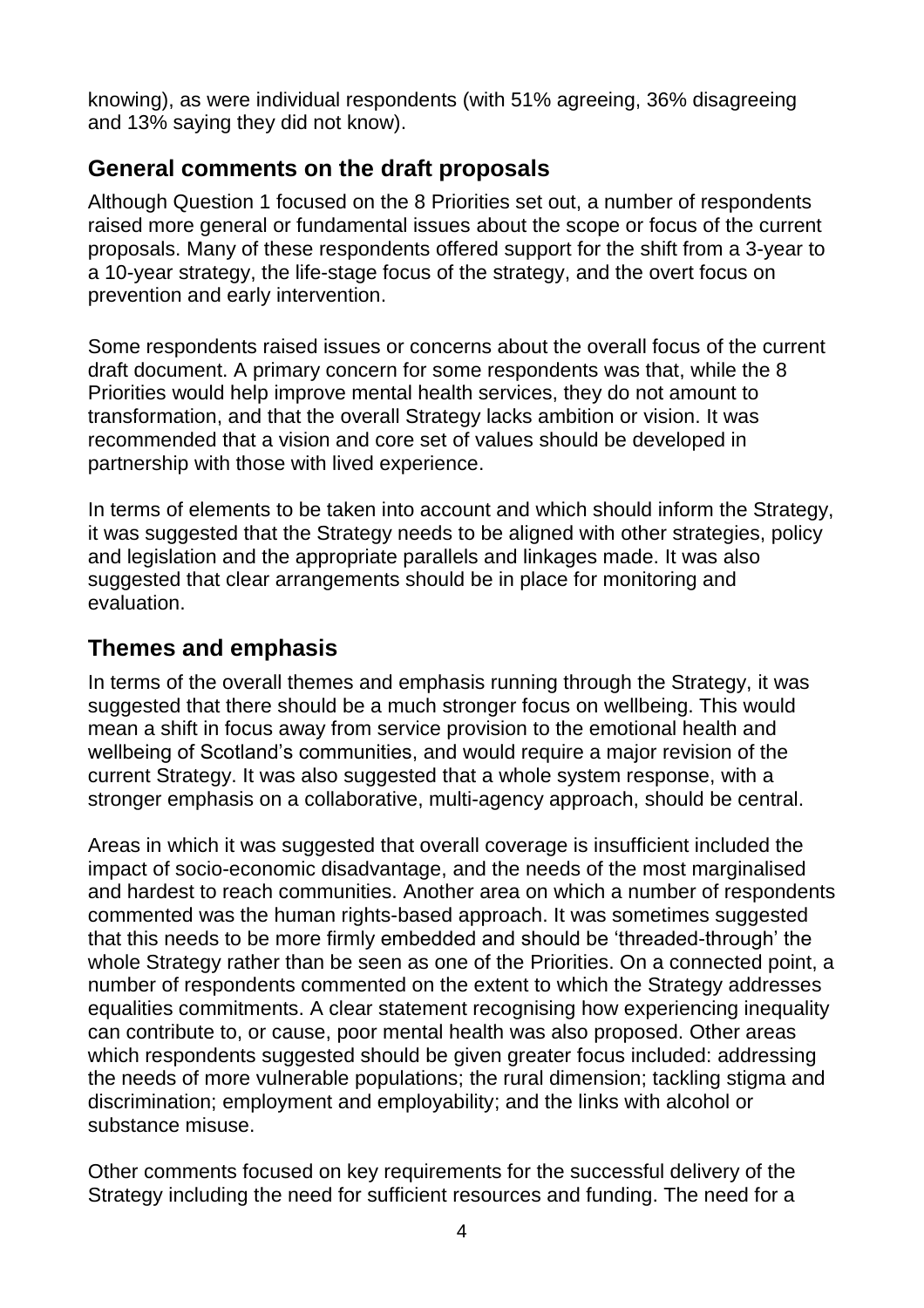sufficient level of funding to support appropriate staffing levels was highlighted in particular, as were issues around workforce development and training.

Many comments focused on the types of approach or service which should be given greater prominence within the Strategy. Suggestions included rehabilitation and recovery. It was suggested that recovery needs to be at the core of mental health policy and practice, not seen as an added extra that can be bolted on. Person-centred approaches and trauma-informed approaches were seen as important, as was delivering a family-inclusive model of care. It was also seen as important to have mental health services which respond to the needs of those who do not fit current service approaches, including those with complex or unusual needs.

It was suggested that the overall balance between specialist and general care needs to be reconsidered, and the important role that general care plays should be recognised. Acute and crisis services, and specialist mental health care, were also seen as needing further focus and investment.

## **Groups or approaches requiring additional focus or priority**

Some respondents highlighted particular groups of people to whom they felt the draft document does not give sufficient focus. They included: families and carers; people with severe and enduring mental ill health; people with learning disabilities or autism; children and young people with mental health problems; people experiencing or at risk of homelessness; LGBTI people; and young LGBTI people in particular.

Respondents also identified a range of groups of people or types of issue or approach which they felt should be an additional priority within the Strategy. A number of the groups identified were focused on children and young people and included: care experienced children and young people; young people needing secure care; children or young people in the youth justice system; deaf children and young people; children and young people with learning disabilities; and older young people. Other groups suggested included: people going through transitions; people with sight loss; people with disfigurements; people with dementia; older people; people with eating disorders; prisoners and those in the criminal justice system; refugees and asylum seekers; and students.

The need to consider the role and contribution of various types of organisation was also highlighted, including that of: the third sector; Integration Authorities; Community Planning Partnerships; and non-mental health specialist statutory and public services.

Themes or types of service which respondents identified as possible priorities included: co-production and valuing lived experience; suicide prevention; addressing discrimination and inequality; developing inclusive, connected and resilient communities, which can support good mental health; preventing mental ill health through education; building and maintaining wellbeing; recovery-focused mental health services; the role of employment; access to greenspace; tackling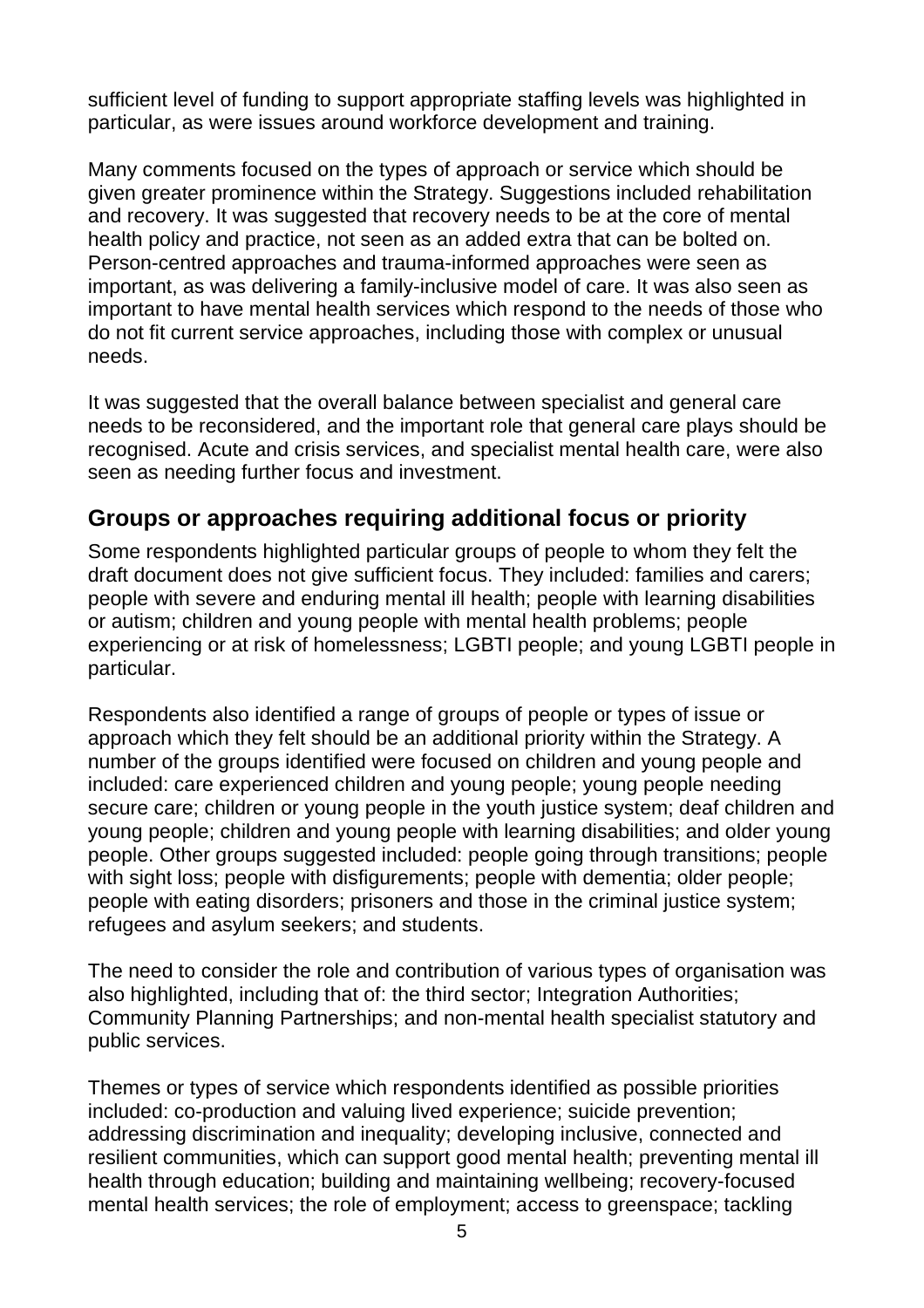obesity; developing and expanding the provision of crisis care; and a review of the use of medications.

# **Specific comments on the priorities and actions**

#### **Priority 1: Focus on prevention and early intervention for pregnant women and new mothers.**

Raising awareness of perinatal mental health and working closely with mothers was seen as a significant way of intervening early, reducing vulnerabilities and supporting the child protection agenda. The focus on the early recognition and treatment of perinatal mental health, particularly for those most vulnerable, was widely endorsed, although some respondents suggested that there could be a greater emphasis on the inclusion of work with fathers and other family members.

It was noted that the onus for perinatal mental health appeared to be placed on health services, but suggested that success will depend on the inclusion and integration of the work of a number of key agencies. Frequent reference was made to the third sector as continuing to have a key role to play.

#### **Priority 2: Focus on prevention and early intervention for infants, children and young people.**

There was strong support for evidence-based programmes to promote good mental health, and that these should again target vulnerable groups. It was noted that a range of issues which can affect a child or young person"s mental health, such as being bullied, difficulties at school, or unmanaged grief or loss, need to be recognised. It was suggested that the Strategy needs to consider the unmet need which can result from these issues. However, there was also a frequentlyexpressed view that such programmes should also focus on wider physical and mental health determinants such as deprivation, employment, social connectedness, and environment.

When taking this work forward, it was suggested that community involvement will be imperative and that communities need to take responsibility for children and young people. It was noted that schools have a particularly important part to play in the promotion of good mental health and that the Strategy needs to recognise this.

Although a clear link was seen between mental and physical health, many of those commenting thought these principles should be extended to consider a whole person response to supporting wellbeing. Resilience, self-worth and optimism were seen to equip children and young people to be socially connected, confident and to decrease the impact of any inequalities, and it was thought these should be promoted. Co-production of services with children and young people and their communities was considered to be of value to the individuals involved, and was seen as having a positive role to play in challenging stigma.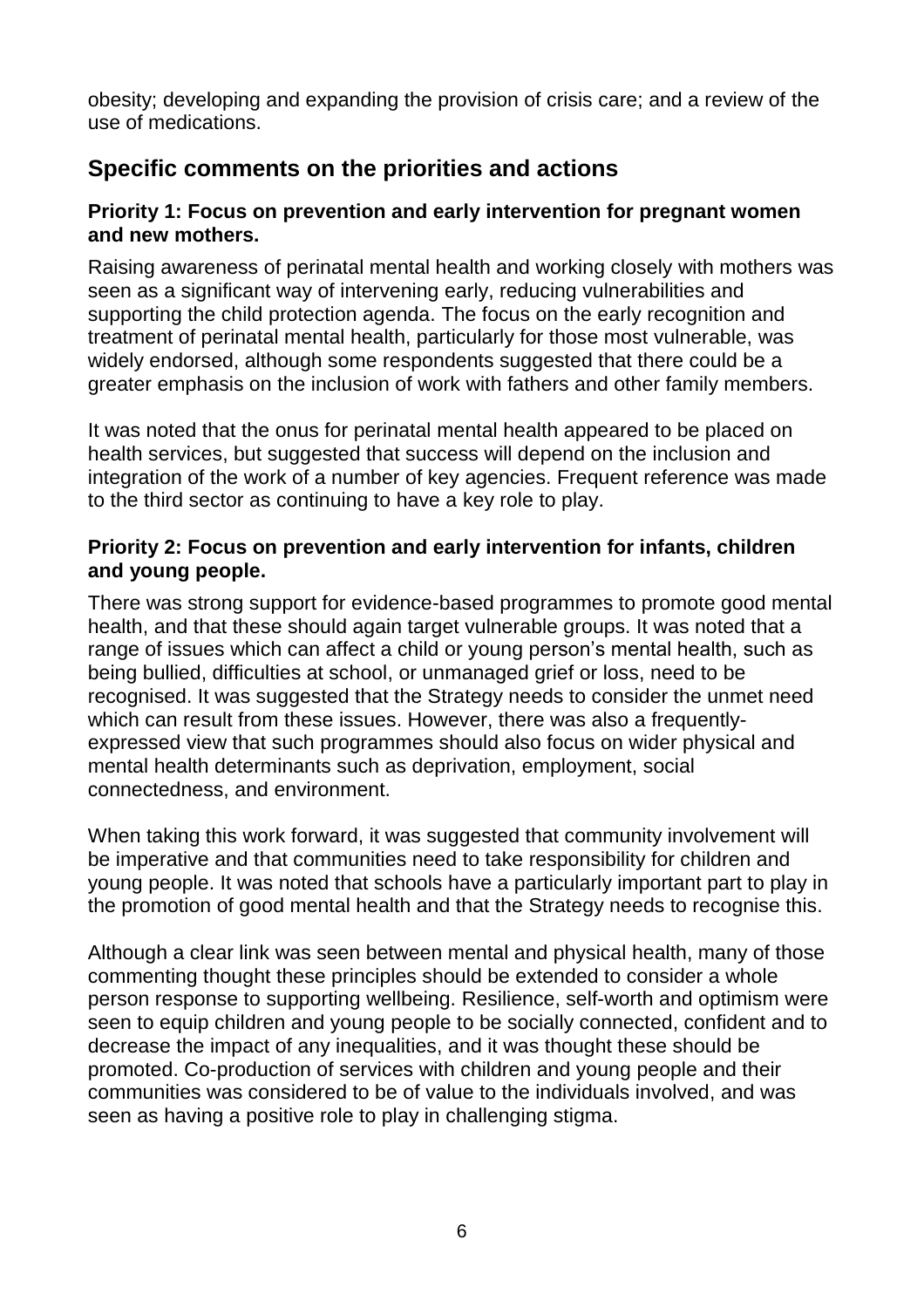#### **Priority 3: Introduce new models of supporting mental health in primary care.**

There was a frequent view that, in order to support mental health in the community, wider determinants of mental and physical wellbeing needed to be considered. This included the impact of factors such as poverty, employment and social inclusion on health outcomes and recovery.

In order to address these challenges, it was felt that service responses need to extend beyond primary care, other health services and other statutory services. The wide range of private, independent and third sector partners was noted, and it was highlighted that delivering primary care does not preclude collaboration with the third sector or with non-mental health focused statutory services. It was suggested that the independent, private and third sectors should also be supported to introduce new models of care.

This shifting of the balance of care was seen as key to accessing the extensive pool of resources embedded in the heart of communities and, by extension, to addressing inequalities effectively.

#### **Priority 4: Support people to manage their own mental health.**

The focus on self-management and self-help resources was welcomed, as was the emphasis on building emotional resilience, confidence and coping strategies rather than just psychological self-help. The ability to manage day-to-day living, retain employment and access social and leisure activities was considered important in reducing vulnerability, with the third sector seen as having a key role in achieving this. The value of diet, exercise and positive relationships was also noted, alongside the provision of a range of alternatives such as mindfulness, yoga and exercise.

A focus on employment was welcomed as having a role in improving aspiration and sustaining positive health. It was also suggested that the benefits of volunteering as a preventative measure should be highlighted. It was suggested that volunteering is evidenced to improve mental health and wellbeing, and employability. In particular, it was suggested that buddying and peer support models could be referenced, although these should not be promoted as a "quick fix" for pressures on primary care. More generally, it was noted that self-management should not be seen as a way to reduce access to support or services, or used as a cost cutting exercise.

#### **Priority 5: Improve access to mental health services and make them more efficient, effective and safe – which is also part of early intervention.**

It was suggested that the focus of Priority 5 should be on providing an effective and safe service, and that it will be important to maintain quality and governance whilst improving the speed of access to services. It was noted that, without a focus on ensuring quality, there is a risk that whilst patients may be seen more quickly, the treatment provided may be less effective.

Many of those who commented felt that priority should be given to ensuring timely and accessible services throughout the wider health and social care system,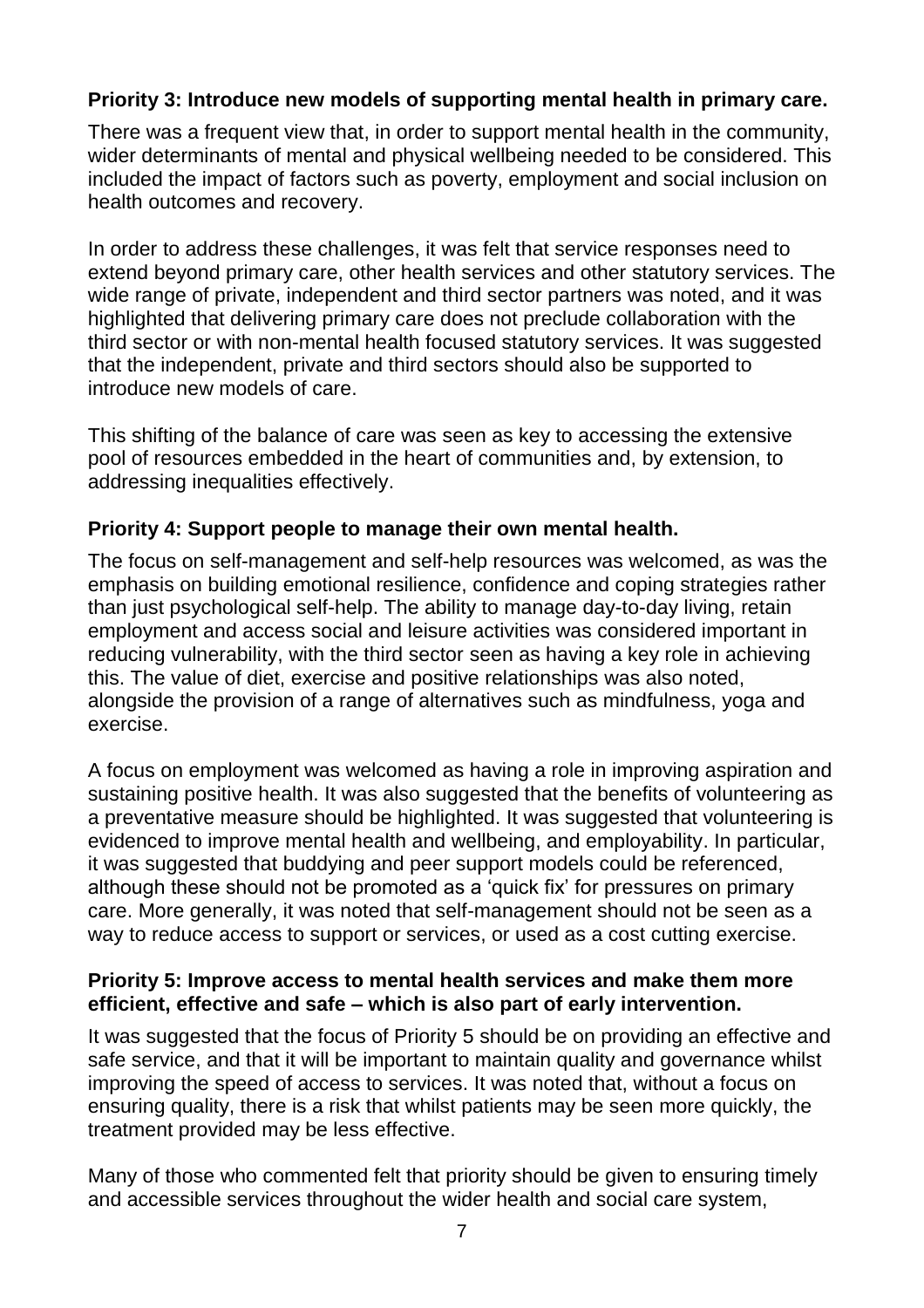acknowledging the valuable role of them all. A number of respondents also commented that a true partnership approach which embraces social care, children"s services and the third sector, could provide a more comprehensive range of support, would help prevent crisis and escalation, and would support positive outcomes.

The development of a mental health outcomes framework was welcomed as providing open and accessible public reporting of mental health outcomes data. It was seen as valuable for monitoring progress against clear targets and developing evidence-based interventions.

#### **Priority 6: Improve the physical health of people with severe and enduring mental health problems to address premature mortality.**

There was a view that physical health should be embedded throughout the Strategy. Many respondents commented on the interrelationship between the physical and mental health of individuals with severe and enduring mental health problems, including noting that to treat conditions in isolation presented a risk of an incomplete picture and conditions being ignored (or not explored adequately).

The remodelling of primary care was seen as an opportunity to integrate services and create more holistic approaches to the care of individuals with severe and enduring mental health problems, incorporating both physical and mental wellbeing. Partnership was seen as being of particular importance in relation to those with additional vulnerabilities such as older age, learning disability, autism or substance misuse.

#### **Priority 7: Focus on 'All of Me': Ensure parity between mental health and physical health.**

Priority 7 was described as "critical and visionary" and it was suggested that it is essential that mental health is seen as being as significant and requiring of investment as physical health. Other points raised about Priority 7 included that the Strategy needs to more clearly set out that physical and mental health are not just issues that sit alongside each other, but are closely interconnected. It was also suggested that this Priority should include a clear preventative focus, with GPs encouraged to ensure early intervention takes place and health and wellbeing issues are addressed before they worsen.

A number of respondents identified actions or opportunities which would help realise the ambition of parity between mental health and physical health care, with inequalities reduced and mental health being seen as part of everyday life. They included that the integration of health and social care would provide an opportunity to establish better links between services through strategic commissioning, but that the contribution that other sectors - such as housing, leisure and employment - can make should also be recognised and exploited.

It was also suggested that increasing financial security through employment has the potential to promote inclusion, decrease stigma, increase self-worth and open up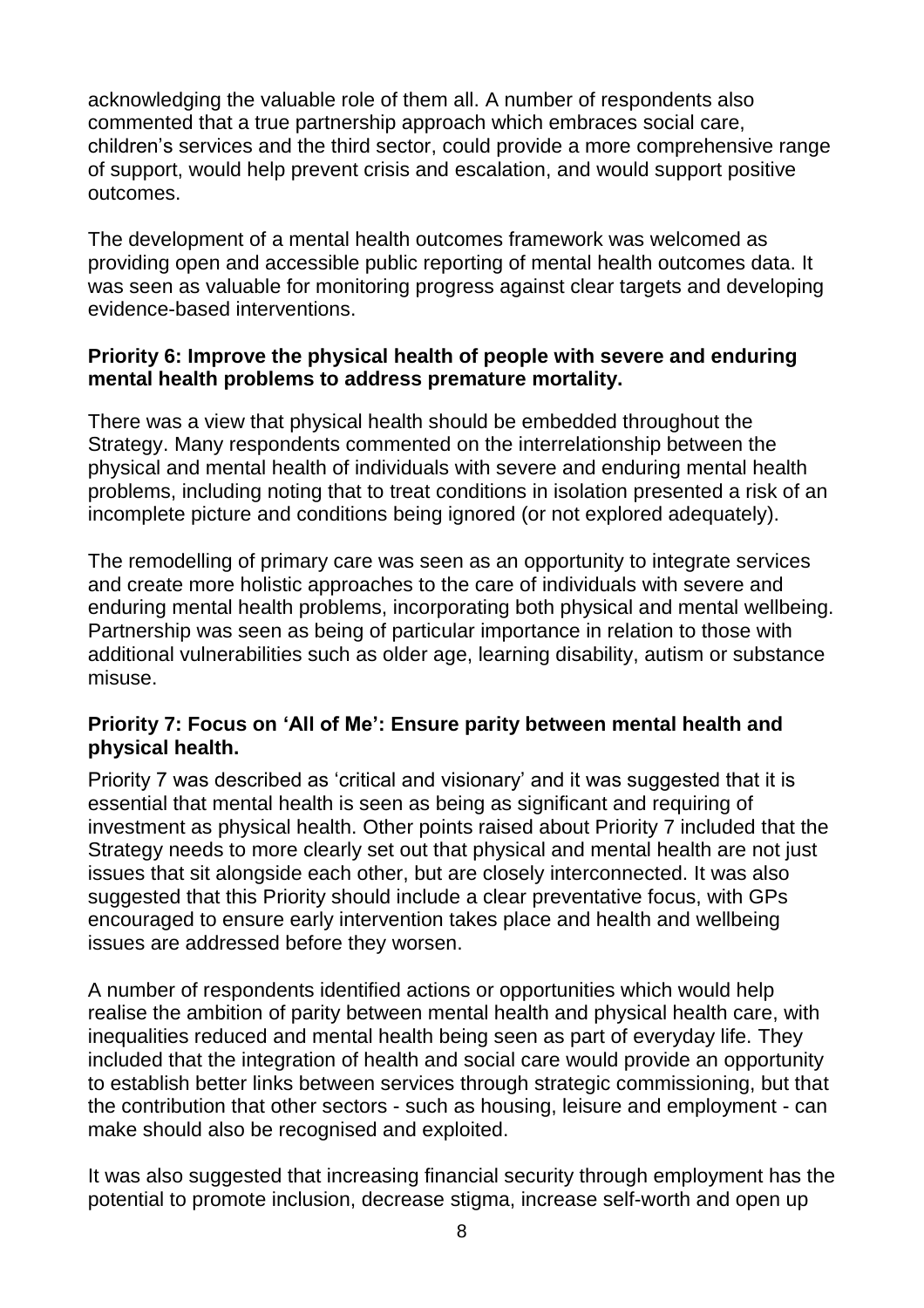opportunities. It was felt that employment and welfare programmes should be designed to take account of mental health conditions and offer people the greatest chance of success.

#### **Priority 8: Realise the human rights of people with mental health problems.**

There was a broad consensus that realising the human rights of people with mental health problems is essential to the delivery of quality mental health care. This Priority was seen as providing a clear focus on recovery, choice, uniqueness and dignity, and as key to improving the quality and experience of health and social care. Success was seen as not being about simple adherence to legislation, but as requiring a substantial shift in both organisational culture and workforce development.

It was suggested that joined-up thinking across Government departments and strategies would help maximise impact in this important area. In particular, the Strategy should explicitly align itself with the Scottish National Action Plan for Human Rights, and there should be explicit reference to the United Nations Convention on the Rights of the Child (UNCRC).

## **Future vision**

Respondents were also asked to outline their vision of what mental health services in Scotland should like in 10 years' time. Overall, the most frequently raised ideas reflected the central issues or concerns raised at earlier questions. They are summarised below under broad and frequently inter-connected themes.

**Reduced stigma and discrimination:** In 10 years' time, Scotland will be a country where mental health is seen as everybody's business. A focus on prevention will improve understanding of mental illness, support a reduction in stigma and address inequalities. People will instead be aware of the importance of good mental health and how they can manage it themselves. This message will be understood and promoted throughout communities, including through our schools. Positive mental health will be recognised but, where ill health does occur, then more enlightened public attitudes will ensure that the experience is free from stigma.

**Wellbeing and prevention:** In 10 years' time, Scotland's approach to mental health will focus on promoting wellbeing, prevention and early intervention. An early, responsive service will be seen as key and as offering the best chance of avoiding problems escalating, with potentially lifelong consequences. There will have been a substantial shift in the focus of services, along with the resources that go with them, and wider society will collectively experience a mental health gain.

**Tackling inequalities:** Understanding and addressing inequality will be a key part of creating a mentally healthier society in 10 years" time. Early disadvantage and damage can have lasting effects on life chances and stifle potential. There needs to be recognition that many of the barriers to wellbeing and recovery lie within society and not within the people who experience mental ill health. Both society as a whole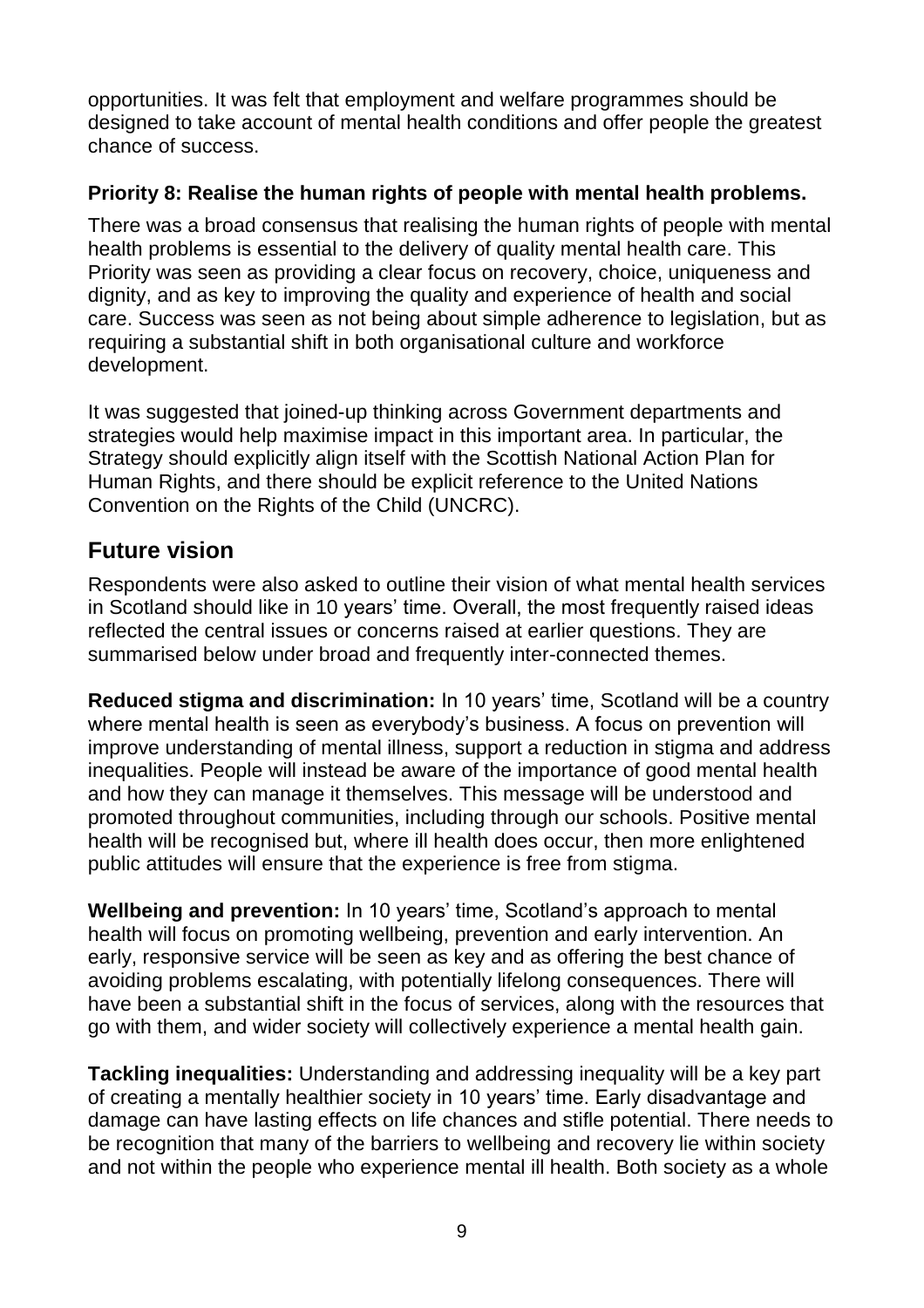and services need to work to remove these barriers so that disadvantaged individuals or groups have access to the support they need.

**Whole systems working:** In 10 years' time, we will have a whole systems approach which will be intrinsically person-centred, flexible, effective at promoting recovery and will have moved away from overly-medicalised models of care towards person-centred and individualised support. The consideration of mental health in its widest context will mean that communities as a whole will be healthier, more cohesive and more supportive of each other. This more holistic approach to mental health, if founded on promoting wellbeing and otherwise taking an expansive and public health-focused approach to prevention, will mean that the need for more specialist services may have been reduced.

**Integrated and equitable services:** Partnerships between organisations will be seen as providing the framework within which a whole systems way of working can sit, with 'behind the scenes' structures and processes supporting a joined-up, community-focused approach which then feeds into a better patient, service user and carer experience. The services involved will extend well beyond health and specialist mental health services. A wide range of other services, agencies and groups - including education, social care, the third sector, housing and employment services - will also have a central role to play. There will be a tiered approach to care, with a range of prevention and early intervention initiatives, and access to the right service at the right time. In 10 years' time, where someone lives will not affect their easy access to this package of fit-for-purpose services.

**Self-management:** In 10 years' time, self-management will be seen as an integral component of a tiered approach to care and this will support people to better understand and manage their own mental illness. This will include equipping people with the tools that support them in increasing their own self-awareness, managing their mental health challenges and remaining connected to society. A proactive approach to the promotion of self-management will be in place which will include options such as guided self-help, online support and peer mentoring.

**Carers and families:** A Scotland in which the vital role played by carers and families is recognised, and they are supported accordingly, was a key part of many people"s 10-year vision. Mental health services will work alongside service users and carers with "no decision about me without me" being the norm. Carers and families will be seen as key partners, and equal contributors, and this in turn will strengthen the partnership approach.

The impact on families and carers will be better understood, allowing the right support to be made available in the right places. This will include recognising that becoming a carer of someone with a mental health issue can be a challenge and be both physically and emotionally demanding.

**Employment:** In 10 years' time, the importance of good quality employment opportunities being available will be recognised and there will be a focus on enabling people to both access and retain employment. Employability support will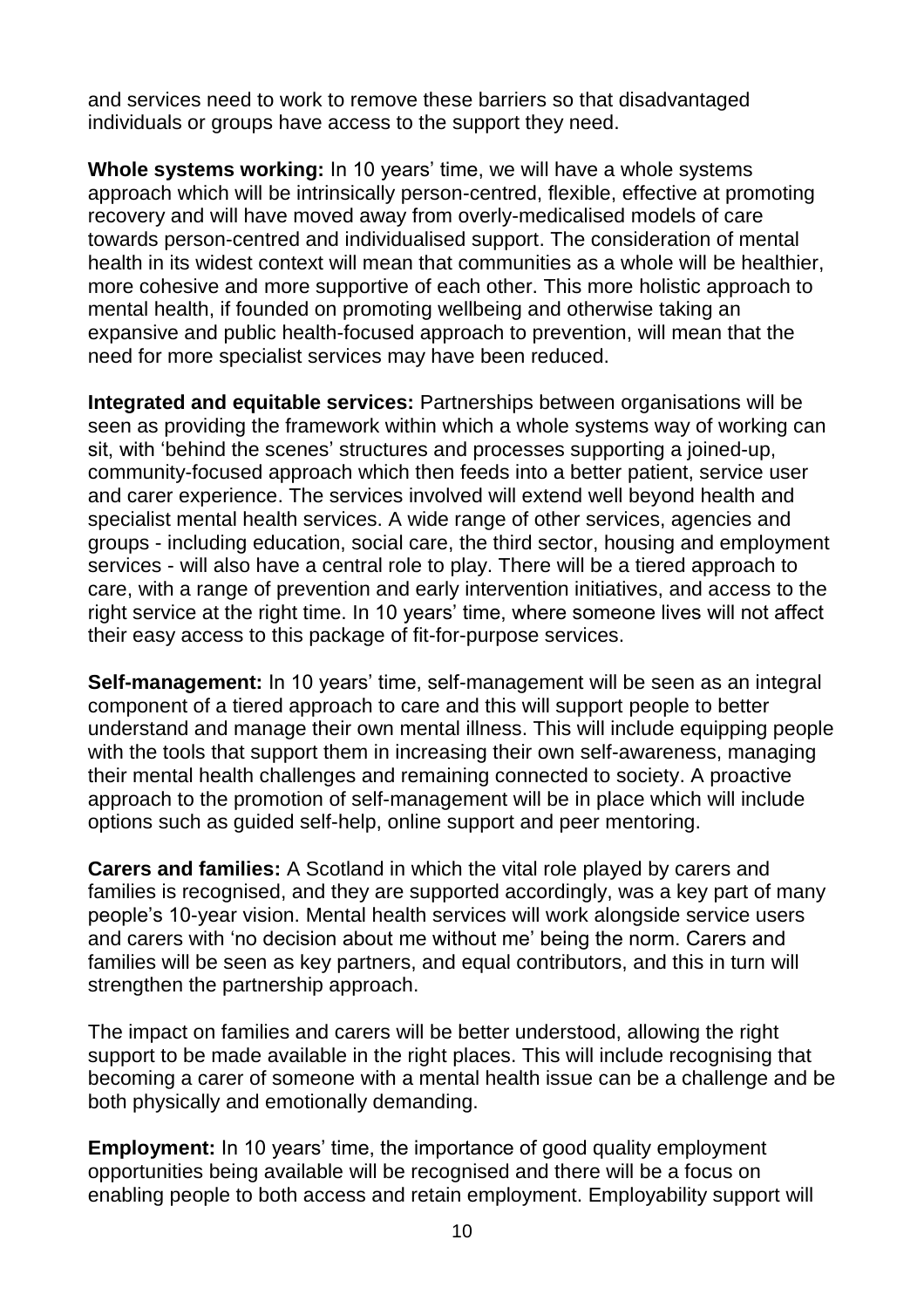be seen as an inherent part of the package of community-based provision, alongside access to information, social support and physical healthcare. The critical role employers have to play in providing support to employees will be understood, including in terms of promoting wellbeing and good mental health. There will be programmes to support and advise employers.

**Outcome-focused evaluation:** Considering what is working well and less well will be a central and ongoing process and will be focused on the outcomes being delivered. There will have been a clear move from measuring outputs such as service volume or hours of support delivered, to measuring outcomes which contribute towards achieving recovery.

**Co-production and lived experience:** The vital importance of involving and listening to those with lived experience has been a common theme running through many of the responses to this public engagement exercise. Although many respondents did set out their vision for what mental health services in Scotland should look like in 10 years' time, there was a common view that the important people, if not the most important people, to be involved in developing this vision are those with lived experience.

This focus on the importance of co-production extended to the Strategy itself, but also to the planning and delivery of services. The approach should be inclusive and ensure that everyone has the opportunity to have their voice heard, including children and young people. People will not only have a right to be involved but will have been made aware of that right.

In 10 years' time the idea of 'service user involvement' will have been replaced by the user-led participation model, with the involvement of the majority of people with lived experience. Services will reflect and act upon the views and experiences of both those using the service, as well as their families and carers. This will not only support informed service and resource decisions, but will also help in moving towards models of skilled user-led peer support. To reap the full benefits of this culture shift, outcome measures will focus on indicators of wellbeing and the development of these measures will be strongly informed and influenced by people with lived experience of mental ill health.

For many, co-production was seen as driving the person-centred approach where people feel empowered to choose and pursue paths to recovery which are right for them. This was at the heart of many respondents' vision of what mental health services in Scotland will look like in 10 years" time but was also seen as key to enhanced wellbeing across Scotland"s communities.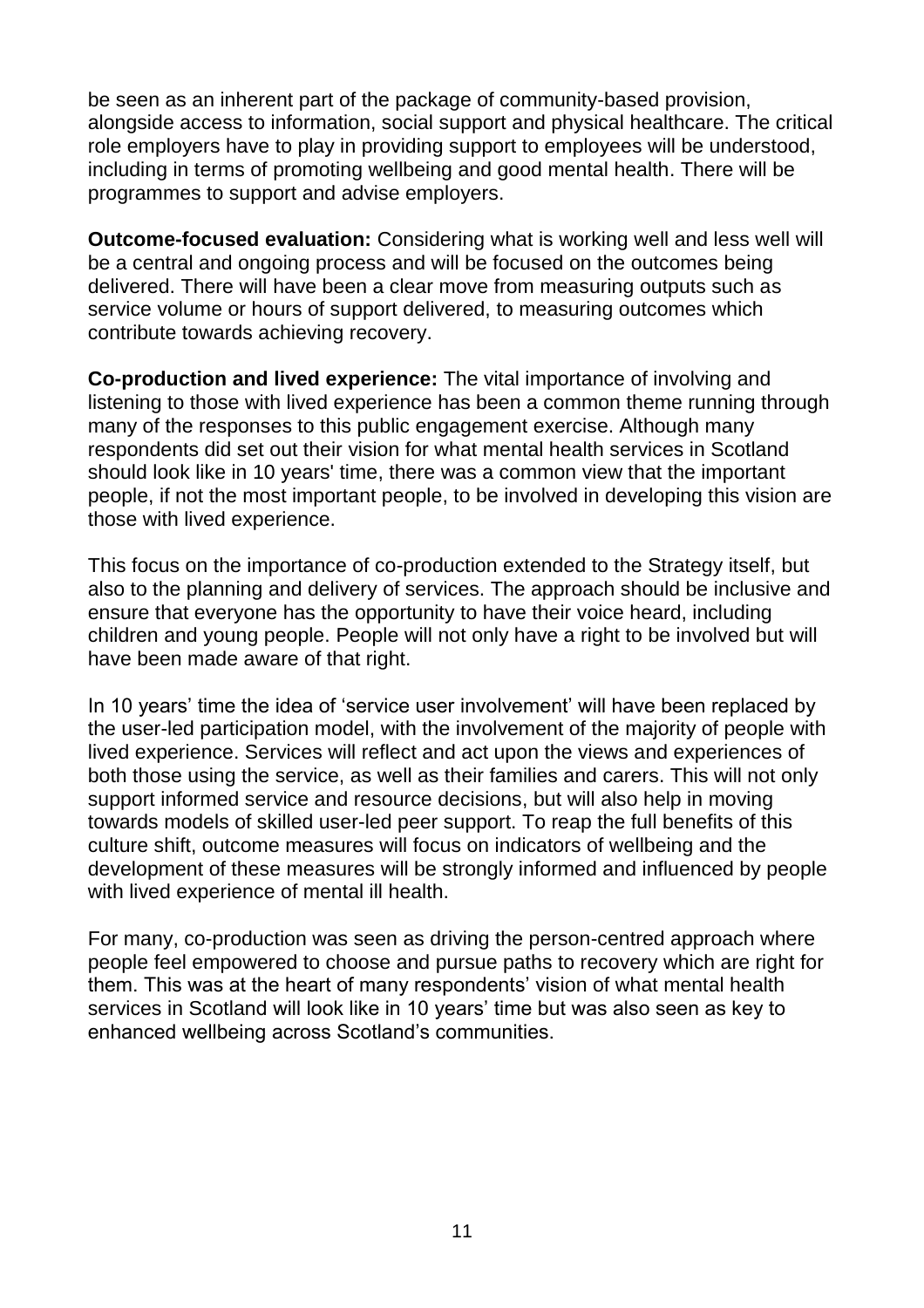# <span id="page-12-0"></span>**Introduction**

This report presents an analysis of responses to the Scottish Government"s engagement exercise about a new Mental Health Strategy for Scotland.

# <span id="page-12-1"></span>**Background**

The new Mental Health Strategy is intended to cover a 10-year period and follows on from a 3-year strategy that ran from 2012 to 2015. During 2015 and 2016, the Scottish Government has reviewed evidence and engaged with a wide variety of stakeholders, internal and external, to inform the development of policy for the next strategy. People and organisations also gave written comments, and events were hosted by the Scottish Association for Mental Health, Voices of Experience, the Scottish Youth Parliament and Young Scot.

The Scottish Government has been carrying out an engagement exercise on the themes and aims that the next strategy will cover. That engagement exercise has included 6 public engagement events and a 7-week period during which groups and individuals have been invited to submit their views through the Scottish Government"s online consultation hub (Citizen Space). Respondents were asked for their views on:

- The Scottish Government's priorities for transforming mental health in Scotland;
- The early actions the Scottish Government proposes to take to deliver this transformation; and
- How success should be measured over the 10-year period.

The Scottish Government's paper on the new Mental Health Strategy can be found at: [https://consult.scotland.gov.uk/mental-health-unit/mental-health-in-scotland-a-](https://consult.scotland.gov.uk/mental-health-unit/mental-health-in-scotland-a-10-year-vision/supporting_documents/mentalhealthstrategy.pdf)[10-year-vision/supporting\\_documents/mentalhealthstrategy.pdf.](https://consult.scotland.gov.uk/mental-health-unit/mental-health-in-scotland-a-10-year-vision/supporting_documents/mentalhealthstrategy.pdf)

This report presents an analysis of the written responses to the engagement exercise. The Scottish Government will consider this analysis alongside the feedback from the public engagement events that have been run across 2016 by organisations including NHS Health Scotland, the Scottish Youth Parliament and the Mental Health Alliance. These findings will be used to inform the development of the final Strategy ahead of publication later in 2016.

# <span id="page-12-2"></span>**Profile of respondents**

A total of 598 responses are available to inform the analysis<sup>1</sup>. The majority of these were received through the Scottish Government's online consultation hub.

 $\overline{1}$ 1 A small number of duplicate responses were removed. If more than one response was received from any individual or group, the content of the multiple responses will have been merged to form a single response.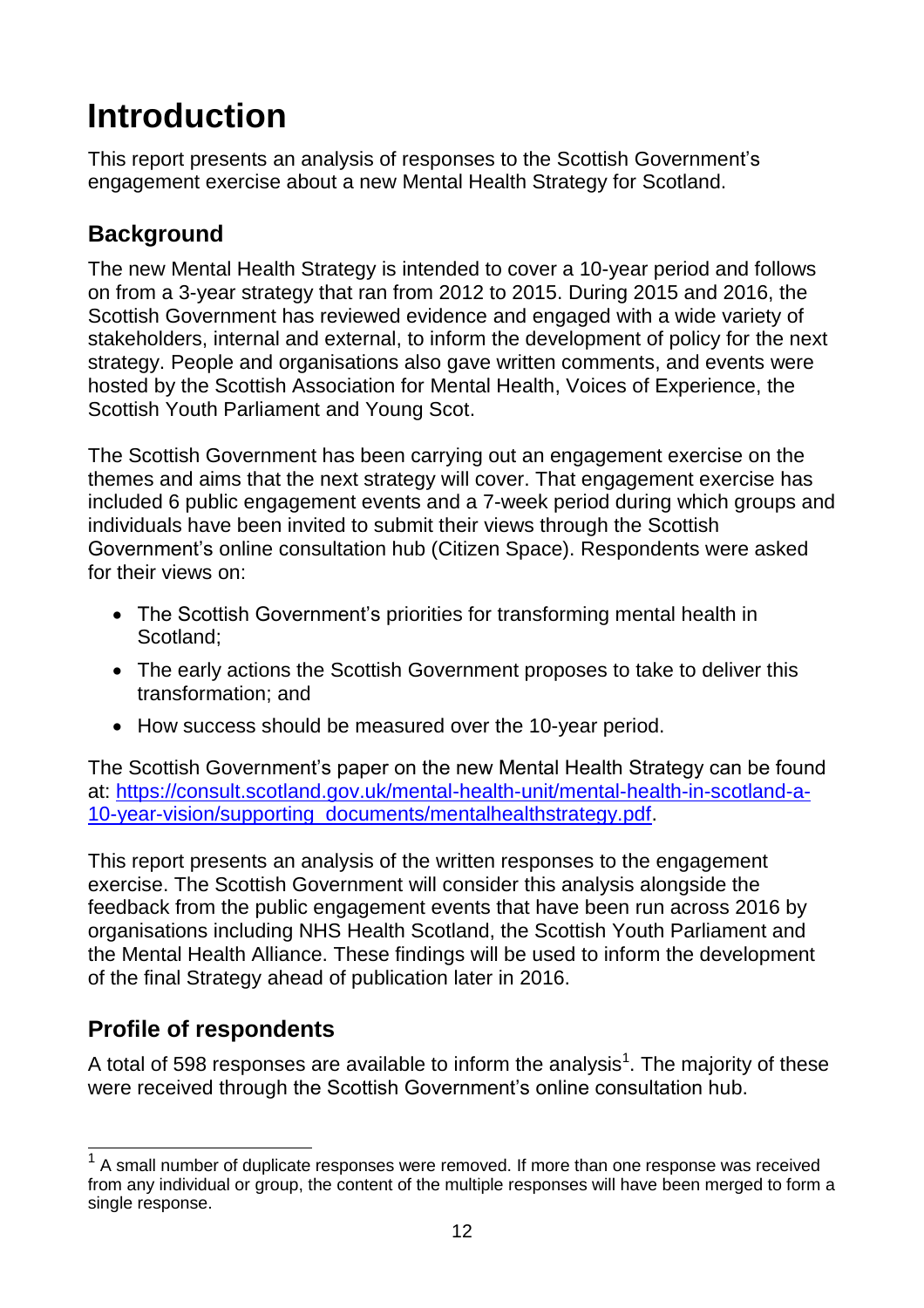A profile of respondents by type is set out in Table 1 below. Group respondents have been placed into one of ten respondent types by the analysis team. Please be aware that a number of respondents could have been placed in more than one group and a degree of judgement has been used.

| <b>Type of respondent</b>                 | <b>Number</b> |
|-------------------------------------------|---------------|
| Academic or research group                | 8             |
| Health                                    | 40            |
| Local authority                           | 8             |
| Multi-agency partnership (MAP)            | 21            |
| Network, forum or membership organisation | 31            |
| Other                                     | 6             |
| Professional body or college              | 16            |
| Public agency                             | 13            |
| Third sector                              | 80            |
| User and/or carer group                   | 11            |
| (Total Groups)                            | (234)         |
| Individuals                               | 364           |
| <b>TOTAL</b>                              | 598           |

Table 1: Respondents by type

The majority of responses, 61%, were submitted by individual members of the public. The remaining 39% of responses were submitted by groups or organisations. Points to note about the respondent categories for the group respondents are:

- The academic or research groups span six Scottish universities and the specialisms of: looked after children; youth and criminal justice; child and adolescent health; health and social care; mental health and incapacity law, rights and policy; learning disabilities; and health sciences and sport.
- The health respondents include: health boards; directorates, divisions, committees or strategy groups from health boards; clinical groups; groups of primary or secondary care practitioners; and health promotion or education groups or bodies.
- The local authority group includes: local authorities; the educational psychology service of local authorities; and the Convention of Scottish Local Authorities (COSLA)
- The multi-agency partnerships (MAPs) group includes: Health and Social Care Partnerships (HSCPs); Alcohol and Drugs Partnerships (ADPs); Strategic and Planning Partnerships; and an Integrated Joint Board (IJB).
- The network, forum or membership organisation group includes organisations with a specific mental health focus but also a number of networks, forums or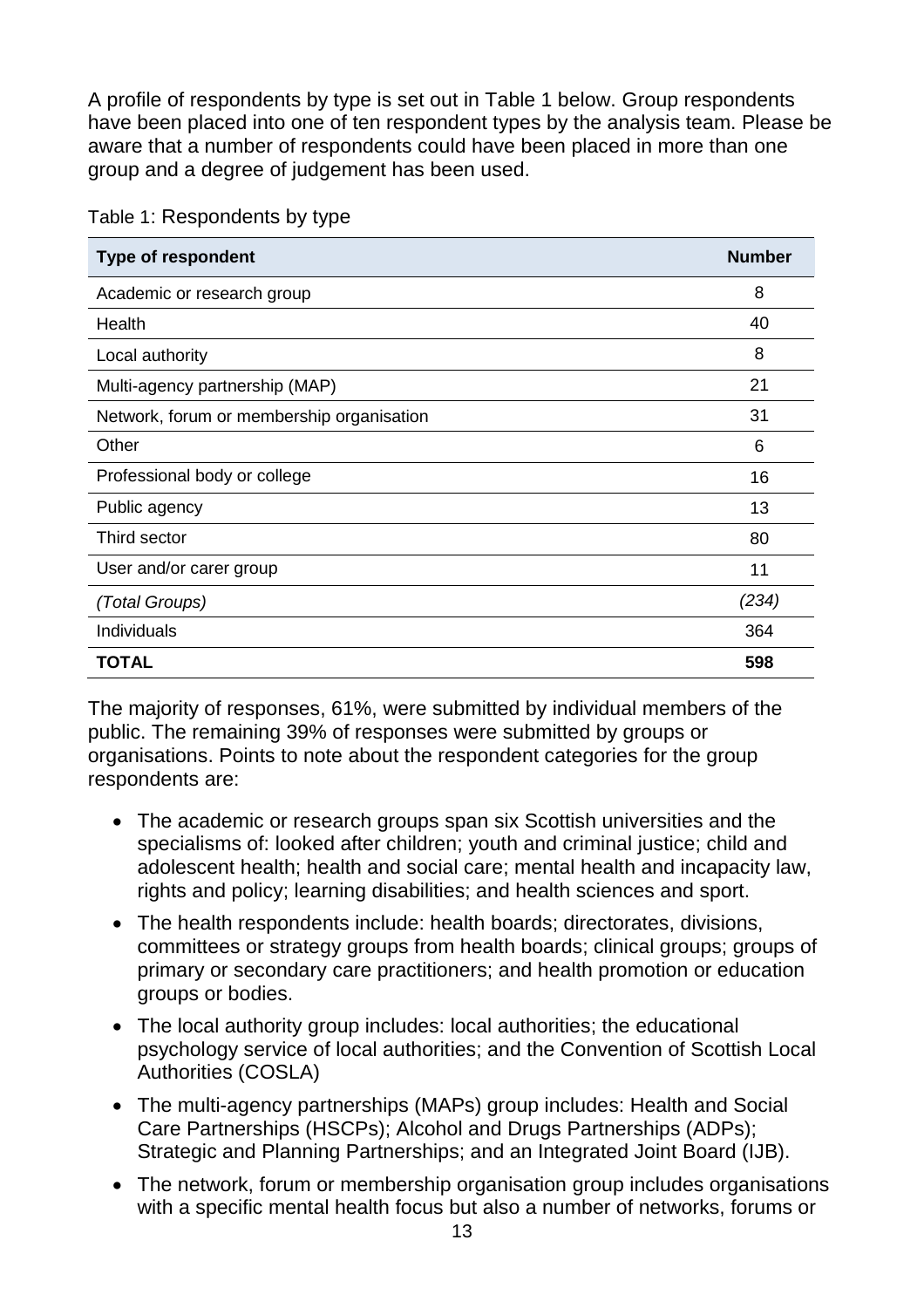organisations with another primary focus, such as younger or older people. It also includes a campaigning community which submitted a response containing the views of more than 10,000 of their members in Scotland.

- The "Other" group includes private sector organisations or bodies, a religious denomination and a political party.
- The professional body or college group is primarily made up of bodies or colleges representing those working in the health or social care sectors.
- The public agency group includes bodies working in the justice sector, the health and social care sectors and on human rights.
- The third sector group is the largest and includes a very wide range of organisations. They include organisations which work primarily in the field of mental health as well as those whose work focuses on other subject areas or other groups of people.
- The user or carer group includes organisations which work nation-wide as well as organisations representing people in a particular area of Scotland.

A list of the groups that submitted a response to the consultation is included as Annex 1 to this report, and copies of responses to be published<sup>2</sup> can be found on the Scottish Government's website at:

[https://consult.scotland.gov.uk/mental-health-unit/mental-health-in-scotland-a-10](https://consult.scotland.gov.uk/mental-health-unit/mental-health-in-scotland-a-10-year-vision/consultation/published_select_respondent) [year-vision/consultation/published\\_select\\_respondent.](https://consult.scotland.gov.uk/mental-health-unit/mental-health-in-scotland-a-10-year-vision/consultation/published_select_respondent)

## <span id="page-14-0"></span>**Analysis and reporting**

The remainder of this report presents a question-by-question analysis of the three main questions set out in the consultation document. Question 1 included both a closed ("Yes/No") part and an open-ended opportunity to make a further comment. Questions 2 and 3 were both open questions.

The data at the closed ("Yes/No") part of Question 1 was analysed by respondent type. A number of respondents did not make their submission through Citizen Space, but submitted their comments in a statement-style format. When these responses contained a very clear answer at the "Yes/No" element of Question 1, this has been recorded. The remaining content was analysed qualitatively under the most directly relevant consultation question.

An analytical framework was developed for each of the open-ended questions, with a separate code created to cover each of the main themes arising. These codes were then applied to each comment made.

Many of the submissions made were both lengthy and detailed, and this report can only present a summary analysis which focuses primarily on the most frequently

<sup>————————————————————&</sup>lt;br><sup>2</sup> Respondents were asked whether they wanted their response to be published. Amongst those who said yes, a very small number of responses have not been published, or have had some content redacted, because they contained personal information about a third party or defamatory comments.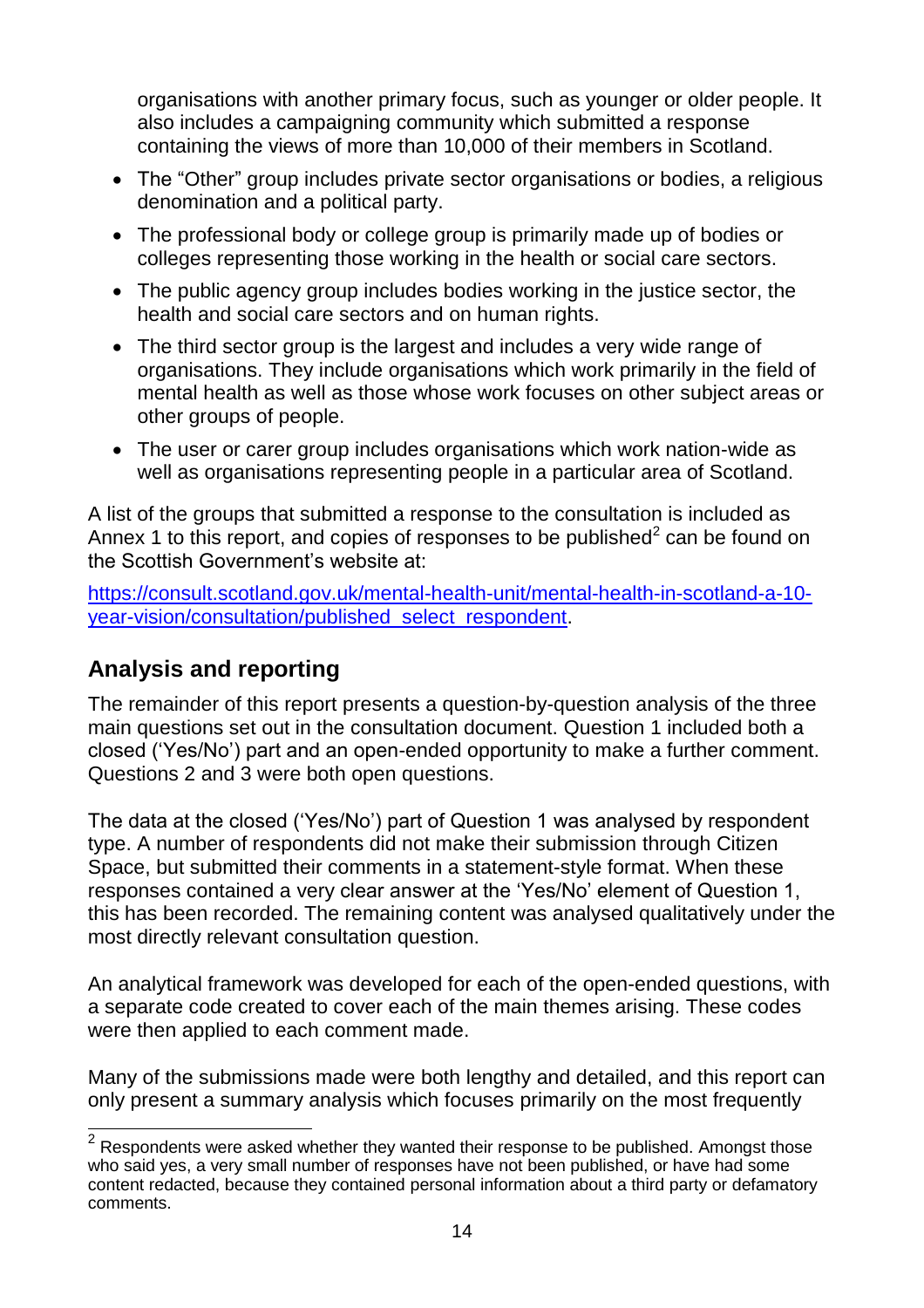raised themes and issues. However, as noted above, most of the responses can be found on the Scottish Government"s website and all responses have been considered by the Scottish Government"s Mental Health Unit.

Each of the three questions had a particular focus (priorities, actions, and vision of the future), but there was considerable variation as to how respondents addressed each question. This has meant that very similar comments may have been made against any of the questions and there is a degree of repetition running through the report. For example, an issue such as "needing to do more to tackle stigma and discrimination" might have been made as a general comment about the whole Strategy, have been raised about one or more of the existing Priorities or suggested as an additional Priority. It could also have been raised in relation to existing actions or suggested as an additional action at Question 2, while a Scotland in which there is less stigma or discrimination may have been part of the future vision set out at Question 3.

As with any engagement or consultation exercise, it is important to note that the views expressed and, by extension, the themes and issues presented below, are those of the groups or individuals who chose to make a submission. These views cannot be assumed to be representative of the wider population.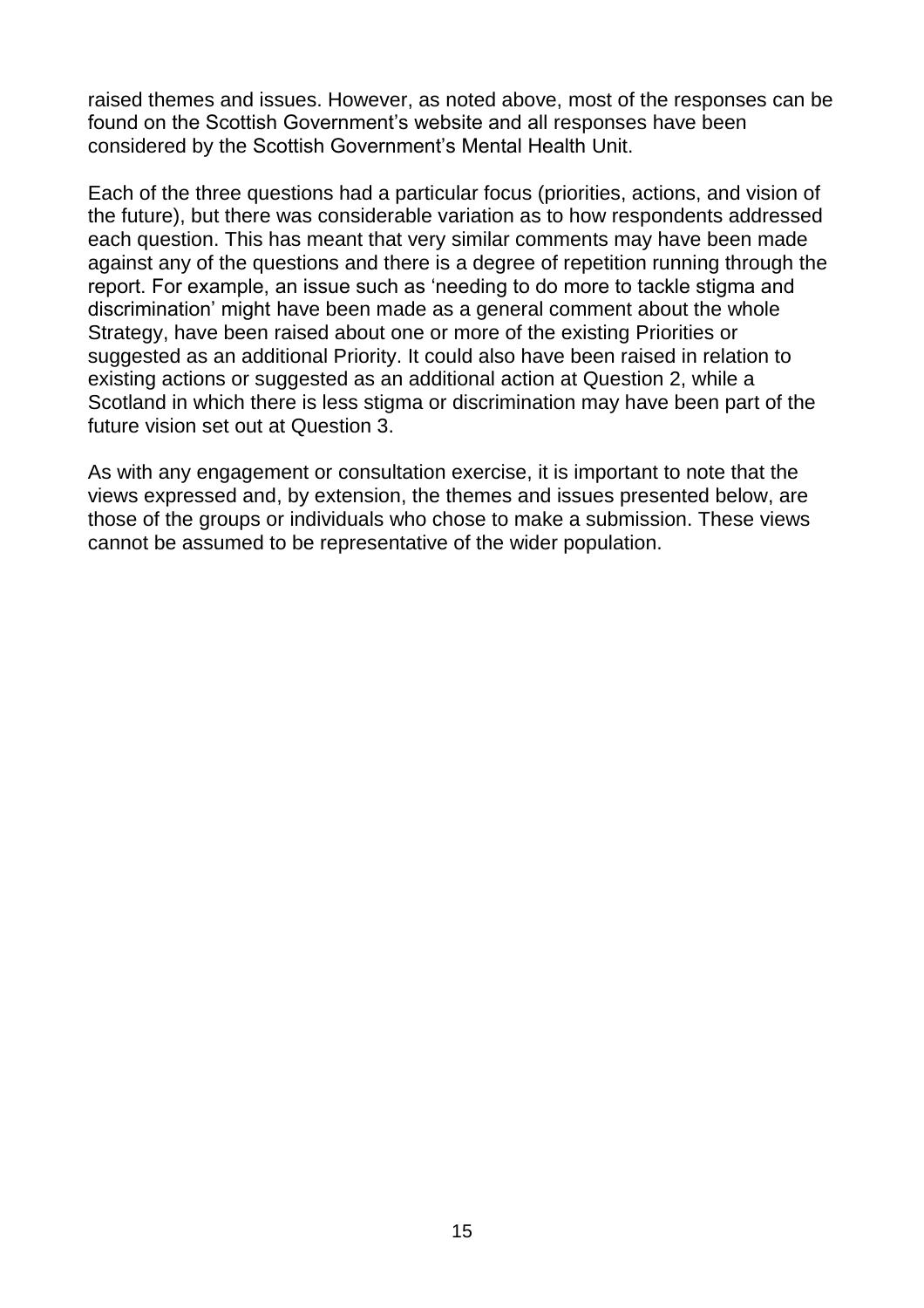# <span id="page-16-0"></span>**Priorities**

The framework described in the new Mental Health Strategy sets out the priorities that the Scottish Government thinks will deliver significant improvements in the mental health of the population of Scotland. It is organised around life stages:

- **Start Well** ensuring that children and young people have good mental health, and that we act early when problems emerge;
- Live Well supporting people to look after themselves to stay mentally and physically healthy, to get help quickly when they need it, and to reduce inequalities for people living with mental health problems;
- Age Well ensuring that older people are able to access support for mental health problems to support them to live well for as long as possible at home.

The framework sets out 8 priorities the Scottish Government has identified for the next Strategy. These are:

- 1. Focus on prevention and early intervention for pregnant women and new mothers.
- 2. Focus on prevention and early intervention for infants, children and young people.
- 3. Introduce new models of supporting mental health in primary care.
- 4. Support people to manage their own mental health.
- 5. Improve access to mental health services and make them more efficient, effective and safe – which is also part of early intervention.
- 6. Improve the physical health of people with severe and enduring mental health problems to address premature mortality.
- 7. Focus on **'All of Me'**: Ensure parity between mental health and physical health.
- 8. Realise the human rights of people with mental health problems.

The first question asked respondents whether the 8 priorities (as set out within Annex A of the Mental Health in Scotland – a 10 year vision paper) are the most important.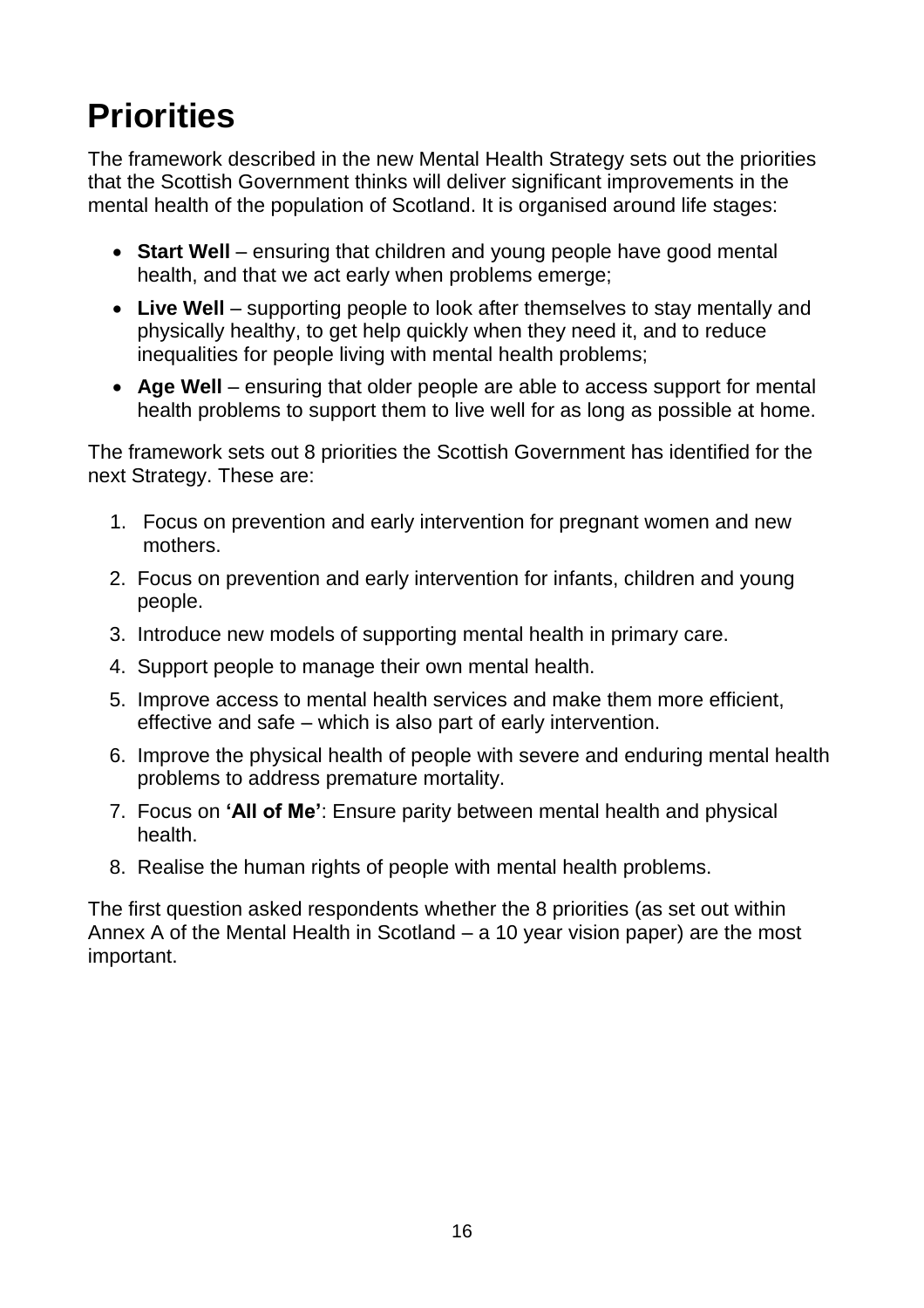**Question 1: The table in Annex A sets out 8 priorities for a new Mental Health Strategy that we think will transform mental health in Scotland over 10 years. Are these the most important priorities?**

#### **If no, what priorities do you think will deliver this transformation?**

Responses by respondent type are set out in Table 2 below. The analysis presented in Table 2 excludes those respondents who did not answer the question: the corresponding table including such respondents is attached to this report as Annex 2.

| <b>Type of respondent</b>                    | <b>Yes</b>     |       | <b>No</b>      |       | Don't<br>know |      | <b>TOTAL</b> |
|----------------------------------------------|----------------|-------|----------------|-------|---------------|------|--------------|
|                                              | N              | %     | N              | %     | N             | %    | N            |
| Academic or research group                   | 3              | 43    | 4              | 57    |               |      | 7            |
| Health                                       | 24             | 73    | 8              | 24    | $\mathbf{1}$  | 3    | 33           |
| Local authority                              | 3              | 50    | 3              | 50    |               |      | 6            |
| Multi-agency partnerships (MAPs)             | 4              | 27    | 11             | 73    |               |      | 15           |
| Network, forum or membership<br>organisation | 8              | 32    | 16             | 64    | 1             | 4    | 25           |
| Other                                        | $\overline{2}$ | 50    | 2              | 50    |               |      | 4            |
| Professional body or college                 | 10             | 83    | $\overline{2}$ | 17    |               |      | 12           |
| Public agency                                | 5              | 63    | $\overline{2}$ | 25    | $\mathbf{1}$  | 13   | 8            |
| Third sector                                 | 26             | 43    | 31             | 52    | 3             | 5    | 60           |
| User and/or carer group                      | 5              | 50    | $\overline{2}$ | 20    | 3             | 30   | 10           |
| (Total Groups)                               | (90)           | (50%) | (81)           | (45%) | (9)           | (5%) | (180)        |
| Individuals                                  | 181            | 51%   | 127            | 36%   | 47            | 13%  | 355          |
| <b>TOTAL</b>                                 | 271            | 51%   | 208            | 39%   | 56            | 10%  | 535          |

Table 2: Question 1 – Responses by type of respondent

51% of those who answered the question thought that the 8 Priorities are the most important. Of the remaining respondents, 39% disagreed and 10% did not know. Group respondents were relatively evenly divided (with 50% agreeing, 45% disagreeing and 5% not knowing) as were individual respondents (with 51% agreeing, 36% disagreeing and 13% saying they did not know).

Professional bodies or colleges, health respondents and public agencies were most likely to agree (83%, 73% and 63% respectively). Multi-agency partnerships, networks, forums or membership organisations and academics or research groups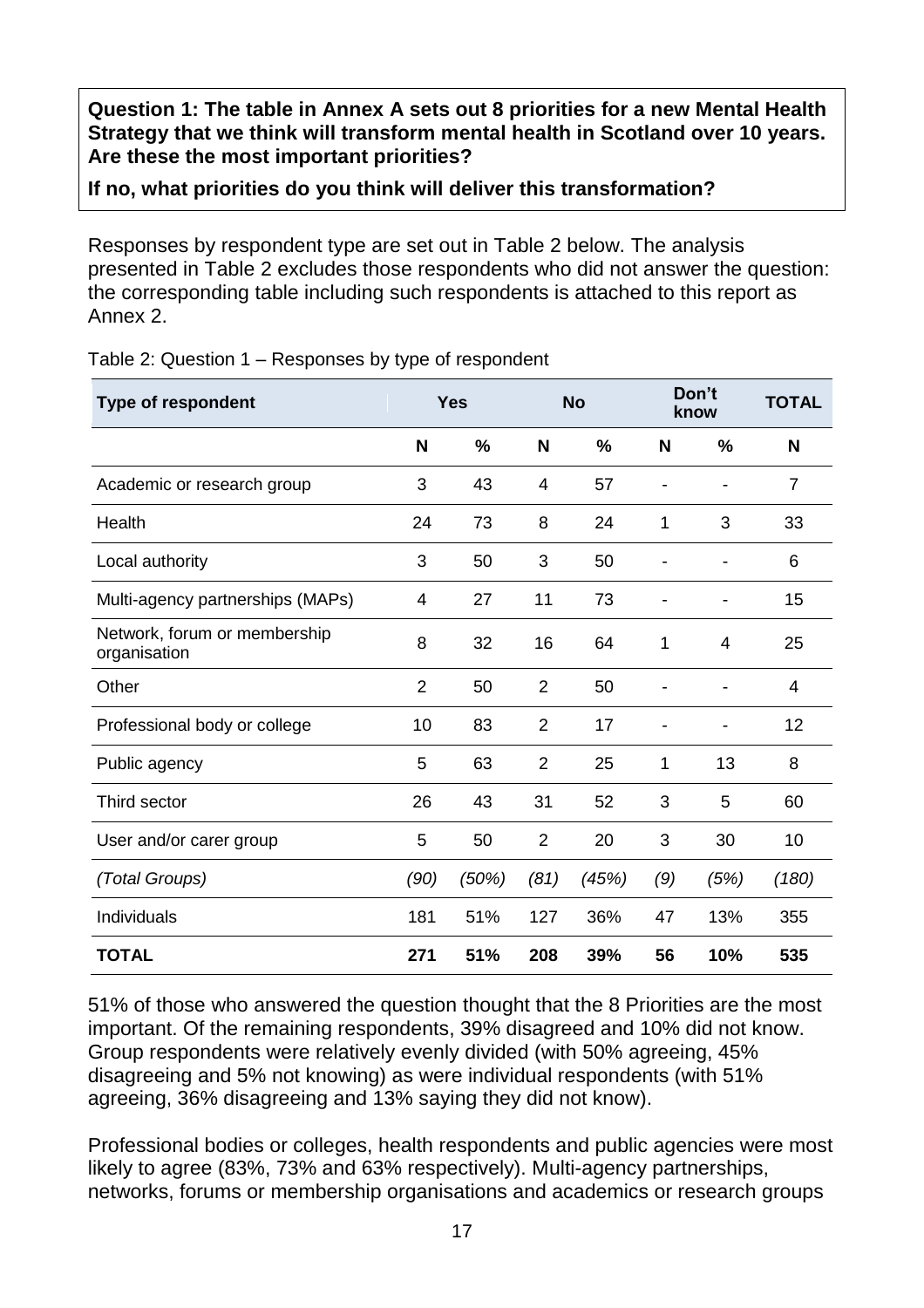and third sector respondents were least likely to agree (27%, 32%, 43% and 43% respectively). However, it should be noted that the number of respondents within some respondent type groups is small and these findings should be seen as indicative rather than robust. The content of many of the further comments made also suggests that the quantitative results should be viewed with a degree of caution.

Around 410 respondents went on to make a further comment at Question 1 and/or made general comments which have informed the analysis presented in this chapter of the report. Of those commenting, around 110 had answered "Yes" at Question 1, around 200 respondents had answered "No" and around 90 respondents had either answered "Don"t know" or had not answered the question. However, irrespective of how they had answered Question 1, many of the further comments included both positives and negatives and could most accurately be described as "mixed". In terms of how respondents giving mixed comments had answered Question 1, some appeared to have taken a *'Yes, but…'* approach, whilst others had taken a *'No, although...*".

Although Question 1 focused on the 8 Priorities set out, a number of respondents raised more general or fundamental issues about the scope or focus of the current proposal. A number of respondents commented on one or more of the proposed Priorities and some respondents identified additional Priorities (either in terms of themes or in terms of client groups). Each of these areas is covered in turn below.

## <span id="page-18-0"></span>**General comments on the proposed Strategy**

## **The value of a long-term Strategy**

Either in their opening comments or directly under Question 1, a number of respondents welcomed the intention to introduce a new Mental Health Strategy for Scotland. Some of these respondents noted their particular support for the decision to shift from a 3-year to a 10-year strategy. Reasons given for supporting this longer time-frame included that it will provide for a more realistic timescale to demonstrate outcomes, particularly in terms of prevention. However, notes of caution included that:

- The longer-term approach makes it even more essential that the right direction is taken and any current weaknesses in the system are not consolidated.
- The funding commitment only extends to 5 years. The lack of detail around how the planned investment will be allocated was also noted.

## **Strengths and weaknesses of a life stage approach**

Another area of frequent comment was the life-stage focus of the Strategy, with those highlighting this approach generally offering their support. In particular, it was suggested that this approach helps to map out the journey through life and identify access points, referral thresholds and criteria to/for services. However, one respondent suggested that the changing demographics in Scotland, along with a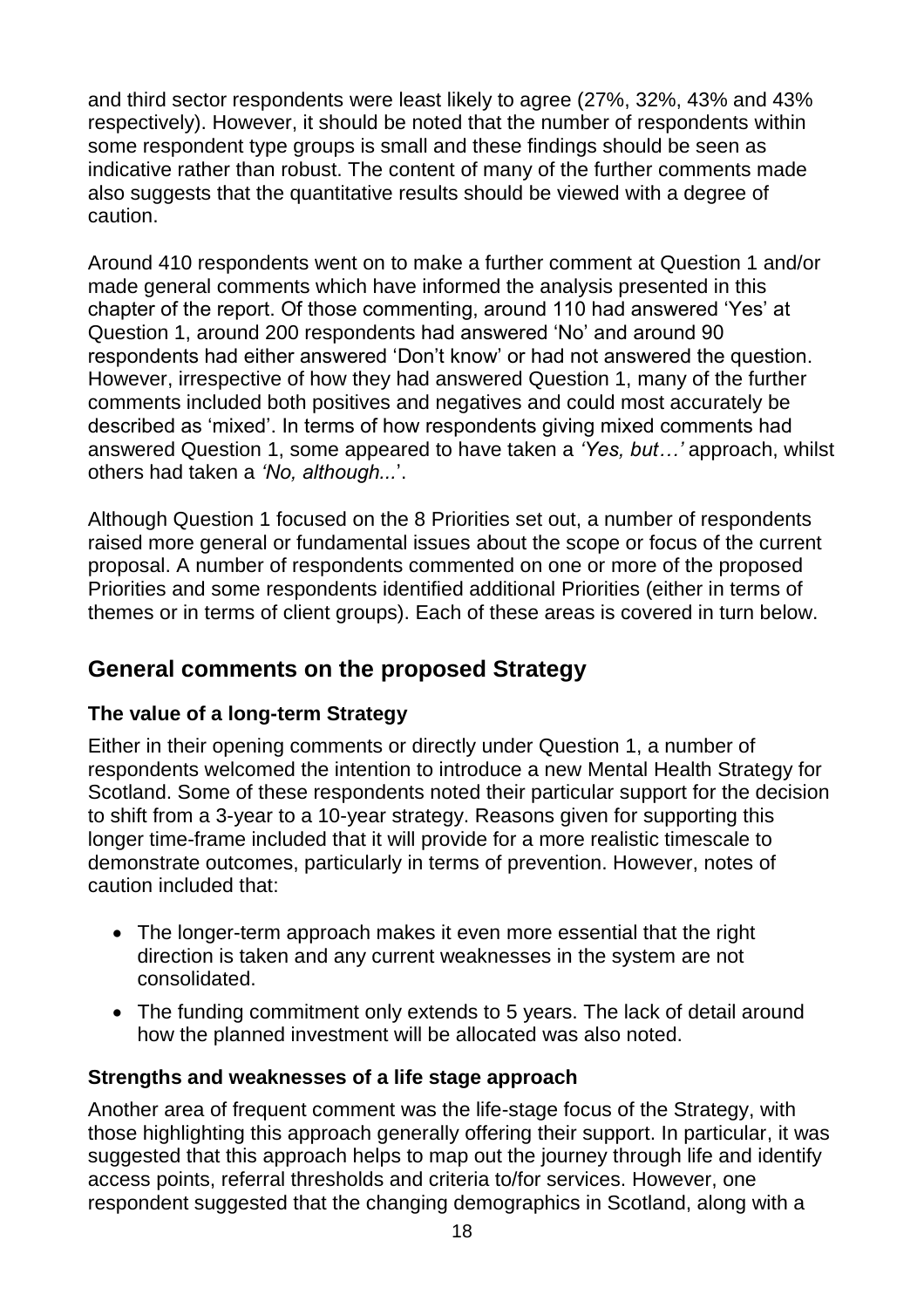continuously evolving policy landscape, require continuous monitoring and responsiveness to changing needs and that the long-term nature of the Strategy may result in certain sections becoming obsolete or irrelevant.

Other comments included that some client groups, such as people with dementia or experiencing psychosis, would benefit from moving to ageless services and it was suggested that the overall message might be clearer if certain of the Priorities were not selectively applied to particular groups of people. For example, addressing physical health will be of benefit to people other than those with severe and enduring mental health problems. Equally, early interventions should be a priority across all age groups and circumstances and not just for mothers and children.

A further concern was that, while the Start Well stage is clearly set out, the Live Well and Age Well stages are conflated in the latter parts of the document. One respondent suggested there should be a fourth stage, Die Well. They suggested that the Strategy needs to ensure that people at the end of life, or living with a terminal illness, can access support for mental health problems to support them to die well.

There was also broad support for the overt focus on prevention and early intervention. However, there was a concern that the proposed approach is narrowly conceived and that the focus should be on the benefit of prevention and early intervention at any age and stage. It was suggested that the Strategy overall gives insufficient recognition to the prevention of mental ill health or to the need to respond to the worsening of an existing condition.

#### **Scope for a more ambitious vision**

Some respondents raised other issues or concerns about the overall focus or approach and/or the current draft document. A primary concern of some respondents was that, while the 8 Priorities would help improve mental health services, they do not amount to transformation, and that the overall Strategy lacks ambition or vision. It was suggested that to deliver transformation, that transformation needs to be defined and this of itself should be a Priority. It was also suggested that the Strategy should set out a clear vision or statement of ambition and a set of core values. It was recommended that these should be developed in partnership with those with lived experience and that when further developing and/or finalising the Strategy, the Scottish Government should take an inclusive approach, which includes meaningful consultation with people from across the protected characteristics groups.

A specific suggestion was that a Commission of Enquiry be established to lead and inform the transformation needed to significantly improve the mental health and wellbeing of Scotland"s population, and to reduce inequalities in mental health and wellbeing. It was proposed that this commission would bring together a range of people, including those with lived experience of mental health problems, to develop a longer-term vision and make recommendations for change, including legislative reforms.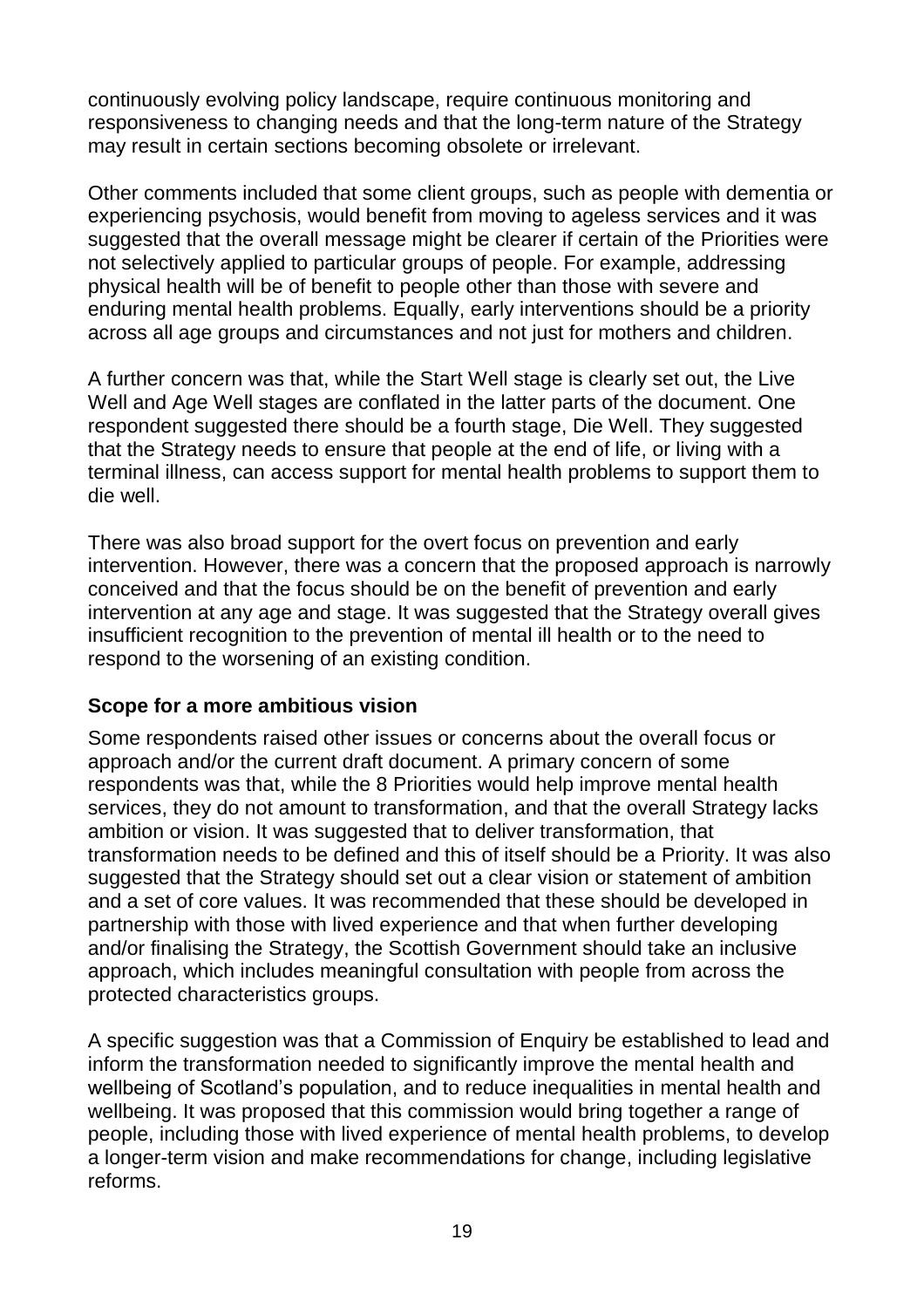#### **Key components of a robust Strategy**

In terms of what else should be set out within the Strategy document, suggestions included:

- The evidence base that has informed the Strategy.
- Further detail concerning the actions to be taken forward, along with the associated activities required. This should cover the 10-year Strategy period.
- A clear implementation/delivery plan. This should make clear which organisations will be delivering on the various actions contained in the Strategy.
- A reporting framework.
- Details of the budget and funding arrangements.
- Definitions of the terms used. It was noted that the national indicators and frameworks for mental health of adults, children and young people provide these definitions.

In terms of elements to be taken into account and which should inform the Strategy, the following issues were highlighted:

- The Mental Health Strategy needs to be aligned with other strategies, policy and legislation and the appropriate parallels and linkages made. Examples cited included the ongoing work to revise the Dementia Strategy, the Key to Life Strategy, the Criminal Justice Strategy, the National Clinical Strategy for Scotland, the soon-to-be-published Maternity Strategy, the Perinatal and Infant Mental Health Plan, Scotland"s National Plan for Human Rights, and the National Outcomes for Health and Wellbeing. Reference was also made to the Self-directed Support and Health and Social Care legislation, the Children and Young People (Scotland) Act 2014, the Community Justice Act 2016, and the Child Poverty Bill. The need to demonstrate links with other transformation programmes was also highlighted. Suggestions included the Primary Care Transformation Fund, Urgent Care Transformation Fund, Mental Health Innovation Fund and Distress Brief Intervention Programme.
- The Strategy should recognise the good progress that has been made via the infrastructure created through the previous Strategy. It was recommended that the previous Strategy"s 6 high-level priorities should remain and could be built on by introducing one or two more actions.
- There should be a clear outcomes-focused approach. Outcomes, like recovery, need to be a thread that runs throughout the Strategy and outcomebased measures need to be co-produced with people who use services. Restructuring the Priorities so that they focus on outcome first should be considered.
- The Strategy needs to take a needs-focused, evidence-led approach. Implementation science could be used to ensure interventions and approaches are implemented for maximum benefit.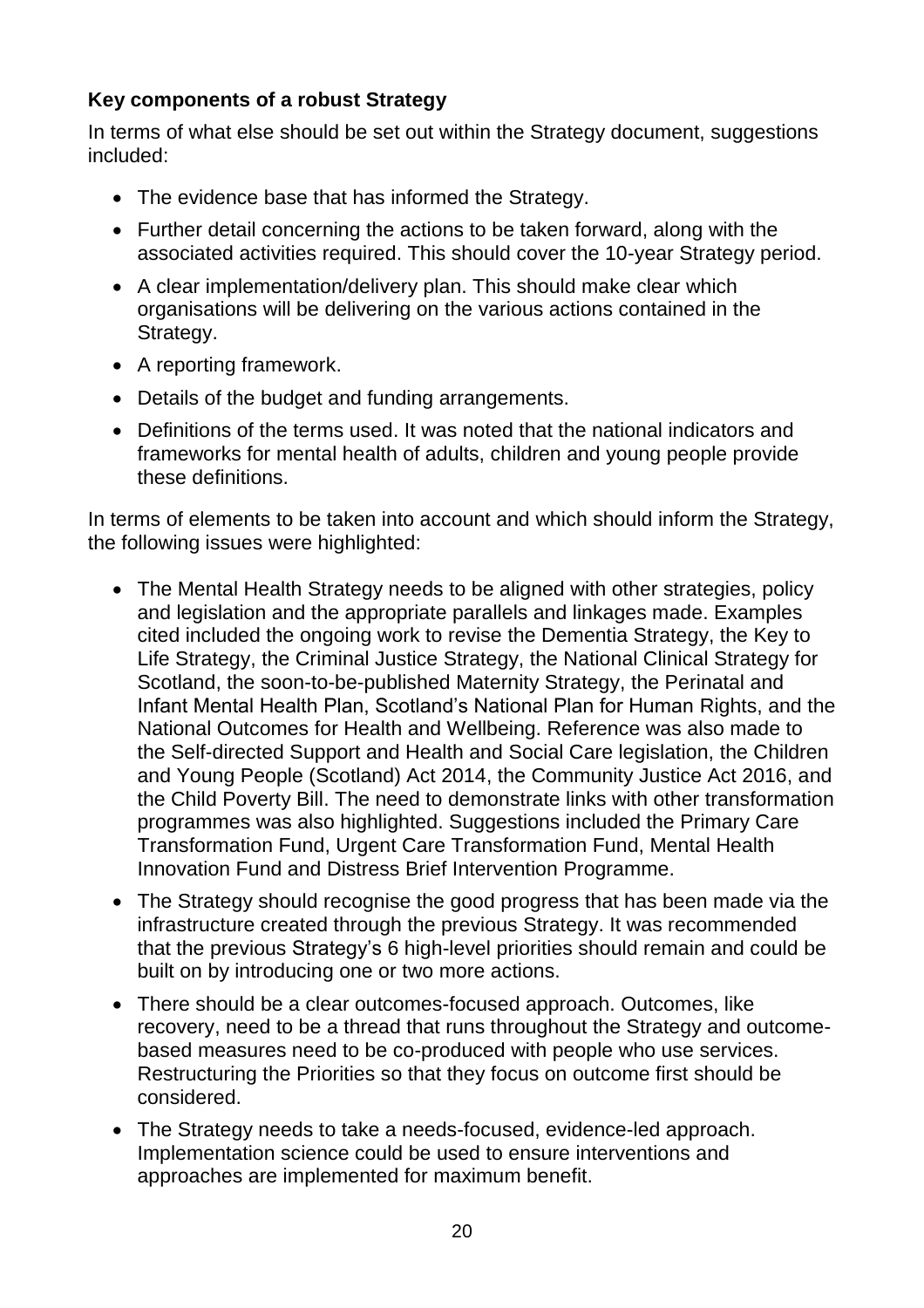There is a lack of coherence and relationship between the early actions and the results and more work needs to be done to map out how outcomes will be delivered.

#### **Delivering the Strategy**

Other comments that focused on key requirements for the successful delivery of the Strategy included the need for:

- Sufficient resources and funding. Clarity was sought as to how the funding already committed over the next 5 years will be used to tackle a range of issues, including waiting times for accessing services and a lack of appropriate acute beds for mental health patients. The need for a sufficient level of funding to support appropriate staffing levels was highlighted. There was also a concern that the focus of investment will fail to contribute significantly to shifting the balance of care, and that the necessary funding should be available for third sector and independent provision.
- Workforce development and training and the availability of suitably skilled staff to deliver on the Strategy"s commitments. For example, reference was made to current challenges in recruiting Mental Health Officers and to recruitment and retention issues in General Practice. In terms of the type of training required, it was suggested that early identification of mental health difficulties should be established as a core capacity of all health, social care and education professionals.

#### **Monitoring and evaluation**

Issues raised concerning the evaluation and/or monitoring of the Strategy included that:

- Learning from the implementation of the previous Strategy should be used to help inform the development and delivery of the new Strategy. An evaluation of the successes, or otherwise, of the previous Strategy is required.
- An independent oversight group, which includes representatives of people with lived experience and carers as well as other key third sector partner organisations, should be established. It was proposed that such a group should be given the authority to seek information and answers from those who fund, commission and manage services.
- Clear arrangements should be in place for monitoring and evaluating, including which models are the most effective and sustainable. This includes in relation to primary care models. The introduction of National Key Performance Indicators (KPIs) was one suggestion made. Older people from the LGBTI or black and minority ethnic groups should be included in any KPIs that are developed to measure strategy implementation.
- Measurement frameworks must capture health economic gains, making progress on addressing the social and economic determinants of mental health inequalities and, in particular, include effective measures of the impact of prevention activities.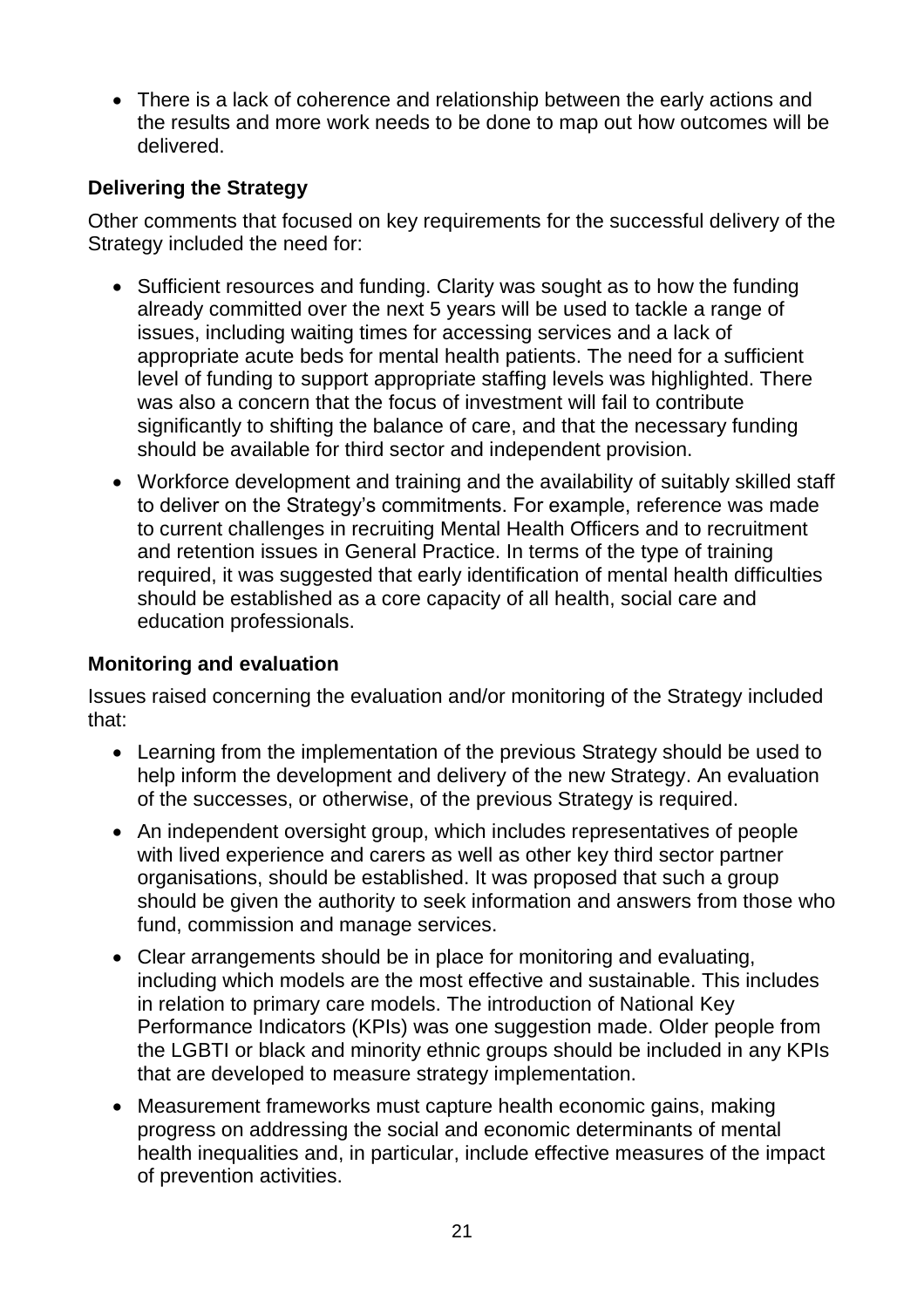- There may be opportunities to link with wider work to support measurement of progress towards outcomes in Local Outcome Improvement Plans.
- Elements which could lead to transformation should be measured rather than just those elements which lend themselves to being measured, such as waiting times.
- There is a need for caution in seeing measurement of outputs as denoting success. These are good as activity measures, but to be effective the outcomes should be captured on an individual, community and population basis.
- There should be an explicit commitment to greater data transparency and accountability. In particular, while many mental health statistics are published, basic information on aggregate levels of mental health spend are not readily available and improvements could also be made in reporting of rates of recovery and improvement.

## <span id="page-22-0"></span>**Themes and emphasis**

In terms of the overall themes and emphasis running through the Strategy, respondents raised a number of issues for consideration.

#### **Co-production and valuing lived experience**

A frequently-made suggestion was that the views of those with lived experience should be valued and a co-production approach taken - this was raised in relation to the development of the Strategy itself and regarding the development of services at a local level. It was noted that this level of influence was enshrined in The Public Bodies (Joint Working) Act (Scotland) 2014, and the Community Empowerment (Scotland) Act 2015.

It was suggested that an immediate priority should be the co-production of an ambitious and transformative vision for the future mental health of Scotland"s people. This should be developed over the next few months with people who have lived experience, carers and other key third sector organisations.

Co-producing services with those with a lived experience of the mental health system was also considered essential to the human rights approach and as a commitment which should be threaded throughout the Strategy. It should include co-designing services and being part of governance and commissioning groups to ensure that services best meet the needs of people experiencing mental health problems. People with lived experience should also be involved in the evaluation process.

It was noted that this approach should be applied across all services and should be as inclusive as possible. This includes ensuring that children and young people are involved where appropriate. It was also suggested that the approach should be inclusive of carers, families and communities.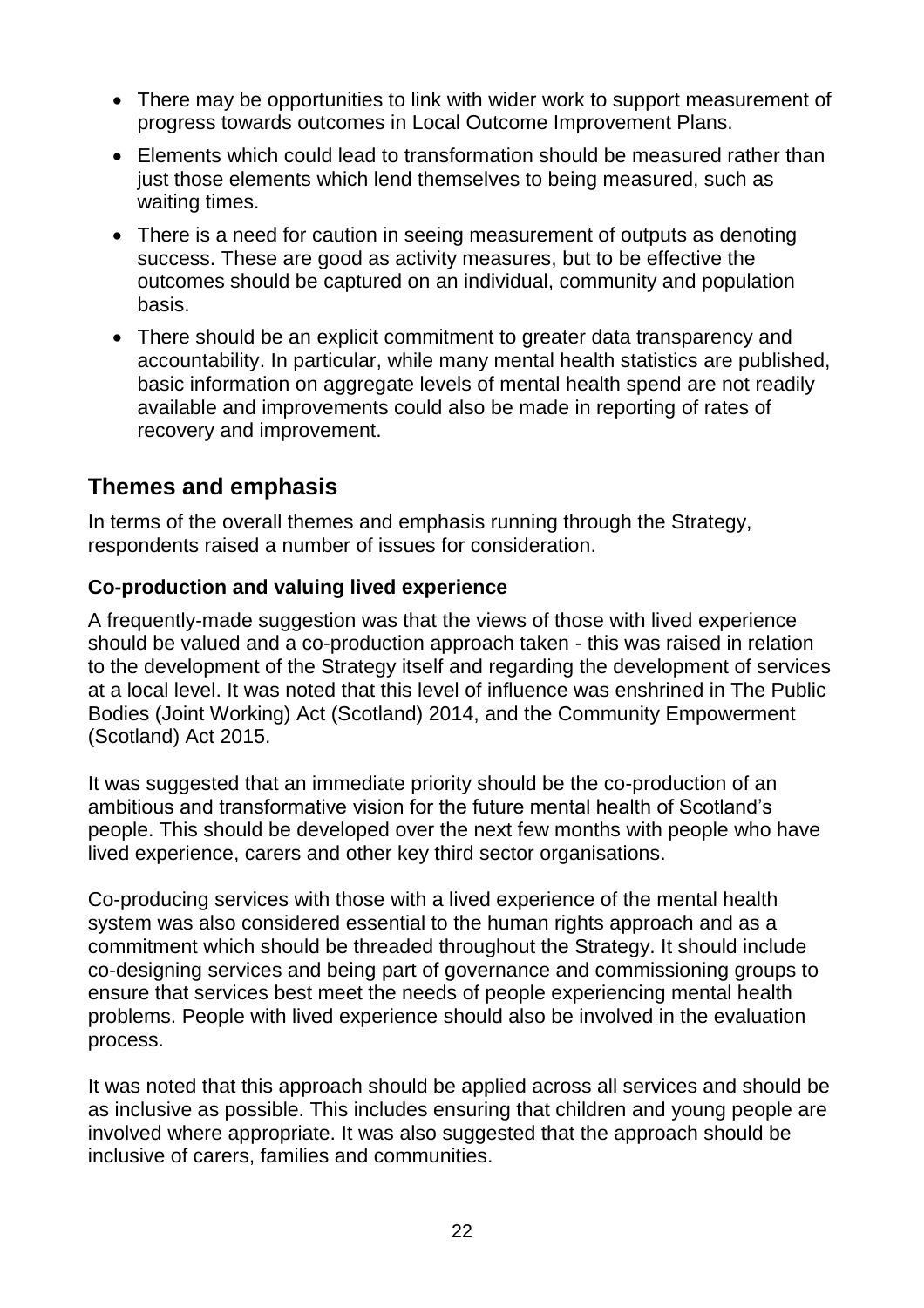## **Human rights-based approach and tackling inequalities**

Another area about which a number of respondents commented was the human rights-based approach. This needs to be more firmly embedded and should be "threaded-through" the whole Strategy rather than being seen as one of the Priorities. It was noted that the Scottish Human Rights Commission and the Mental Welfare Commission recommended that the Strategy should be explicitly built around a rights-based approach and should utilise the human rights framework to shape its aims and mainstream human rights across its commitments.

Using the PANEL $^3$  principles was seen as allowing for a rights-based framework to shape the Strategy and for the Priorities already identified to be placed within this framework. It was also seen as allowing for any gaps in actions that would fully address the principles to be identified. However, it was suggested that it is difficult to see how the principles have been used to shape the proposed Priorities and that, in its current form, the Strategy does not embed a human rights approach.

One opportunity highlighted was around rethinking how international standards of human rights can be embedded and operationalised across mental health services. An approach to mental health and wellbeing where the person is at the core of decision-making because upholding of rights requires it was recommended.

On a connected point, a number of respondents commented on the extent to which the Strategy addresses equalities commitments. It was suggested that the PANEL approach be used to consider both the human rights impact of actions and to help ensure that the Strategy meets the diverse needs of Scotland"s communities. It was also suggested that there should be an equality statement to ensure that no group, irrespective of equality characteristics, is disadvantaged in relation to accessing timely and appropriate support. A specific suggestion was that all aspects of the framework should have a strong gender focus. A clear statement recognising how experiencing inequality can contribute to, or cause, poor mental health was also proposed.

Areas in which it was suggested that overall coverage is insufficient included the impact of socio-economic disadvantage and the needs of the most marginalised and hardest to reach communities. Given that the incidence of mental illness is often greater in areas of deprivation, improving socio-economic inequalities needs to be given appropriate consideration. In particular, it was suggested that there should be a greater focus on inequalities and the impact of poverty and other socioeconomic disadvantages on children and young people. The barrier created by digital exclusion, including in relation to accessing psychological therapies such as computerised Cognitive Behavioural Therapy (CBT) was also highlighted.

Other areas which respondents suggested should be given greater focus included:

 $\overline{a}$ 

<sup>3</sup> PANEL stands for **P**articipation, **A**ccountability, **N**on-Discrimination, **E**mpowerment and **L**egality.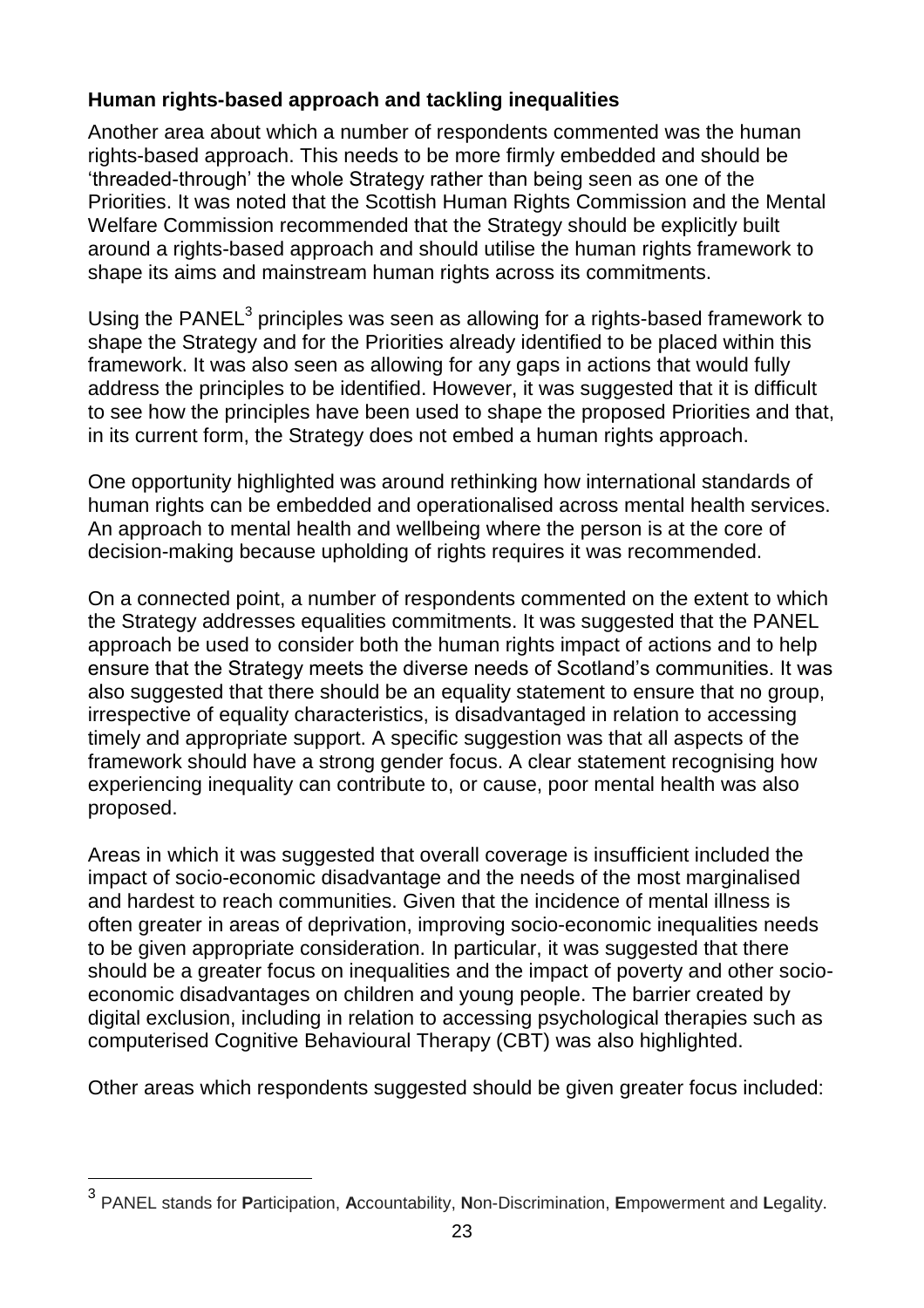- Addressing the needs of more vulnerable populations. It was suggested that while the Strategy should emphasise universal approaches where appropriate, it must also demonstrate awareness of the needs of particular groups. A number of these particular groups were suggested as being additional priorities for the Strategy and further analysis is included later in this chapter.
- The rural dimension and in particular the needs of those living in remote or isolated communities.
- Tackling stigma and discrimination. There could be more emphasis on addressing stigma attached to mental health. There should be a greater emphasis on addressing these issues within a range of settings including general health settings, job centres, schools, local community groups and the police. It was also highlighted that the stigma experienced by people with mental health problems can be further compounded if they have an addiction problem. Additionally, it was reported that stigma continues to be a problem for people living with HIV, and that this can directly impact on health outcomes.
- Isolation and loneliness. There should be a focus on addressing the crippling impact of chronic loneliness and isolation experienced by people who have no family networks. It was noted that a sense of belonging is important and some people who are unwell over many years feel increasingly isolated and abandoned by society.
- Improving the response of the justice system to people with mental health needs. It was reported that the police, the prosecution service, the prison service and the courts have all expressed a wish to respond better to people with mental health needs, be they offenders, victims or witnesses.
- The links with alcohol or substance misuse. It was suggested that this is one of the most vulnerable populations experiencing significant mental health problems in Scotland. It was highlighted that alcohol is not only relevant to the Strategy as a preventable physical health problem but as a contributory cause and compounding factor in mental ill health. It was also suggested that action to reduce alcohol consumption will help to prevent mental health problems arising and/or reduce their severity. There was a call for the Strategy to consider how people can be actively engaged in treatment for both these manifestations of their ill health and be actively and adequately supported with what can be long-term and chronic ill health. There was a specific concern that links to drug and alcohol use and specific vulnerability from dual diagnosis appears to be missing. In relation to suicide, it was suggested that the Strategy would be improved by a far stronger emphasis on the role of alcohol in suicidal behaviour.

In addition to the suggestion that the Strategy should have a stronger focus on tackling inequality and discrimination, this was also proposed as an additional Priority. It was suggested that part of the current Priority 8 ("people with mental health problems experience less discrimination and fewer health inequalities, improved access to mental health services and improved employment"), would be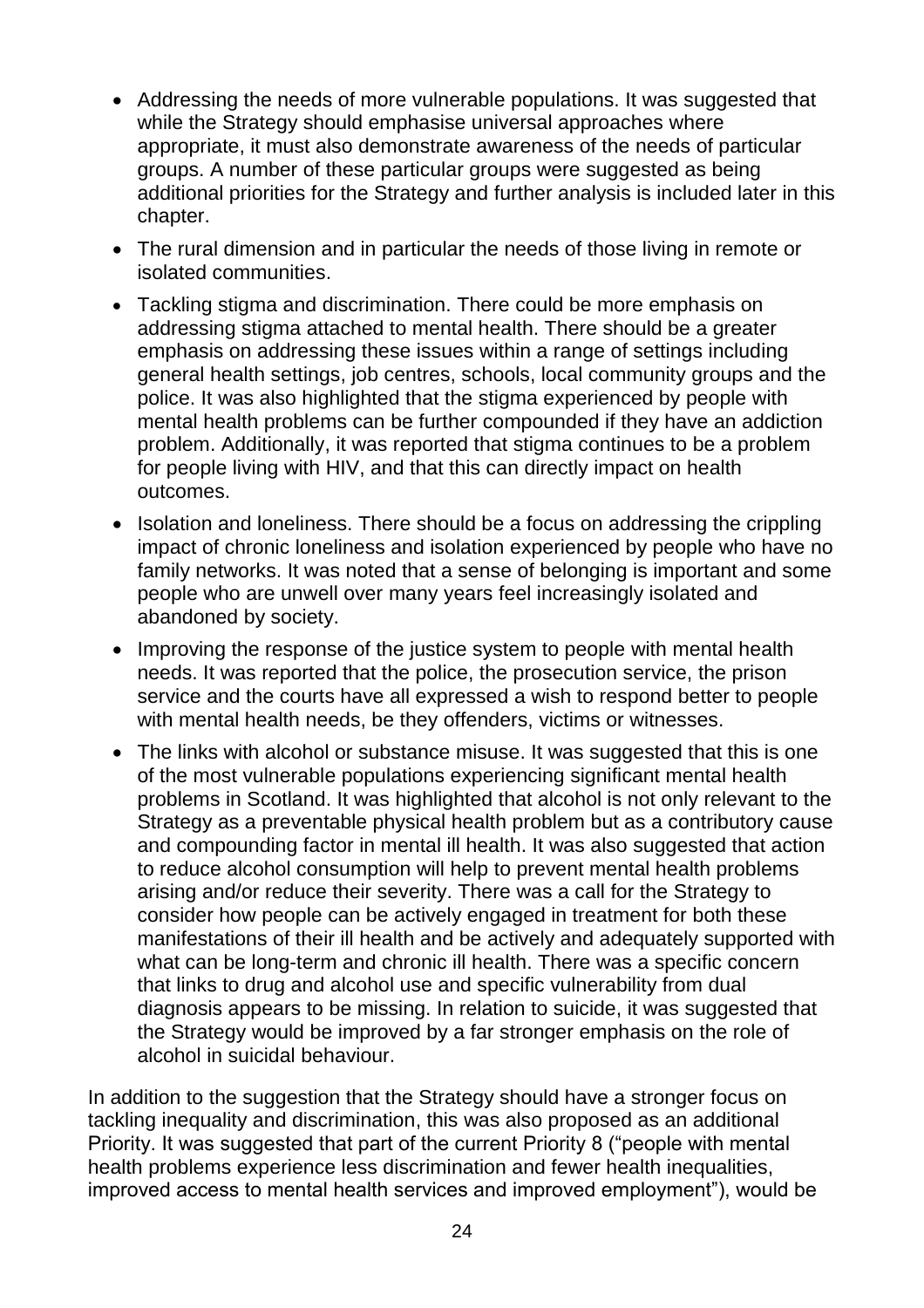better relocated under a separate Priority focused specifically on addressing discrimination and inequality. A suggested title for this Priority was "Ensure that equality for people with mental health problems is achieved and protected across all the protected characteristics and their intersections".

## **Suicide prevention**

It was noted that there is a separate strategy for suicide prevention. Nevertheless, it was felt that suicide should be referenced within the Mental Health Strategy and, overall, must remain a key priority. It was noted that while suicide is not solely an issue of mental health, it is one the many different factors which can interact in complex ways to result in someone taking their own life. The commitment to a new and distinct Suicide Prevention Strategy was welcomed but it was suggested that there is merit in including a commitment to suicide prevention and actions to support a continuing reduction in suicide within the Mental Health Strategy. Issues raised about suicide prevention included:

- Evidence from elsewhere suggests that people with autism may be a particular "at risk" group and this needs to be explored.
- The duty to share information to protect life should be articulated by Government to the leadership of all agencies involved in policing, health and social care. A mechanism should be developed which allows police, health and social care services to record information in relation to personal suicide risk and for this information to be capable of search by front-line staff.

#### **Other areas to be emphasised or reviewed**

Other areas suggested as warranting review included:

- There should be a much stronger focus on wellbeing. This would mean a shift in focus away from service provision to the emotional health and wellbeing of Scotland"s communities and would require a major revision of the current Strategy.
- Overall, the Strategy appears to be very health-focused, and in particular NHS-focused, based on medical models, and uses medical-based language. There is much less emphasis on social models.
- Shifting the balance of healthcare priorities should be central but the language used in the Strategy might be described as oversimplifying this. For example, the use of the term "primary care" belies the complexity of multi-agency input and may erroneously be interpreted as referring only to healthcare systems.
- To be successful, a whole system response will be required and a whole government health improvement approach would be part of this. The ambition of an all-of-government approach is missing from the vision statement.
- There should be a stronger emphasis on a collaborative, multi-agency approach. In particular, there is no specific mention of health and social care integration, which is surprising given the scale and importance of the reforms being introduced and the changes still to come. There is also insufficient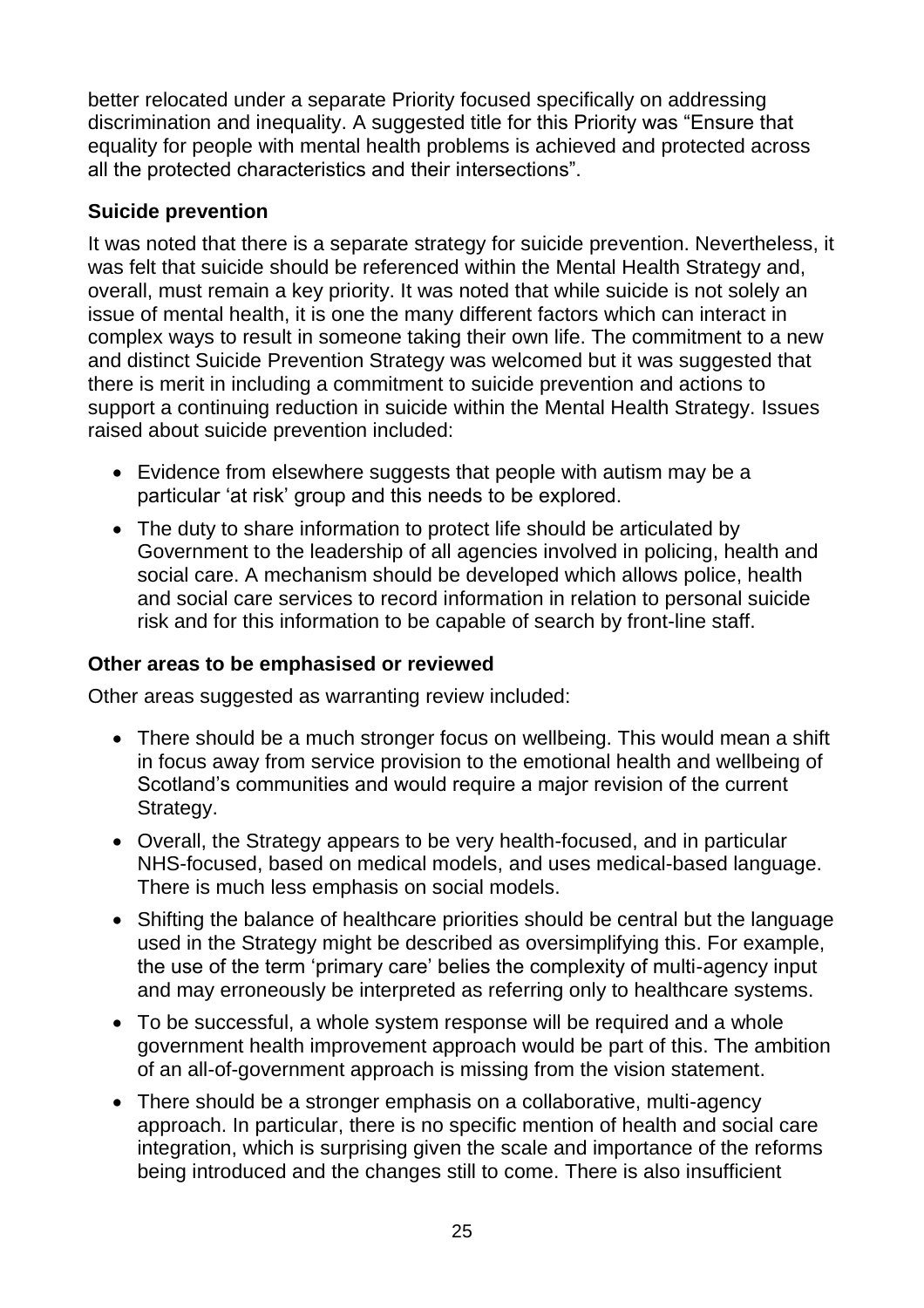recognition of the role of public health services, particularly with regards to prevention.

- The distinction needs to be made between mental illness (that requires specialist support services), mental distress (that can be addressed in general practice) and mental health (that is, fundamentally a community/societal issue).
- Many of the Strategy's broader aspirations overlap with the fields of public health, health improvement and primary care, suggesting unnecessary duplication and inefficiency.

## <span id="page-26-0"></span>**Types of approach or service**

Many comments focused on the types of approach or service which should be given greater prominence within the Strategy. Suggestions included:

- Rehabilitation and recovery. It was suggested that recovery needs to be at the core of mental health policy and practice not seen as an added extra that can be bolted on. This was seen as requiring there to be changes to the way mental health services are designed, commissioned and delivered. It was suggested that recovery can mean different outcomes for different people so what it means and how it will be measured needs to be defined. It was suggested that the role of recovery within child and adolescent mental health should be considered further. Also, the lack of focus on people who are "stuck in services' was raised and it was suggested that the Strategy should look to addressing the needs of this group.
- Person-centred approaches. The increasing emphasis across the whole of health and social care on a personalisation approach was noted, and it was recommended that the Strategy should support further movement away from institutional care towards more person-centred and integrated community services. Particular reference was made to enabling people to access psychological therapies.
- Trauma-informed approaches. It was suggested that public services need to become trauma-informed and that this should include seeking to understand and nurture those with self-harming behaviours including substance misuse and dangerous risk-taking.
- Delivering a family inclusive model of care. It was suggested that the Strategy be reviewed to ensure its suitability for supporting families as a whole, rather than individuals within the household. It was felt this would recognise the family dynamics and interplay between family members, with consequences for mental wellbeing for all. It was also reported that preventative and early intervention strategies for young people are most effective when the family or primary carers are included at all stages. It was suggested that initiatives which support family and primary carers early, before requiring specialist CAMHS, will be essential to the successful delivery of the Strategy.
- Mental health services which respond to the needs of those who do not fit current service approaches. For example, people with complex or unusual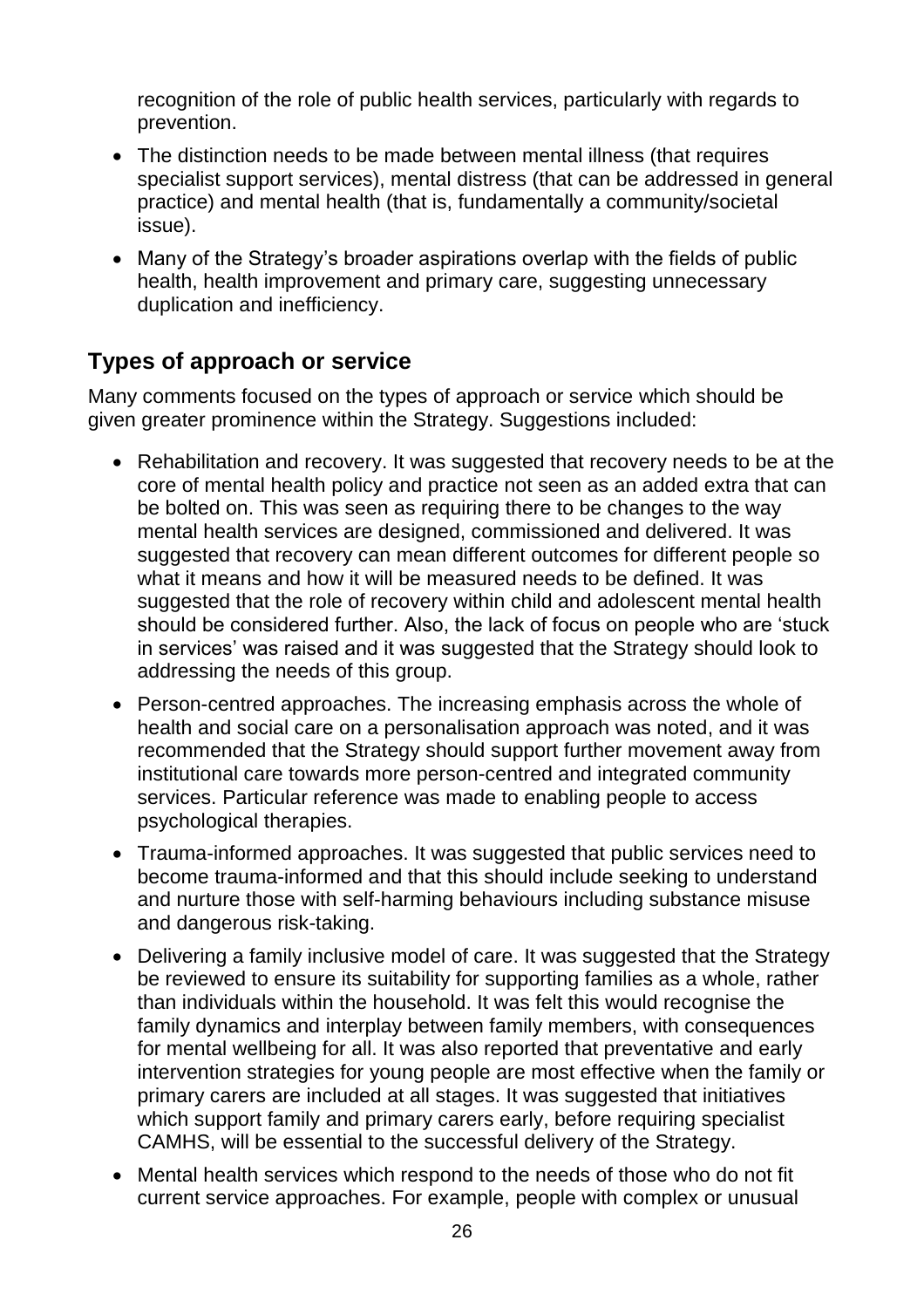needs, including people with acquired brain injury, a personality disorder, or women and young people needing secure care. Developing an adequate response to these small but highly vulnerable populations often needs to be at a regional or national level, and requires a greater degree of co-ordination and strategic direction than often appears to be available at the moment.

- Generalist or primary care and the provision of services through GP surgeries in particular. It was suggested that the overall balance between specialist and generalist care needs to be reconsidered and the important role generalist care plays recognised. It was suggested that the current imbalance also extends to the funding regime for generalist services.
- Acute and crisis services. Reference was made to strengthening emergency out-of-hours psychiatric care and to the need for new approaches to support children and young people in crisis, as opposed to simply expanding CAMHS. It was also suggested there should be a focus on developing local partnerships to improve the response to and reduce the number of critical incidents involving people in metal health crisis.
- Specialist mental health care, including that within integrated health and social care services and the investment required to support this role.
- Community engagement and capacity building. Specific reference was made to the development of confidence, social skills and resilience to enable people to fulfil their potential and engage actively in their communities.
- Awareness raising and public education. Particular reference was made to educating children and young people about mental health issues. It was suggested that there is scope to share information about the body of work that is already under way.
- Advocacy. It was noted that people affected by mental health problems experience obstacles to their full, meaningful and effective participation in decisions that affect them. It was further noted that this extends not just to their own care, treatment and support, but more widely into decision-making around the design, delivery and financing of health services and support. It was suggested that supported decision-making should be incorporated into the Strategy and that advocacy for people with mental health problems is an area that could be better supported and resourced.
- Promotion of physical activity. It was suggested that the Strategy should stress the importance of physical activity for maintaining and improving mental health. It was also suggested that the value of physical activity as an opportunity for preventative spending should be highlighted.
- Employment and employability. It was felt that the Strategy could do more to recognise stresses and other conditions in the workplace which can precipitate or exacerbate mental health issues. It was also felt there should be more coverage around getting people back to work and the positive role that work plays for maintaining people"s mental health. It was suggested that the Strategy should also place an onus on Government to provide employers with the tools to support colleagues with mental health conditions.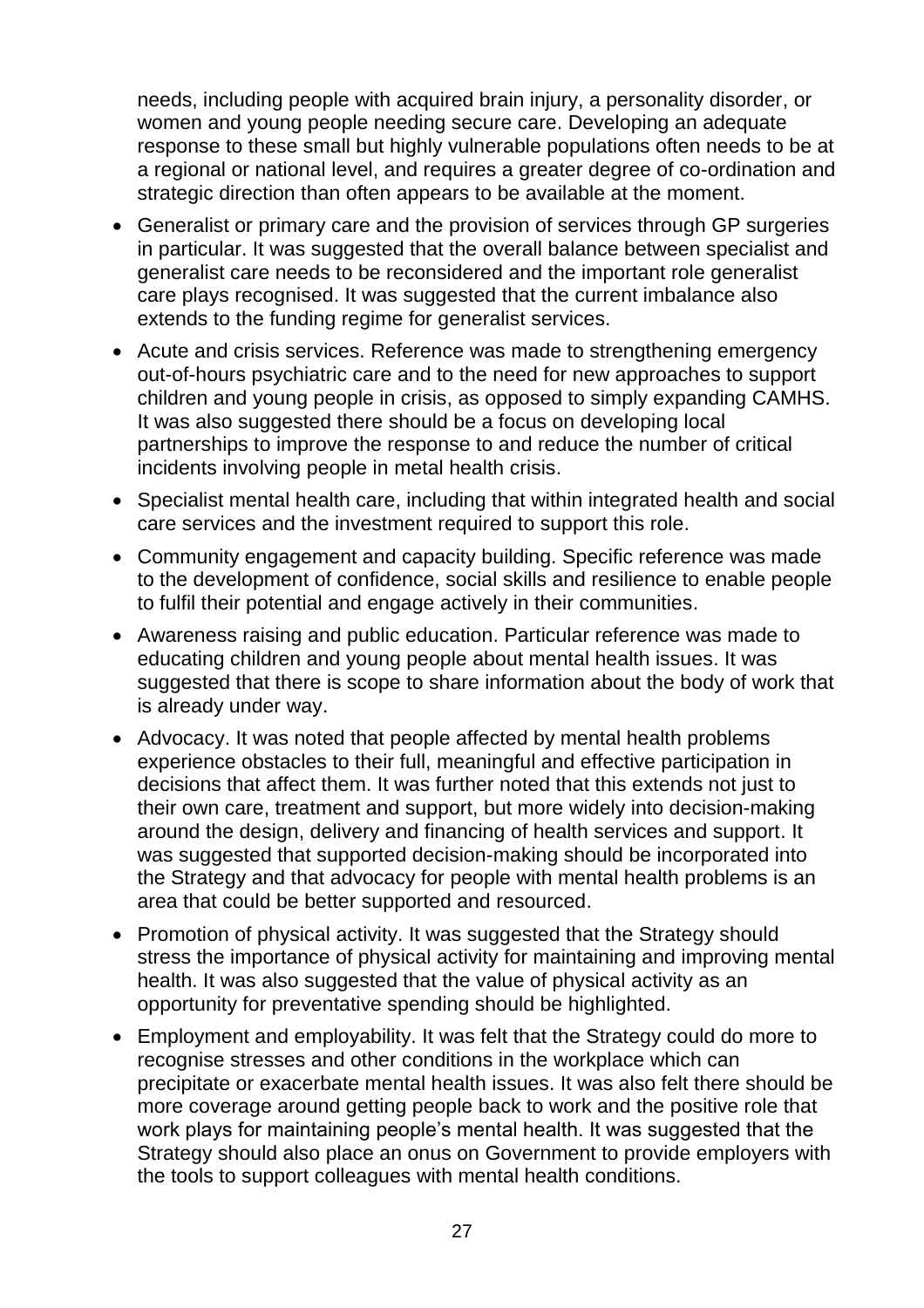Other areas suggested as warranting further priority included preventing mental ill health through education, access to greenspace and tackling obesity.

## <span id="page-28-0"></span>**Key agencies or sectors**

The need to consider the role and contribution of various types of organisation was also highlighted, including that of:

- The third sector. Examples cited included specialist mental health services, substance misuse services, and employability organisations. It was suggested that third sector organisations have a particularly key role to play in the field of prevention and that this work needs to be acknowledged, harnessed, supported and developed. It was also suggested that there should be greater emphasis on the role that community-led health organisations have to play.
- Integration Authorities. In was noted that, with the advent of health and social care integration, mental health services are increasingly coming under the auspices of Integration Authorities and that this presents significant opportunities for developing a more joined-up approach. However, it was suggested that much of the Strategy fails to take account of the role of the Integrated Joint Boards (IJBs) in setting local priorities.
- Community Planning Partnerships. Specific reference was made to their ongoing role in improving early-years services.
- Non-mental health specialist statutory and public services. In particular, it was suggested that local authorities have a major role to play in preventing mental ill health and improving mental health, through their provision of a wide range of services which influence the determinants of mental health. Examples cited included Social Work Services, Criminal Justice Services, housing, education, community safety and employability services.

# <span id="page-28-1"></span>**Groups to be prioritised**

This section sets out some of the groups or types of people which respondents suggested should be given a higher priority or which are not but should be included within the Strategy.

## **Families and carers, including kinship carers**

It was suggested that the identification, involvement and support for carers and young carers of people with mental health problems should be given much greater coverage. The difficulties carers and young carers face when trying to be seen as equal partners in mental health care was also highlighted.

It was suggested that the Strategy should be developed and considered in the context of the Carers (Scotland) Act 2016. There was a call for any carer who is caring for someone being treated under the Mental Health Act to have a specific right to independent advocacy. It was also noted that the Strategy currently contains no mention of specialist support to carers and young carers to help them manage their own mental health.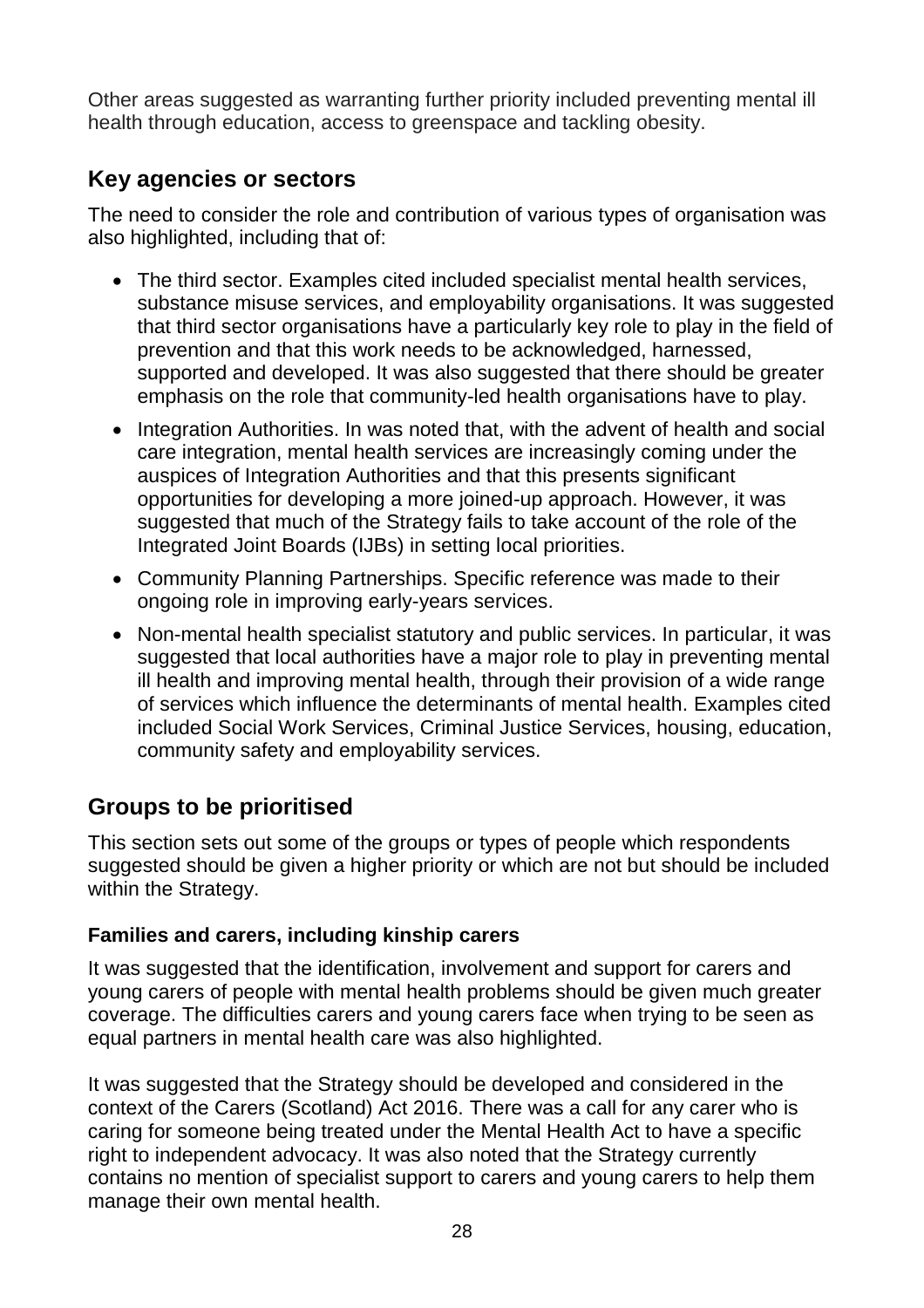#### **People with learning disabilities or autism**

It was proposed that the Strategy should be informed by the specific experiences of mental health and mental healthcare inequalities experienced by people with learning disabilities and people with autism.

The particular needs and requirements of children and young people with learning disabilities or autism were also highlighted. It was noted that children with learning disabilities have a much higher risk of mental distress than those without, and that those from disadvantaged backgrounds can be particularly affected. There can be particular problems around inappropriate care settings or no suitable provision being available in Scotland. The Strategy should recognise these challenges.

#### **People with severe and enduring mental ill health**

It was noted that people with severe and enduring mental health issues have complex needs which include multi-morbidity issues. It was also noted that previous strategies have included numerous measures to improve the lives of people affected by severe and enduring mental health issues and that there is still much work to be done and this needs to be reflected across all areas of the Strategy.

## **LGBTI people, and young LGBTI people in particular**

There should be a focus on reducing discrimination and inequality and improving practioners" awareness of their impact on the LGBTI community. It was also noted that trans people in particular can have very difficult life circumstances and need trans friendly mental health services. It was also noted that older LGBTI people can have specific mental health needs.

#### **Care experienced children and young people**

This particular group of young people was identified as having complex needs and often marginalised status. It was reported that looked after and care experienced young people have much poorer mental health outcomes than other young people. and that they have often faced trauma and neglect which will have a lasting impact on their mental health and wellbeing. It was suggested that looked after children"s emotional and mental health needs cannot be understood and responded to without reference to the developmental impact of attachment and trauma.

It was suggested that a recognition of the duties and responsibilities held as corporate parents, as enshrined in the Children and Young People (Scotland) Act 2014, would strengthen the Strategy.

In terms of the support required, it was suggested that greater and more consistent attention should be given to the mental health of children and young people throughout their care journey. However, it was also noted that a "one size fits all" intervention, based simply on the experience of being looked after, is unlikely to be of benefit and that it will be important to listen to what care experienced young people say about mental health services.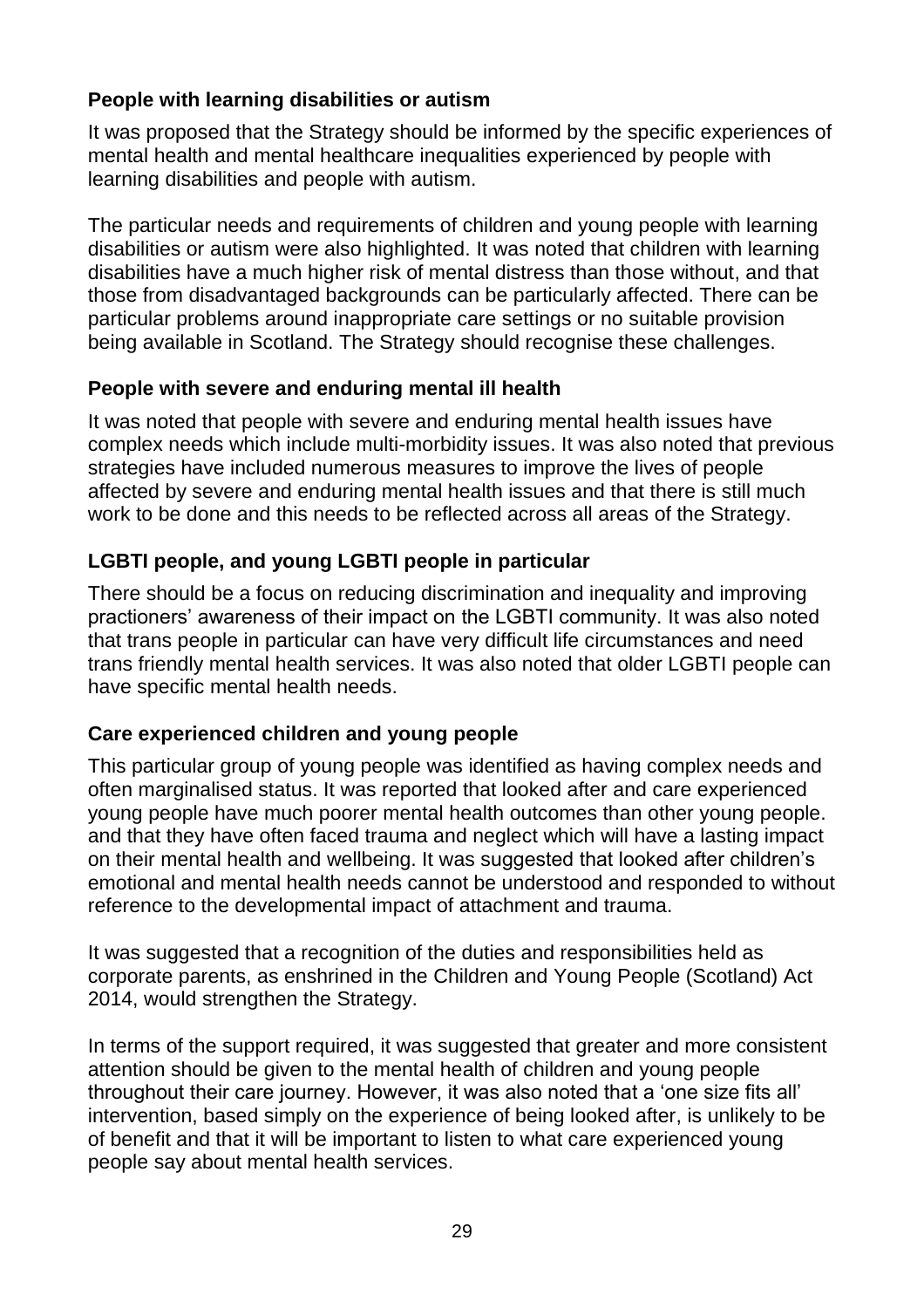A specific concern was for looked after children who may have serious mental health needs that remain unmet due to a change in their place of residence resulting in discontinuation of a service, or increased waiting times to start receiving a service.

#### **Young people needing secure care**

This group of young people was also identified as being a Priority, including because children and young people within care or secure settings are often unable to access CAMHS. It was also noted that currently young people are unable to access inpatient NHS facilities in Scotland and young people in secure care are transferred to England for forensic mental health inpatient care.

It was suggested that for many of the young people on the borderline between the mental health and secure care services, having their mental health needs addressed is the point at which the balance between the NHS mental health threshold for admission and secure care"s admission criteria comes into play. The importance of the referral pathway being supported by appropriate mental health assessments was highlighted and seen as ensuring the young person is placed in the most appropriate placement. The need to develop and measure outcomes in order to support efficient and effective service provision and redesign of services was also highlighted.

## **Children or young people in the youth justice system**

Research highlighting that young people involved in violent offending are significantly more likely to be victims of crime and adult harassment, have selfharming and para-suicidal behaviour, problematic health risk behaviours and weak bonds with both parent carer and the school was referenced. It was suggested that working with these young people will require long-term intensive support.

## **Deaf children and young people**

Research highlighting the importance of being aware of young deaf people"s vulnerability to mental health issues was referenced. It was reported that while deafness itself does not cause mental health problems, the communication barriers and language delays that deaf children and young people may experience increases how likely they are to be affected by mental ill health. It was noted that there is currently no specialist mental health service for deaf children in Scotland, despite such services being available and well established in other parts of the UK.

## **Older young people**

It was recommended that there should be a focus on the transition from CAMHS to adult services to ensure that vulnerable young people have a seamless transition from one to the other, along the same principles as a through-care model.

More generally, it was noted that there is no focus on older young people but the life stage from 18 to 25 is vital in setting up life skills, making new social connections and learning about becoming an adult. A specific concern was that in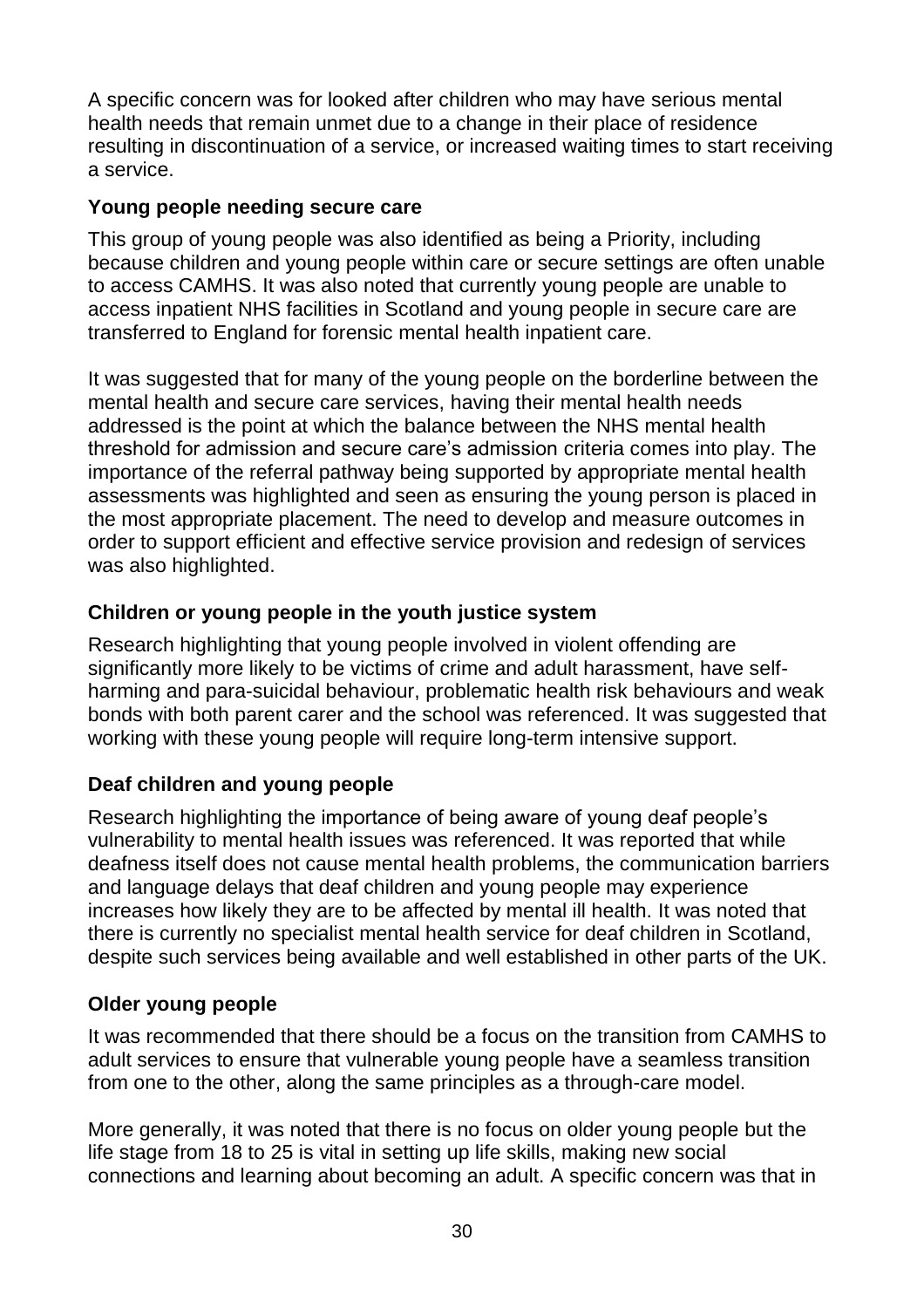some deprived areas, including more remote rural areas, these young people can easily "fall-out" of the system, particularly if they leave school at 16.

It was also noted that in the current economic climate, many young people experience a prolonged transition into adulthood, with many not leaving the parental home until well beyond the minimum adult age of 16. It was also highlighted that those experiencing disadvantages, such as being care experienced or having caring responsibilities, can take longer to reach a settled, independent adulthood than others. For these reasons it was suggested that the definition of "young person" in any initiatives funded under the Strategy be extended to 25 years as a minimum.

#### **People experiencing or at risk of homelessness**

It was noted that people experiencing or at risk of homelessness or living in unsuitable housing circumstances experience high levels of mental ill health. It was also reported that there is a high rate of both attempted and completed suicide and serious self-harming behaviour in the homeless population and that homelessness is both a cause and consequence of mental ill health.

## **People going through transitions**

There was concern that people undergoing transitions in their lives, including moving from one priority group to another, could be missed. Particular transitions identified included becoming a parent or retirement.

It was also noted that other populations can be hidden by their transitory nature. Groups referred to (and who are sometimes referenced further above or below) included prison populations, looked after young people, gypsy travellers, refugees and people with first episode psychosis.

## **People with sight loss**

It was reported that people in the UK with sight loss are more likely to experience mental ill health than the general population. It was suggested that people with sight loss need access to emotional support and/or counselling and that being offered information, advice and the appropriate support at the point of diagnosis and being given dedicated time and ongoing support to help gain confidence and achieve a sense of wellbeing is key.

The question was posed as to how accessible the consultation was for a hard to reach population, such as those with sight loss.

## **People with disfigurements**

It was reported that people with disfigurement are more likely to develop mental health problems because of their visible difference and suggested that the NHS needs to provide people with the psychosocial care they need to reduce these health inequalities.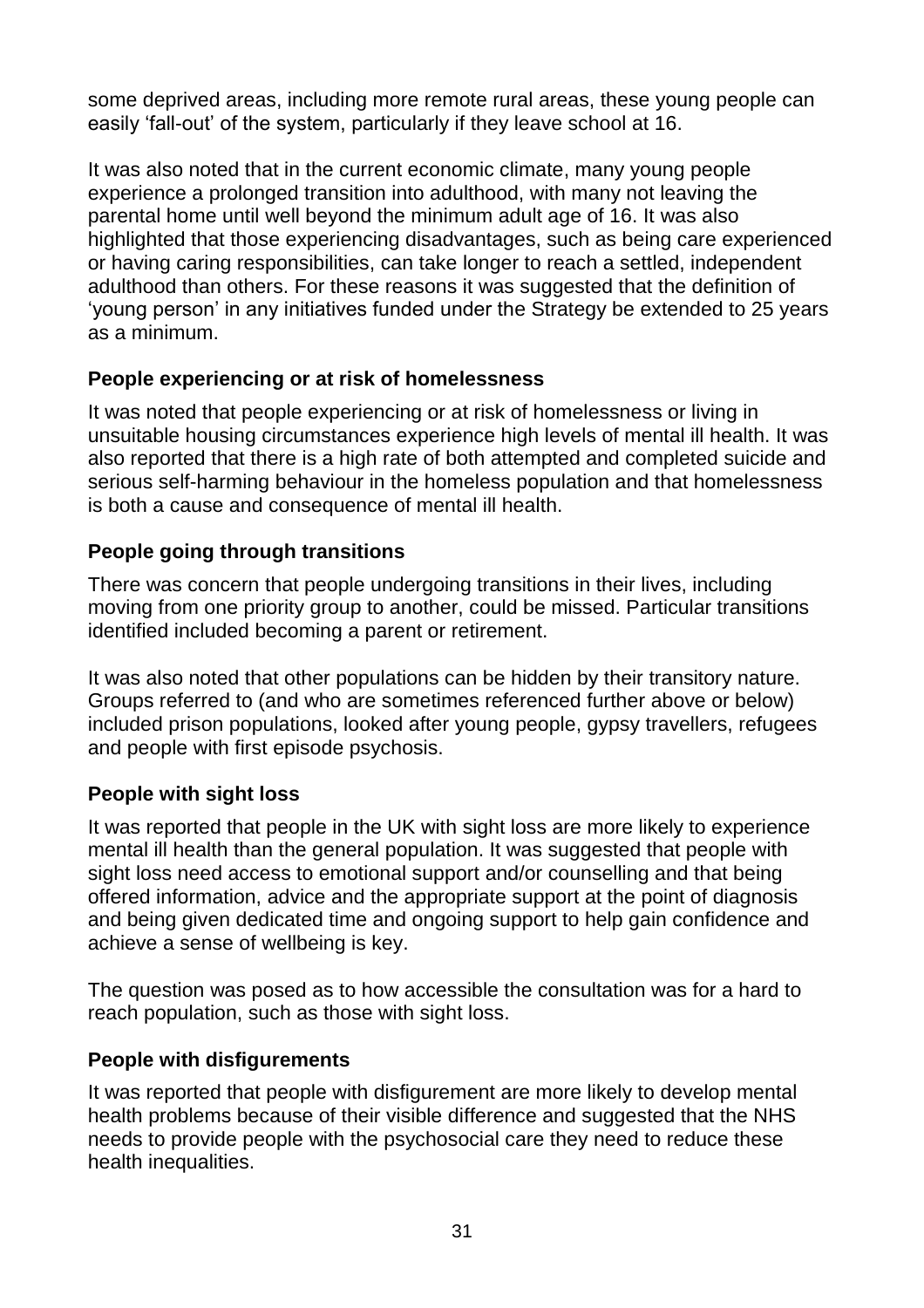#### **People with dementia**

It was reported that one study of older people found depression nearly doubled the risk of developing dementia and suggested that the links between mental health and dementia should be addressed in the Strategy.

The broader issue of where policy development for dementia sits was also highlighted. It was noted that dementia has its own national strategy and that the interim publication of the new Dementia Strategy gives primary care a greater role in diagnosis and support for people with dementia. It was suggested that new thinking around where the focus should be within health services for the delivery of support for people with dementia would be welcome.

## **Older people**

Although the document states that it is organised around three stages of Start Well, Live Well and Age Well, it was suggested there is little in the Priorities or the proposed actions which specifically addresses the needs of older people.

It was felt important to recognise the spectrum of mental health conditions that an older person may be living with, and that this extends beyond dementia. It was suggested that social isolation due to a lack of physical mobility, and sometimes the consequent inability to access the necessary support services, will disproportionately affect those in the older age groups. It was also suggested that the fact that people are living longer does not diminish the range of conditions they may be living with, nor the requirement for tailored, effective support to be available to those over 65.

Some of the particular challenges highlighted included the way in which both formal and informal support is available to individuals when they start receiving social care services, particularly within a care home setting. It was also noted that there are challenges around effectively supporting older people with enduring mental health conditions and it is important to recognise the particular factors relating to older people and social care which may prompt or exacerbate mental health conditions.

#### **People with eating disorders**

People with eating disorders were reported as having a high mortality rate, including being much more likely to commit suicide than people without an eating disorder. It was also reported that the duration of untreated eating disorder is critical and that early access to high quality, evidence-based treatment options is vital.

An ongoing need for innovative models of care and research into effective treatments was highlighted. There was a call for better provision of specialist services for young people with eating disorders, with most young people to be treated within the community. However, it was also noted that care needs to be provided across the full age range and not just for children and young people. Provision of effective support and information at a primary care level was seen as essential to facilitating this. The need for enhanced support to parents and carers was also highlighted.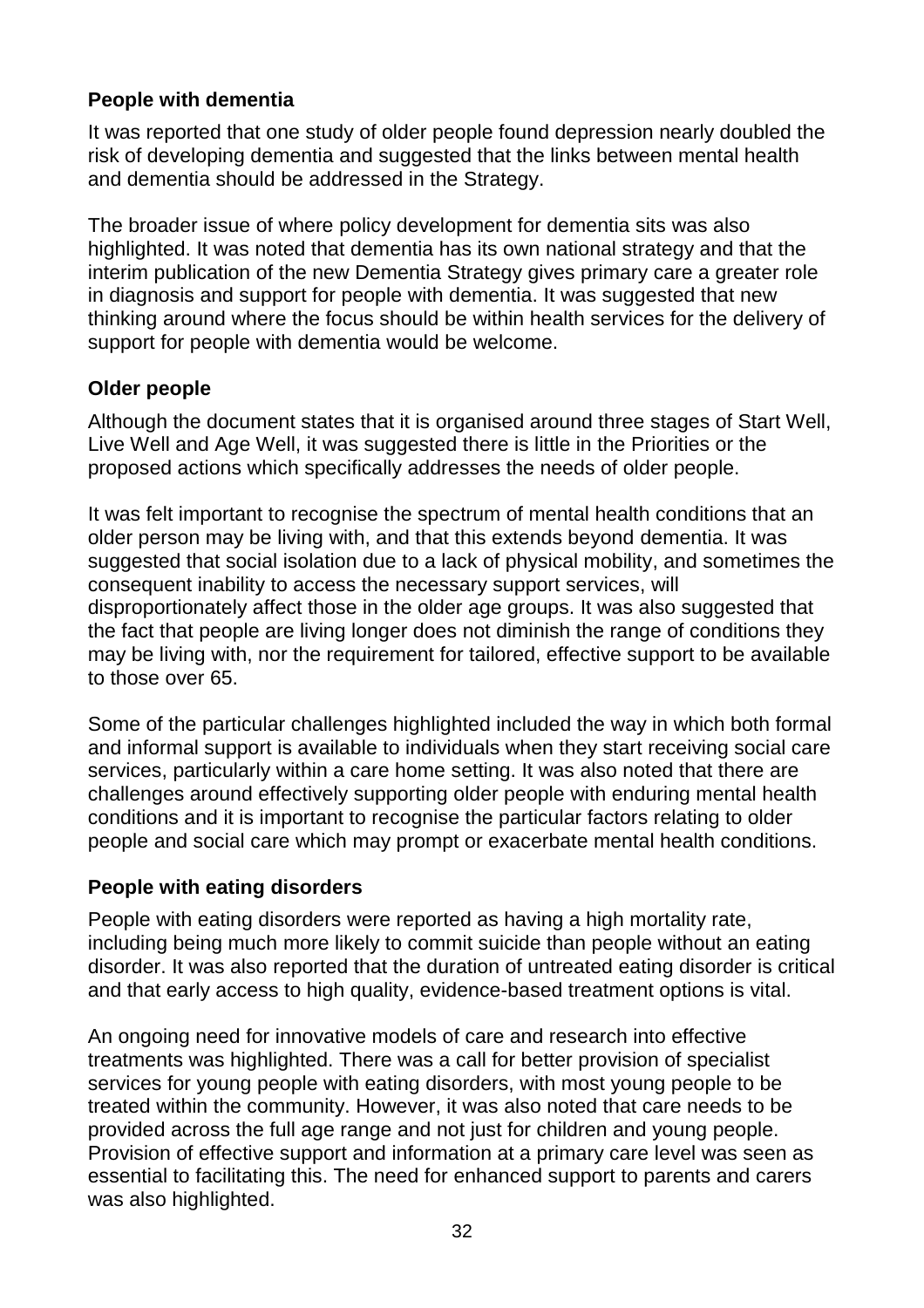## **Prisoners and those in the criminal justice system**

It was noted that people who enter the criminal justice system disproportionately come from disadvantaged communities and have high levels of poor health, particularly alcohol, drug and mental health problems. It was also reported that there is a high proportion of people in prisons and community justice service with a learning disability. It was suggested that ensuring access to mental health services in police custody, courts, prison and through-care into the community is key to improving health.

With particular reference to the HEAT standard for the delivery of psychological therapies with 18 weeks of referral, it was noted that this does not apply to those within the prison population and it was suggested that there is insufficient resource allocated to the delivery of psychological interventions within prisons. It was also suggested that patients who are treated within forensic outpatient services are a vulnerable group and require greater consideration for improved outcomes.

## **People who use drugs**

Other suggestions included that consideration needs to be given to dual diagnosis between mental health and addictions regarding emerging drug trends, including new psychoactive substances.

#### **Refugees and asylum seekers**

It was reported that studies have highlighted mental health as one of the biggest health issues for asylum seekers and refugees in Scotland. It was suggested that the Scottish Government should recognise and respond to the rights and experiences of refugees and asylum seekers in all mental health policy areas and strategy.

## **Students**

The particular pressures which students can come under and the potential for this to affect their mental health was highlighted. It was suggested that accessible mental health support which is responsive to the needs of the often mobile student population should be available across Scotland.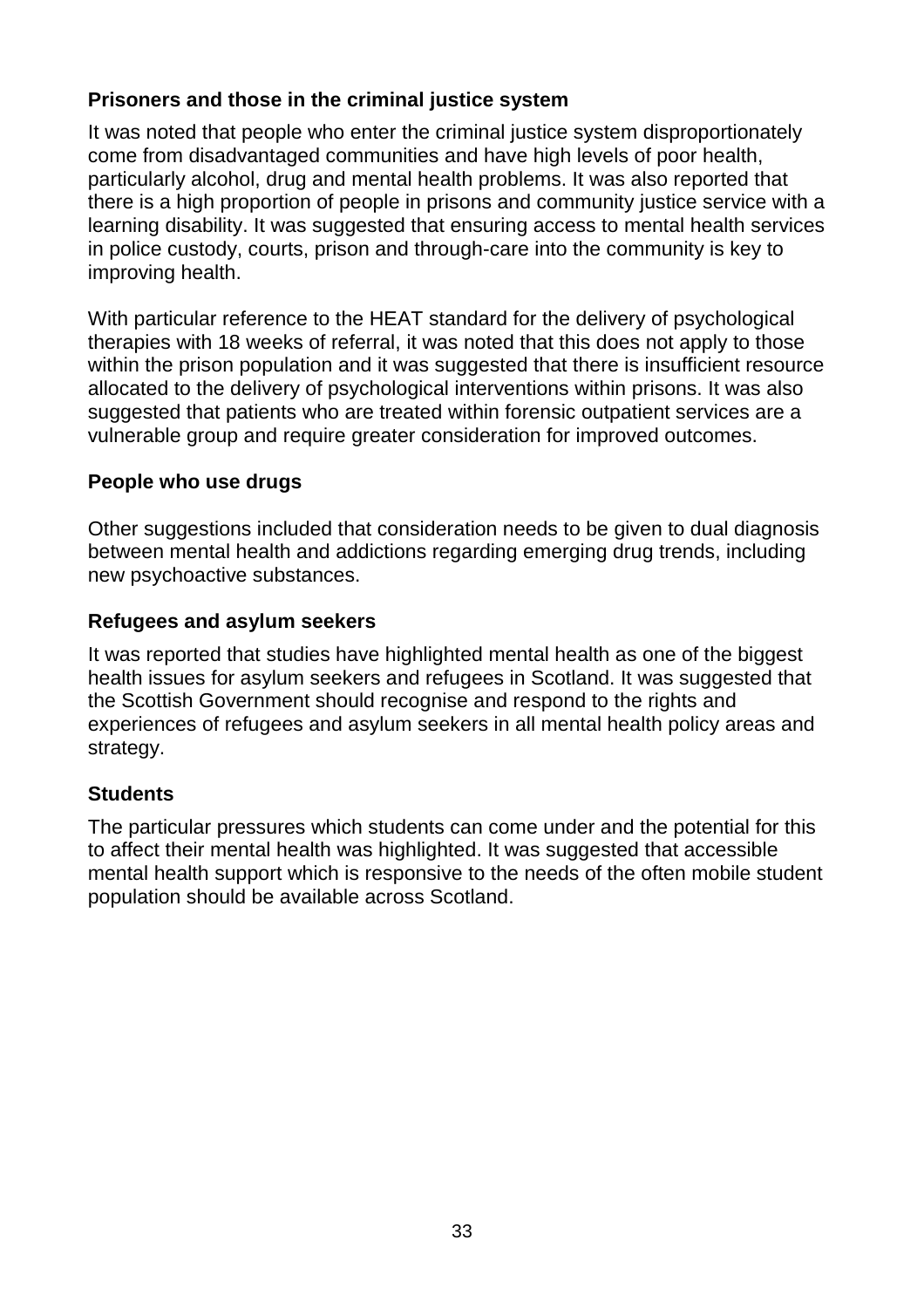# <span id="page-34-0"></span>**The existing 8 Priorities**

The analysis presented below summarises comments made on each of the 8 Priorities set out in the draft proposals, including why each is important and/or any suggested changes to how the Priority is focused or defined. Comments about how these Priorities should be taken forward are then covered under Question 2.

**Priority 1: Focus on prevention and early intervention for pregnant women and new mothers.**

Points raised about Priority 1 included:

- There is a need for clarity over who would be responsible for ensuring consistent prevention and early intervention. It was suggested that Managed Clinical Networks (MCNs) are not seen as being answerable to a specific body and thus are subject to variable quality. An MCN may not be needed: rather, the development of an agreed national pathway may offer consistency and may help develop a tiered model of intervention.
- The way the Strategy is worded, the focus seems to be on "routine" perinatal health service contact and there is limited mention of the work being done by Social Work Services or third or voluntary sector organisations.
- This Priority needs to consider those who have a long-term mental illness and become pregnant.
- This Priority should be rephrased to be more inclusive of the diverse gender identities of those who give birth in Scotland. The specific suggestion was "Focus on prevention and early intervention during and soon after pregnancy".

Finally, it was suggested that consideration be given to viewing Priorities 1 and 2 as a continuum. It was felt that this approach could support an increased focus on the subsequent outcomes for children, and help ensure the best support is available to the most vulnerable families.

#### **Priority 2: Focus on prevention and early intervention for infants, children and young people.**

Points raised about Priority 2 included:

- There should be an explicit reference to the United Nations Convention on the Rights of the Child (UNCRC). In particular, reference should be made to Article 12 - the right for young people to express their views on matters affecting them.
- This Priority could include and begin with the promotion of good mental health. There is a need to work with children and young people on awareness of their own mental health. This can help in developing coping skills and in building their own emotional resilience.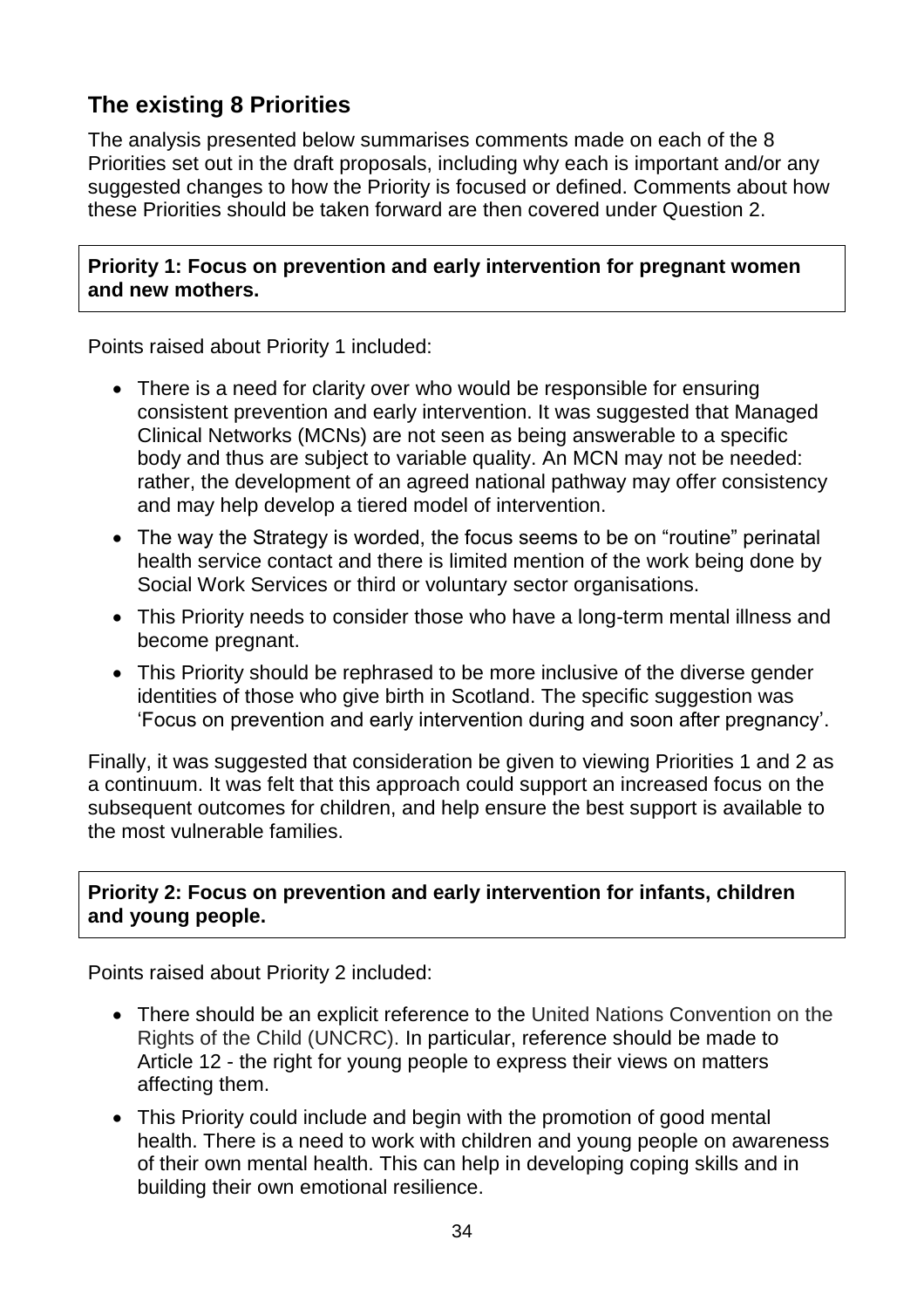- The partnership approach between CAMHS and partners needs to be expanded to detail the types of partnership working that will take place.
- There should be more of a focus on early intervention and prevention for older children and adolescents. It was suggested that schools should be a route in for teenagers and that there should be school-based counselling programmes.
- There is a pressing need for additional specialist services for children and young people, including for those with severe mental health problems. There should be a commitment to a 2-week treatment target for young people with first episode psychosis.
- There may be a link between mental health issues and increased susceptibility to radicalisation, particularly in young people. This should be given consideration.
- Scrutiny and improvement bodies would be able to contribute to an evidencebase about which early intervention programmes are leading to positive outcomes.
- The use of the term 'bad behaviours' in regard to 3- to 4-year olds is not helpful.
- The Strategy should specifically address the steps that need to be taken to cover the transition from CAMHS to adult services.

## **Priority 3: Introduce new models of supporting mental health in primary care.**

Points raised about Priority 3 included:

- This Priority should be widened to be focused on all forms of communitybased support for mental health and wellbeing and not just the statutory primary care sector. This should include the development of new models.
- This Priority is not clear enough either in intent or in deliverables. Given much research into new models has already taken place, some of these should be described in the Strategy.
- New models should form part of a tiered model of support whereby an individual can access the required levels of support and intervention depending on their mental health and wellbeing.
- This Priority also needs to incorporate a preventative focus and any new models should build in the routine recognition of the needs of people who are at high risk of mental health problems.

#### **Priority 4: Support people to manage their own mental health.**

Points raised about Priority 4 included:

• There should be a proactive approach to promotion of self-management.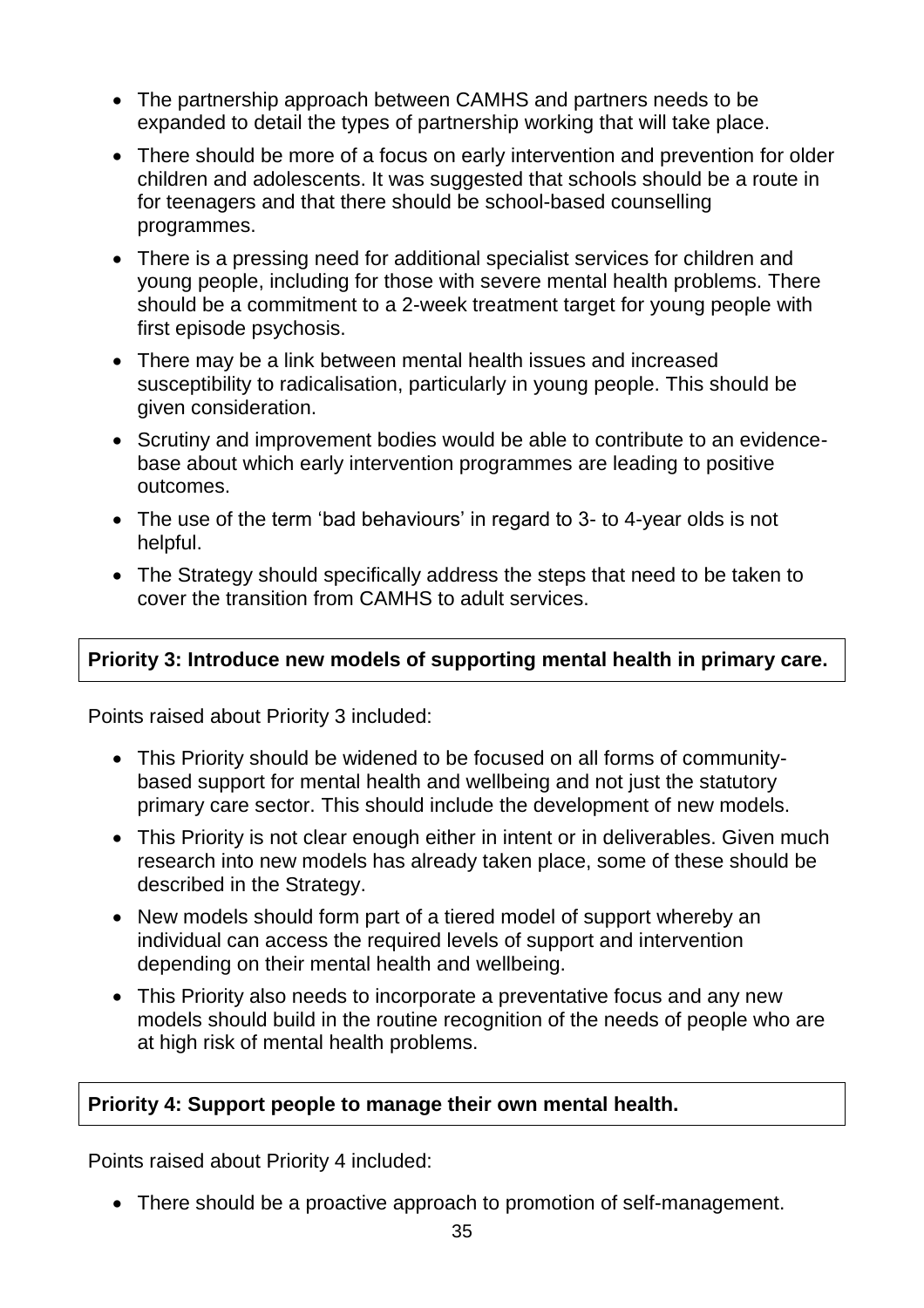- It should be clarified that the Strategy does not mean to imply that selfmanagement online will be substituted for access to mental health services, where a mental health issue exists.
- An assessment should be made as to whether more accessible resources are being developed or if existing resources should be better advertised or visible.
- There needs to be much more support to third sector organisations working on self-management of conditions. There is insufficient focus given to nonclinical services and Asset Based Community Development approaches.

**Priority 5: Improve access to mental health services and make them more efficient, effective and safe – which is also part of early intervention.**

Points raised about Priority 5 included:

- The focus should be given to providing an effective and safe service. Listing efficiency first places too much emphasis on reducing spending on mental health.
- It will be important to maintain quality and governance whilst improving the speed of access to services. Without a focus on ensuring quality, there is a risk that whilst patients may be seen quicker, the treatment provided may be less effective.
- People seek support from a range of places, and a variety of organisations and sectors deliver relevant services. Understanding how and when people seek help could help realise this Priority. In particular, there is a need to address the gap between people identifying themselves as having an issue and actually seeking help.
- It is difficult for children and young people to access specialist support when they need it. The Strategy needs to consider how the increasing need for these specialist services can be met.

#### **Priority 6: Improve the physical health of people with severe and enduring mental health problems to address premature mortality.**

Points raised about Priority 6 included:

- There is a need for increased and equitable access to psychological treatments for this group.
- People with psychiatric disability in the community will often need long-term care packages tailored to their need. The Strategy needs to acknowledge this, including a need for adequate skilling and resourcing of social care and third sector services to allow people to be cared for in the community.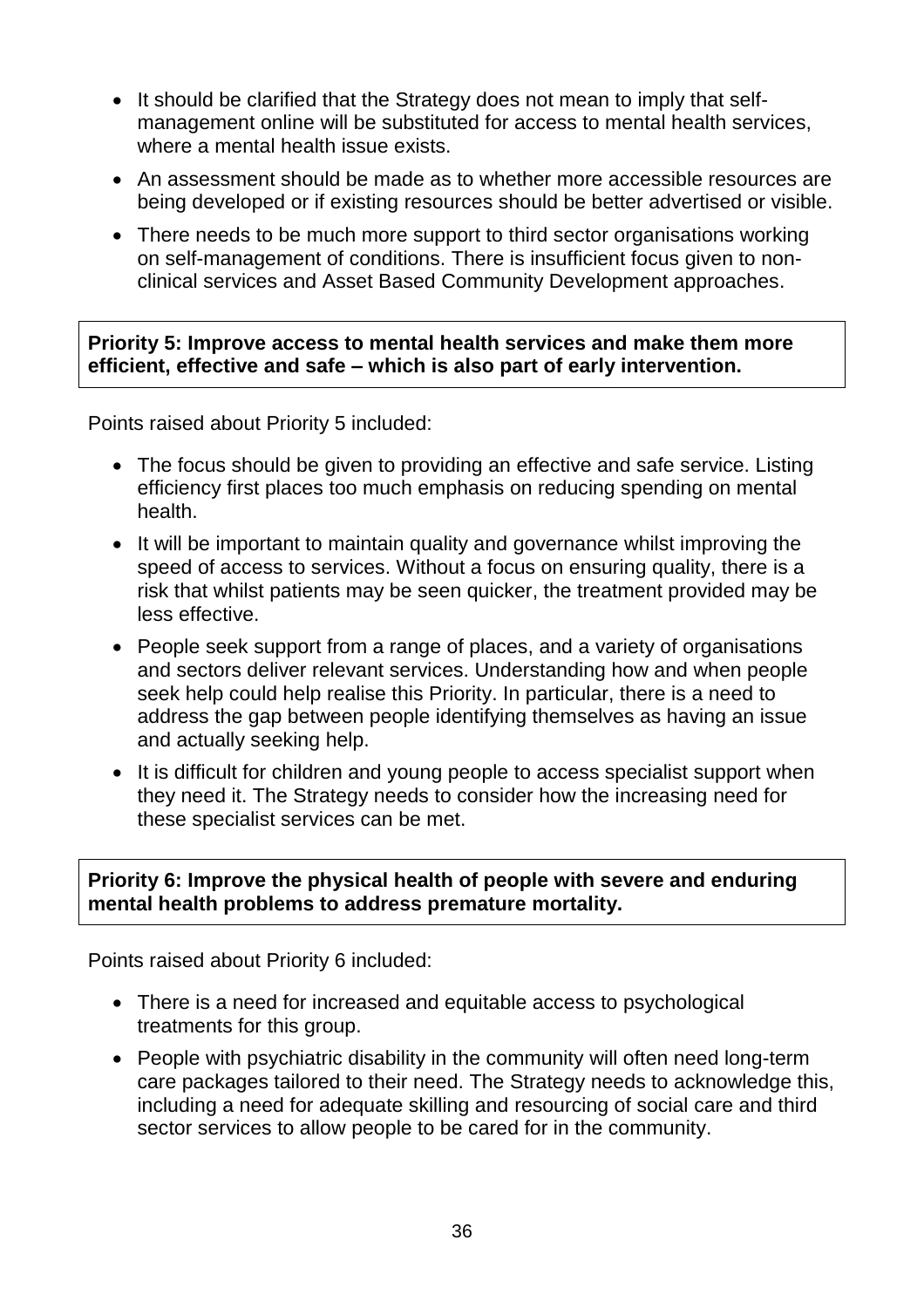#### **Priority 7: Focus on 'All of Me': Ensure parity between mental health and physical health.**

Priority 7 was described as 'critical and visionary' and it was suggested that it is essential that mental health is seen as being as significant and requiring of investment as physical health. However, an alternative perspective was that this Priority is not sufficiently ambitious and that the Government should aim to end the mortality and morbidity gaps experienced by people with long-term mental health conditions.

Other points raised about Priority 7 included:

- The Strategy needs to more clearly set out that physical and mental health are not just issues that sit alongside each other, but are closely interconnected. Mental ill health and physical ill health are inexorably linked. Groups for whom there is a particularly strong link included people with learning disabilities.
- The Scottish Government should work with people with serious mental illness to develop a Strategy centred on taking a rights-based approach to physical health.
- This Priority should include a clear preventative focus, with GPs encouraged to ensure early intervention takes place and health and wellbeing issues are addressed before they worsen. More generally, there needs to be a focus on making every opportunity count.
- Success will be dependent on parity of funding.

#### **Priority 8: Realise the human rights of people with mental health problems.**

Points raised about Priority 8 included:

- This Priority should be reframed as "Enact the human rights of people with mental health problems.'
- Joined-up thinking across Government departments and strategies would help maximise impact in this important area. In particular, the Strategy should explicitly align itself with the Scottish National Action Plan for Human Rights.
- There should be explicit reference to the UNCRC. An important right for children and young people is Article 12, the right of a child or young person to have (their) views heard in decisions affecting them.
- Some of the language used in the Strategy is not helpful from a human rights perspective, for example "conduct disorder".
- It would be helpful for the Scottish Government to set out timescales for the review of the legislation and to provide detail on the scope and approach of the review, as early as possible.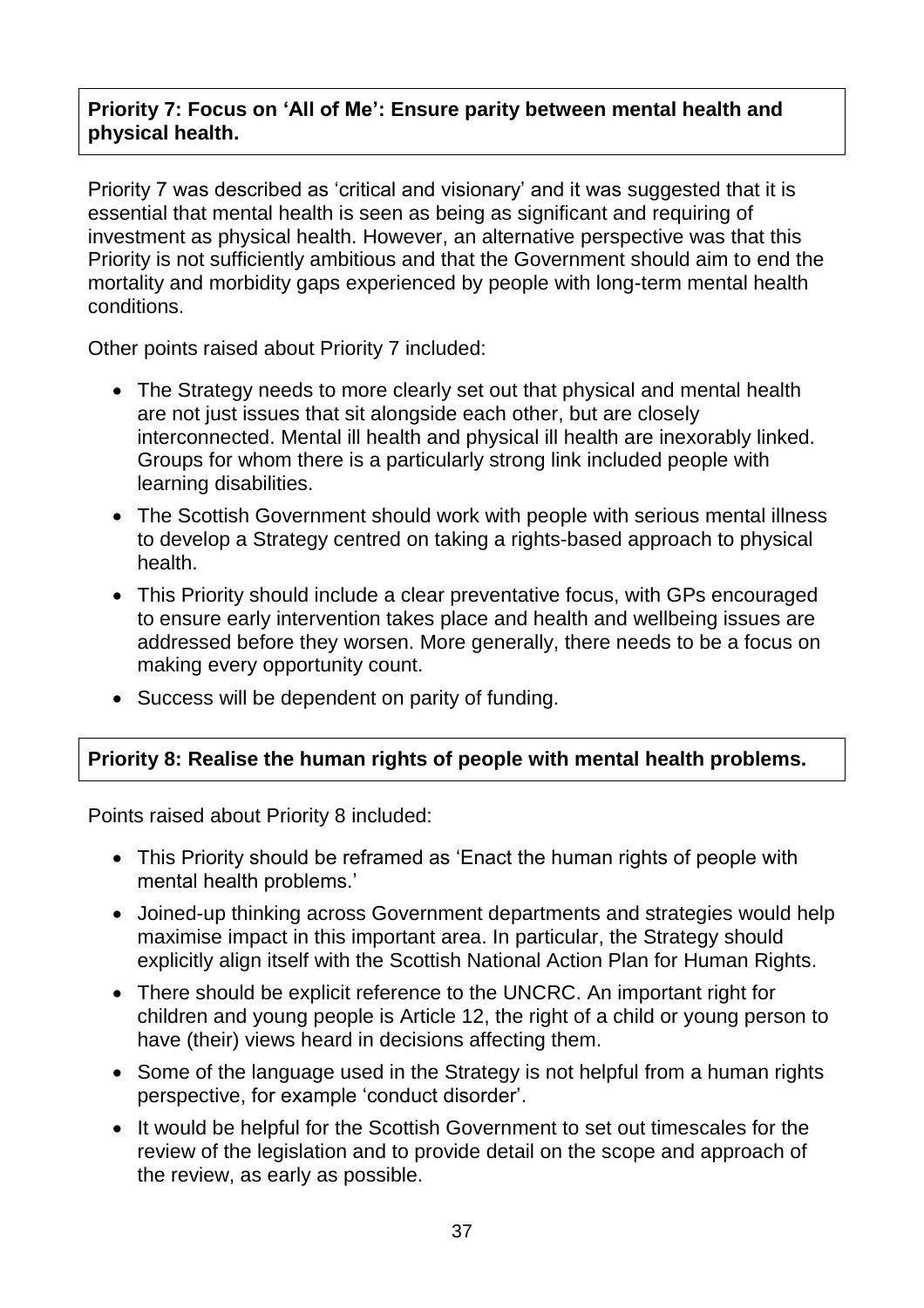# **Other actions to improve mental health**

The table in Annex A of the public engagement document set out a number of Early Actions, supporting the Priorities that seek to support improvement for mental health in Scotland over the life of the Strategy.

#### **Question 2: Are there any other actions that you think we need to take to improve mental health in Scotland?**

Almost all respondents (around 560 out of 598 respondents) commented on other actions needed to improve mental health in Scotland. These comments tended to be structured around the 8 Priorities and the analysis presented below deals with each Priority in turn.

#### **Priority 1: Focus on prevention and early intervention for pregnant women and new mothers.**

Early Action:

Perinatal mental health - improve the recognition and treatment of mental health problems in the perinatal period. This will initially be done through the introduction of a network of specialised staff working together, which is formally known as a Managed Clinical Network.

Perinatal mental health – focus interventions on the most vulnerable mothers who are at the highest risk.

Raising awareness of perinatal mental health and working closely with mothers was seen as a significant way of intervening early, reducing vulnerabilities and supporting the child protection agenda. The focus on the early recognition and treatment of perinatal mental health, particularly for those most vulnerable was widely endorsed, although some respondents suggested that there could be a greater emphasis on the inclusion of work with fathers and other family members. One suggestion was that the Priority could be reworded to refer to new parents and it was also suggested that there must be a whole family approach, recognising the impact of perinatal mental illnesses on babies and other family members.

Other suggestions focused on how vulnerability could be defined to ensure resources were prioritised most effectively and included highlighting:

- Individuals who may experience poverty, adversity or maltreatment in their own childhoods.
- New parents with a perinatal mental illness.
- Mothers who themselves were care leavers or looked after children.
- Those with addiction issues or poor physical health.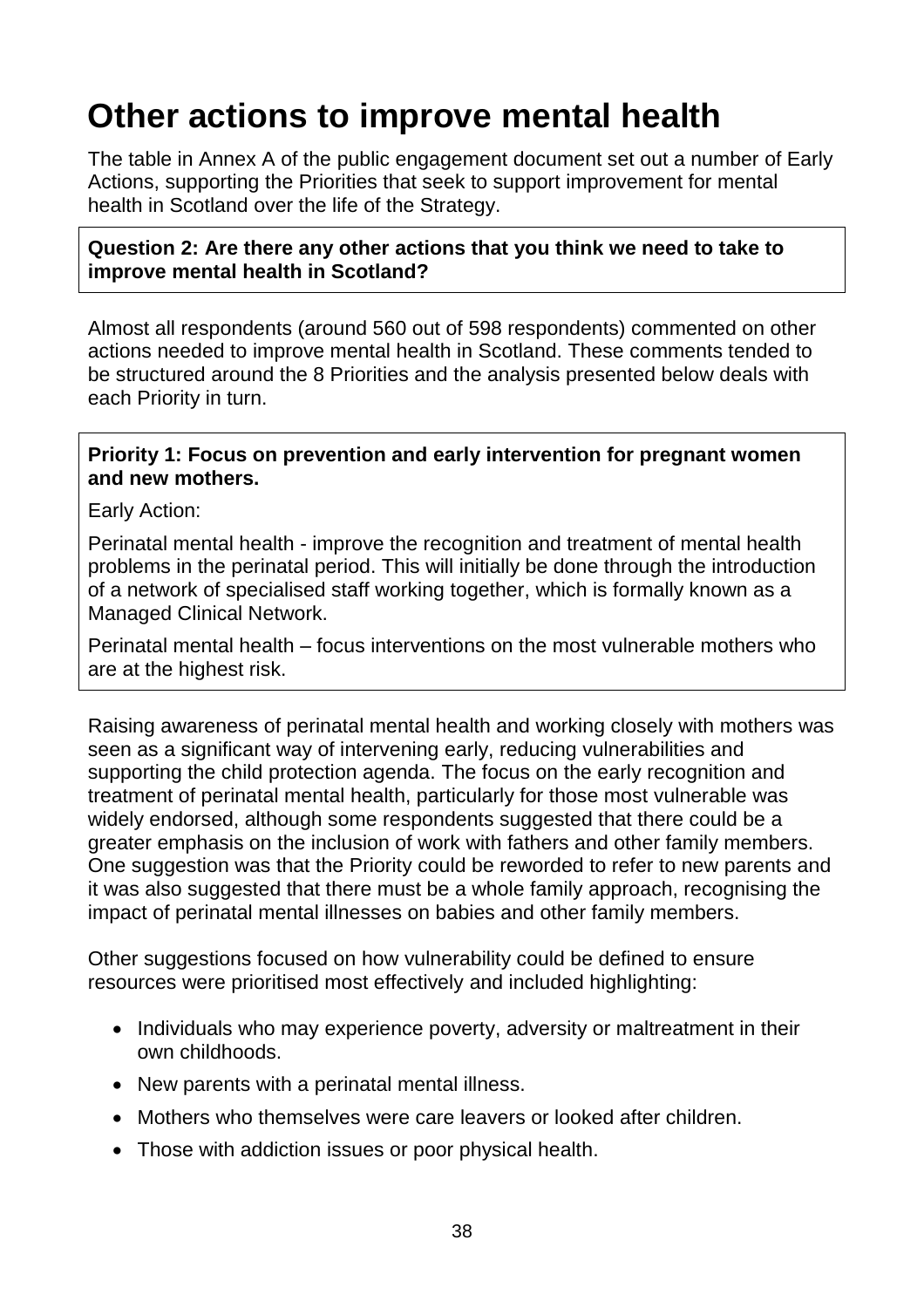It was also suggested that, in order to support early identification and treatment, the provision of care and support needs to take into account the whole spectrum of wellbeing such as lifestyle, physical and mental health, employment, and socioeconomic circumstances. This more holistic focus was considered better placed to mitigate future risks by identifying where early intervention would be most beneficial. One respondent suggested the screening of expectant mothers for early identification of mental health vulnerability and that this could be achieved through existing primary care systems. It was also suggested that staff should be trained in the early identification of domestic abuse and that this would allow trauma-informed perinatal interventions which can link effectively to agencies that can protect women at risk.

It was noted that the onus for perinatal health appeared to be placed on health services, but suggested that success will depend on the inclusion of and integration of the work of a number of key agencies. Frequent reference was made to the third sector as continuing to have a key role to play. The existing expertise of many third sector organisations, and in particular their position within and experience and knowledge of particular communities, was seen as a key asset. The role of other services, including education services and social care was also noted.

The establishment of a Managed Clinical Network (MCN) was frequently welcomed as providing a vehicle for local and national coordination and as helping to ensure services are consistent and of a high quality. MCNs were seen as offering a number of advantages including:

- Supporting evidence-based practice.
- Supporting the establishment of client pathways with rapid access to services when needed.
- Providing leadership.
- Fostering multi-agency collaboration.

Specific suggestions included a commitment to establishing a national MCN for perinatal mental health to ensure consistent implementation of the national clinical guideline, SIGN 127. It was also suggested that any MCN for Perinatal Care should be expanded to include Infant Mental Health.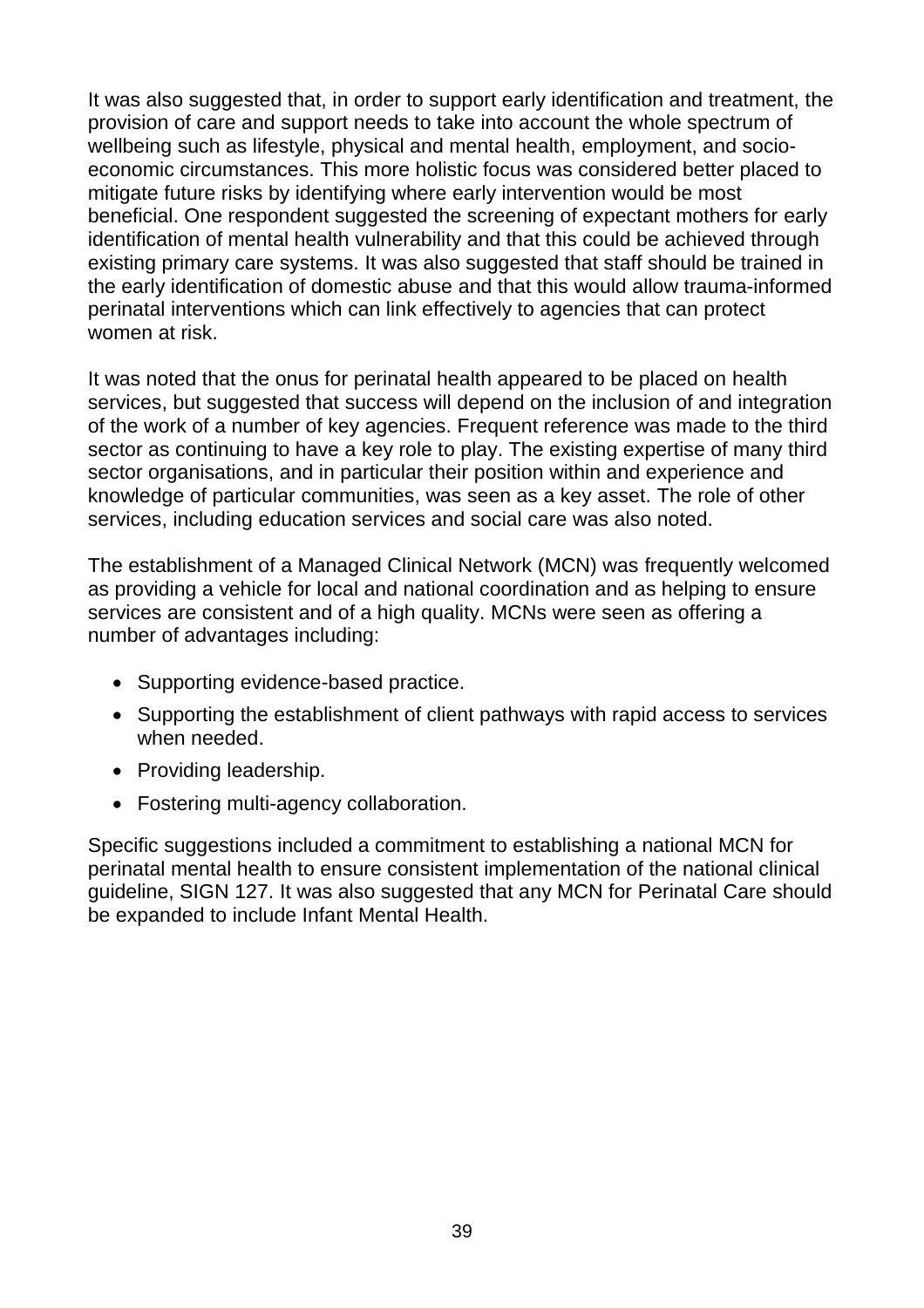#### **Priority 2: Focus on prevention and early intervention for infants, children and young people.**

#### Early Action:

In 2016-17, develop a range of evidence-based programmes targeted to promote good mental health, support key vulnerable populations of infants, and children and young people. These programmes will be delivered by children"s services during 2017-20.

By 2018-19, support the work above by better assessing which early intervention programmes are proven to work for different vulnerable populations.

By 2019-20 have completed the national roll-out of targeted parenting programmes for parents of 3- and 4-year olds with conduct disorder.

Psychosis – by 2017-18, have improved the recognition and treatment of first episode psychosis through early intervention services.

Develop further actions to support health and wellbeing of children and young people, recognising the link between mental and physical health through our Children and Young People"s Health and Wellbeing strategy.

Utilise our universal services such as the new health visiting pathways to support good mental health, prevention and early intervention.

There was strong support for evidence-based programmes to promote good mental health and that these should again target vulnerable groups. It was noted that a range of issues which can affect a child or young person"s mental health, such as being bullied, difficulties at school or unmanaged grief or loss need to be recognised. It was suggested that the Strategy should consider the unmet need which can result from these issues and, in particular, the prevalence of early-stage, undiagnosed depression.

However, there was also a frequently-expressed view that such programmes should also focus on wider physical and mental health determinants such as deprivation, employment, social connectedness, and environment. Taking such an approach was seen as having the potential to reach and support a broader range of vulnerable families, and as having the potential to prevent issues from occurring in the first place.

In terms of particular groups who may be vulnerable and which services should target the following were amongst those suggested:

- Looked after or accommodated children. It was suggested that it is vital that a person-centred approach is taken when the needs of care experienced young people are being considered. It was noted that the Strategy contains no specific recognition of the duties and responsibilities held as corporate parents, as enshrined in the Children and Young People (Scotland) Act 2014.
- Parents of children with learning disabilities or autism. It was noted that amongst infants, children and young people, the highest rates of mental ill health occur in those with learning disabilities and those with autism. It was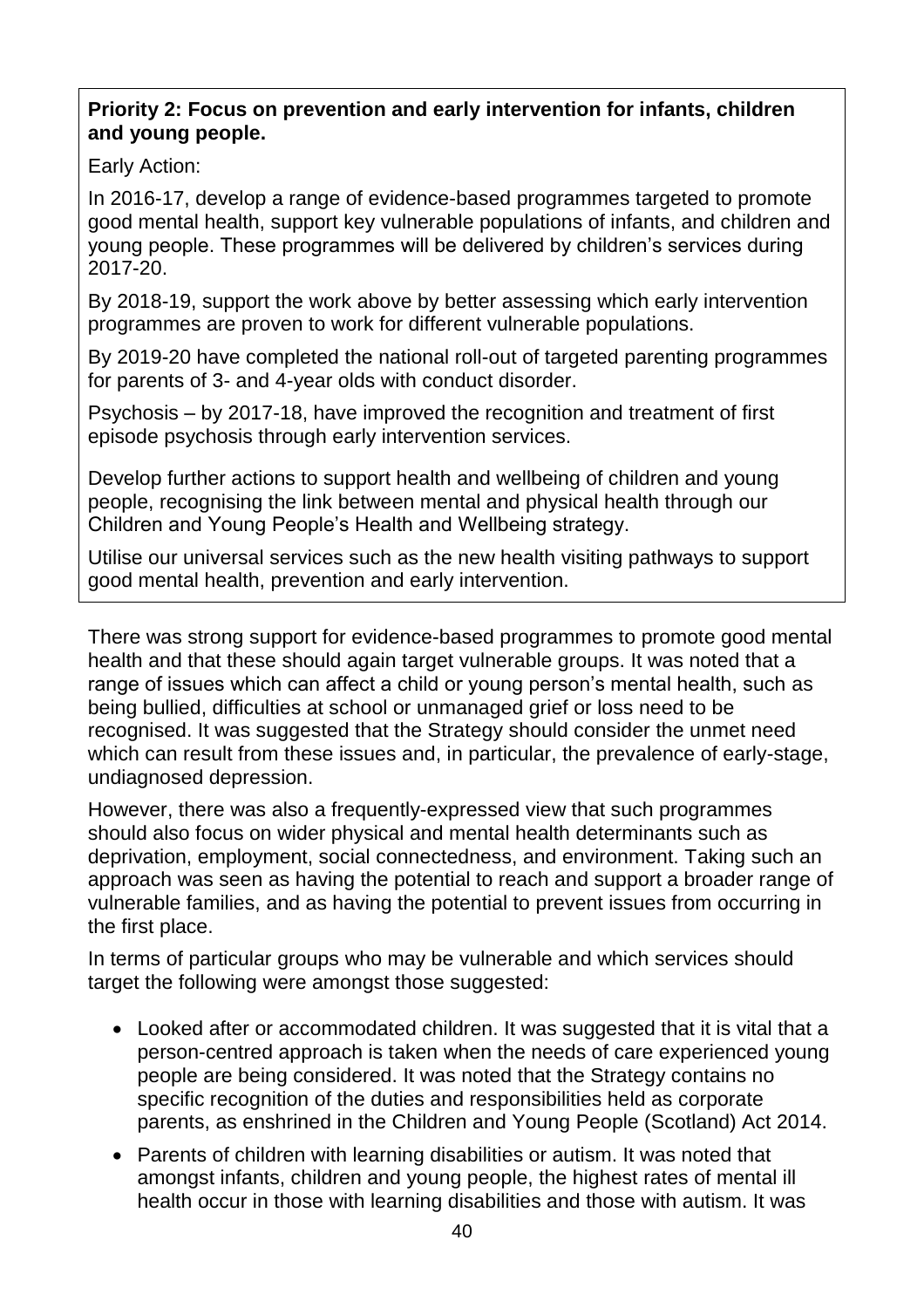suggested that rather than generic programmes, specifically designed interventions are required.

- Young carers. There should be specific reference to advocacy and support for carers, aligned to the Carers" Act, when a family member requires mental health support. In particular, adult mental health services should be in a place to identify how adult patients" disorders are impacting on their ability to parent. Also, the impact on children of a parent or carer being in prison should be taken into account.
- LGBTI children and young people. It was suggested that there should be work to ensure that CAMHS practitioners understand LGBTI young peoples" experiences of inequality and are equipped to address these experiences where relevant in treatment.
- Those undergoing periods of transition and particularly the teenage years. It was suggested that not enough attention has been given to adolescence, despite this being an important stage of the life course and it was noted that many long-term mental health problems emerge during the adolescent years.

When taking this work forward, it was suggested that community involvement will be imperative and that communities need to take responsibility for children and young people. It was noted that schools have a particularly important part to play in the promotion of good mental health and that the Strategy needs to recognise this.

In terms of defining and designing the services required, comments included that:

- An assets and solutions based approach should be favoured. Such an approach helps develop life skills and fosters self-confidence.
- Taking the views of children and young people into account when developing interventions should be the norm rather than the exception.
- There should be a review of the counselling and other support that is available in schools and there is also much existing good practice which could be drawn on.
- Whilst early intervention programmes should be supported, the focus on the provision of quality, effective and accessible mental health services should not be lost. Unmet need remains a huge issue and capacity building in specialist services needs to continue while also building capacity in the wider CAMHS systems. Refining models of service delivery to make sure that urgent access is available when required should be supported more widely.
- The fundamental importance of attachment should be recognised. The Strategy must be underpinned by robust scientific evidence about the importance of attachment relationships for long-term mental wellbeing. In particular, the mental health of babies should be prioritised by expanding access to community-based perinatal mental health support that helps mothers form a secure attachment with their babies.
- There should be a focus on trauma-informed approaches and working with people, including young people, who have experienced trauma or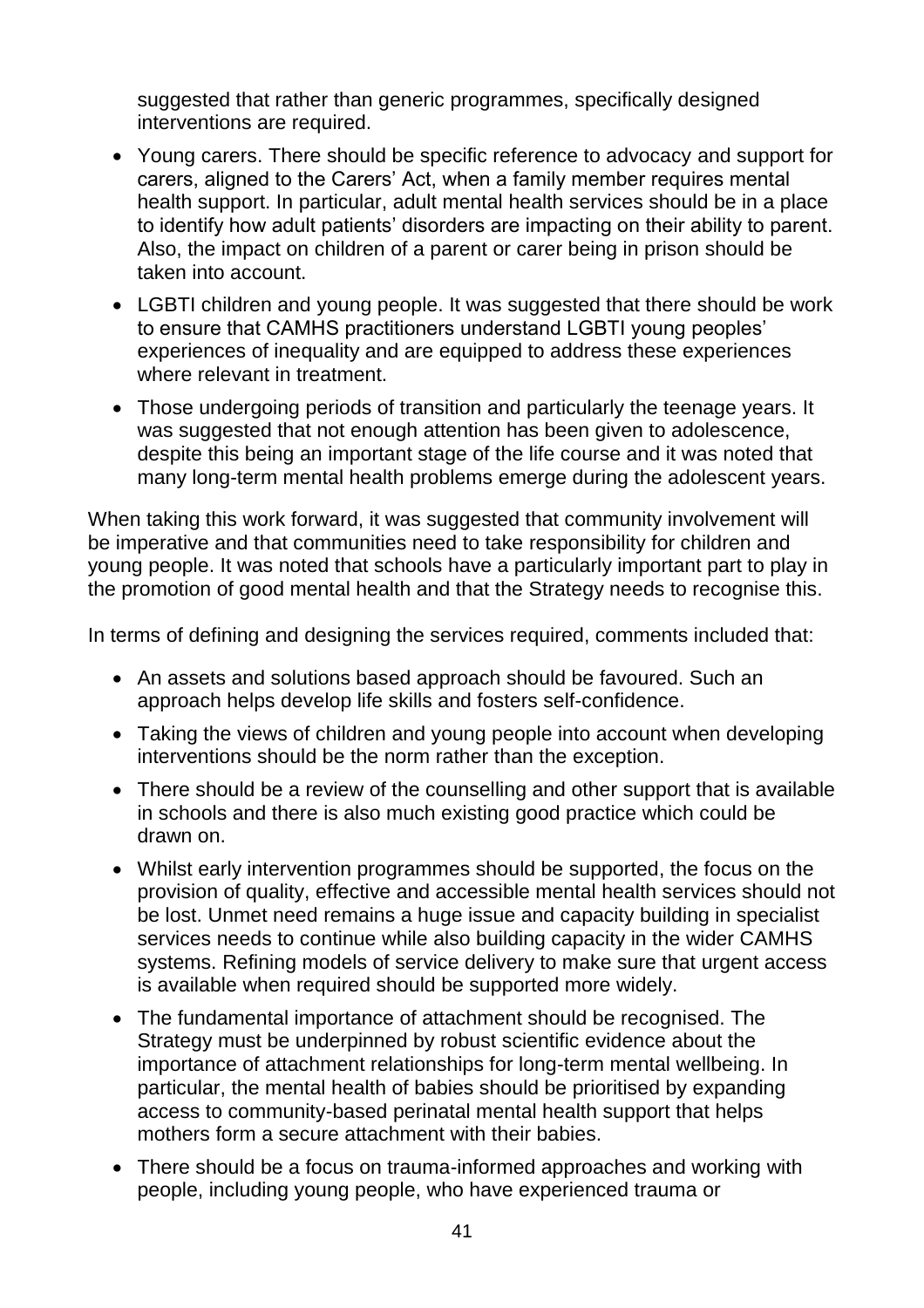bereavement should be central. In particular, there should be a focus on Adverse Childhood Experiences.

The roll out of a national parenting programme for parents and children of 3- and 4 year olds with conduct disorder was welcomed, although some respondents expressed significant concern about the terminology being used. In particular, it was suggested that the term 'conduct disorder' could be perceived as out of step with the accepted child development model and that the use of the term "behavioural issues" or "attachment issues" would be more accurate. A small number of respondents questioned the ability to diagnose this condition in children under 4 years.

Improved recognition and treatment of first episode psychosis was also seen as positive and a number of suggestions were made as to how this could be achieved. They included:

- The establishment of a specific Integrated Care Pathway.
- Clear adherence to SIGN guidelines.
- More generally it was felt that quick and effective diagnosis and treatment should also continue as a clear priority.

Although a clear link was seen between mental and physical health, many of those commenting thought the principles should be extended to consider a whole-person response to supporting wellbeing. The promotion of resilience, self-worth and optimism was seen to equip children and young people to be socially connected, confident and to decrease the impact of any inequalities. Co-production with children and young people and their communities was considered to be of value to the individuals involved and as having a positive role to play in challenging stigma.

Universal services, particularly education, were seen as ideally placed to support good mental health, prevention and early intervention. It was suggested that alignment should be made with the Getting It Right For Every Child (GIRFEC) agenda and SHANARRI<sup>4</sup> indicators already embedded in the Curriculum for Excellence. Schools were seen to have a unique relationship with parents and an ability to empower young people and to strengthen the links to attainment. Suggested actions included:

- The provision of schools-based counselling.
- Training teachers in child development or mental health.
- Improving information and pathways been the child, the school, the parents and professionals.

 $\overline{a}$ <sup>4</sup> The acronym SHANARRI is formed from the eight indicators of wellbeing: **S**afe; **H**ealthy; **A**chieving; **N**urtured; **A**ctive; **R**espected; **R**esponsible; and **I**ncluded.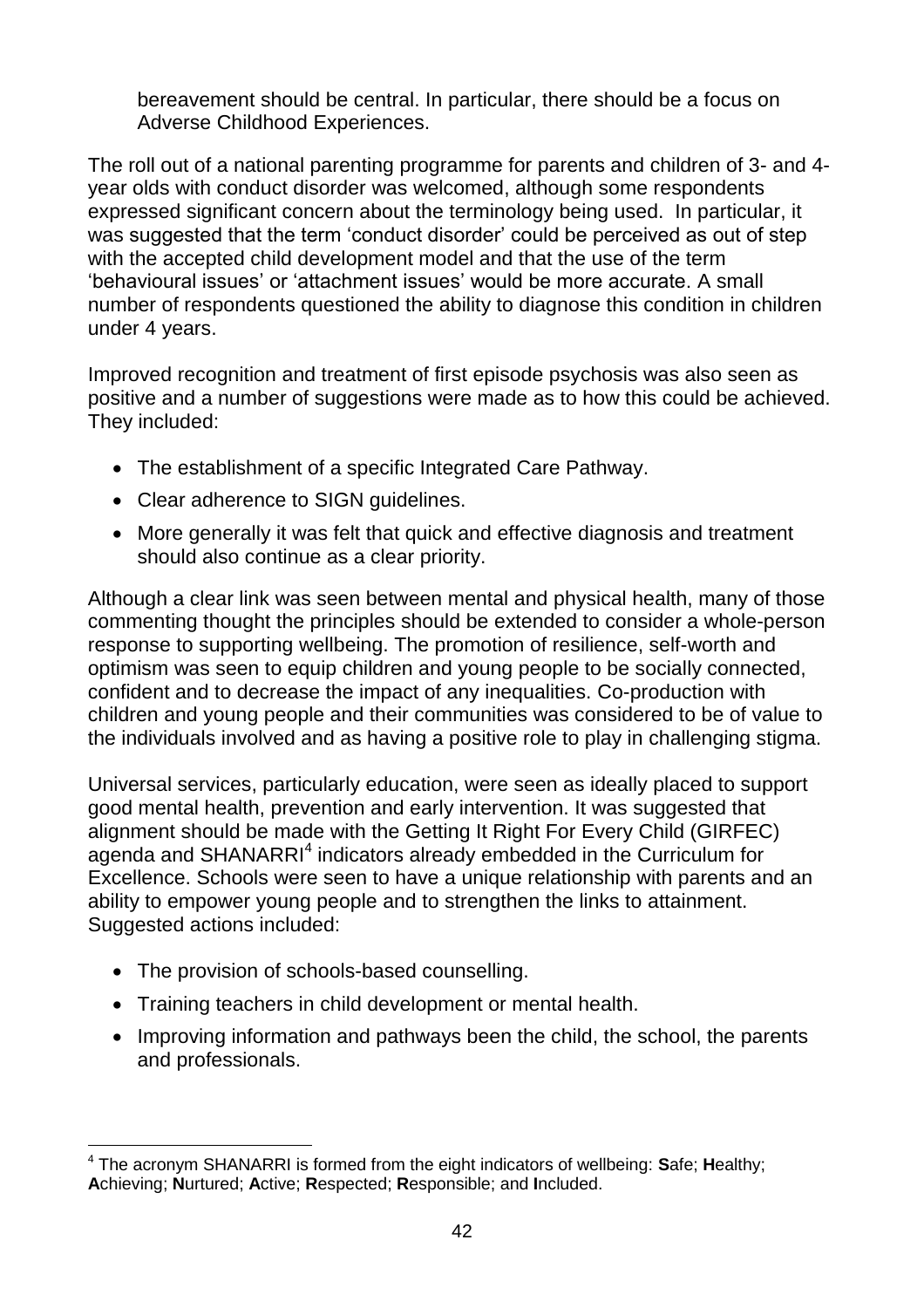## **Priority 3: Introduce new models of supporting mental health in primary care.**

Early Action:

By 2018-19 have tested and evaluated the most effective and sustainable models of supporting mental health in primary care. These models will be rolled out in 2019-20.

By 2019-20 we will have completed an evaluation of the Distress Brief Intervention and be in a position to recommend next steps.

There was a frequent view that to support mental health in the community, wider determinants of mental and physical wellbeing needed to be considered. This included the impact of factors such as poverty, employment and social inclusion on health outcomes and recovery. In order to address these challenges, it was felt that service responses need to extend beyond primary care, other health services and other statutory services. The wide range of private, independent and third sector partners was noted, and it was highlighted that delivering primary care does not preclude collaboration with the third sector or with non-mental health focused statutory services. It was suggested that the independent, private and third sectors should also be supported to introduce new models of care.

This shifting of the balance of care was seen as key to accessing the extensive pool of resources embedded in the heart of communities and, by extension, to addressing inequalities effectively. A small number of respondents offered examples of where a multi-agency single point of access to services had been established and had proved successful. The need for compatible, safe and effective information exchange to support collaborative working was also recognised.

Regarding primary care teams themselves, it was suggested these should be extended to include link workers but also psychological services, community psychiatric nurses and allied health professionals. Primary care services in turn would require rapid access to specialist assessment when indicated, particularly where early interventions have not worked. The need for effective pathways was noted specifically in relation to CAMHS and in relation to memory clinics or teams for those with dementia or cognitive issues. The creation of multi-disciplinary primary care teams was also seen as beneficial in increasing the capacity of general practice.

It was expected that within the Strategy reference would be made to Health and Social Care legislation and the autonomous role of the Integrated Joint Boards (IJBs). It was noted that IJBs are responsible for setting out a local framework, to lead service redesign, and to support Community Planning Partners (CPPs) to improve mental health. It was felt that CPPs were well placed to take local action on the broad socio-economic determinants of mental health.

Other approaches or models that were highlighted by respondents as positive included: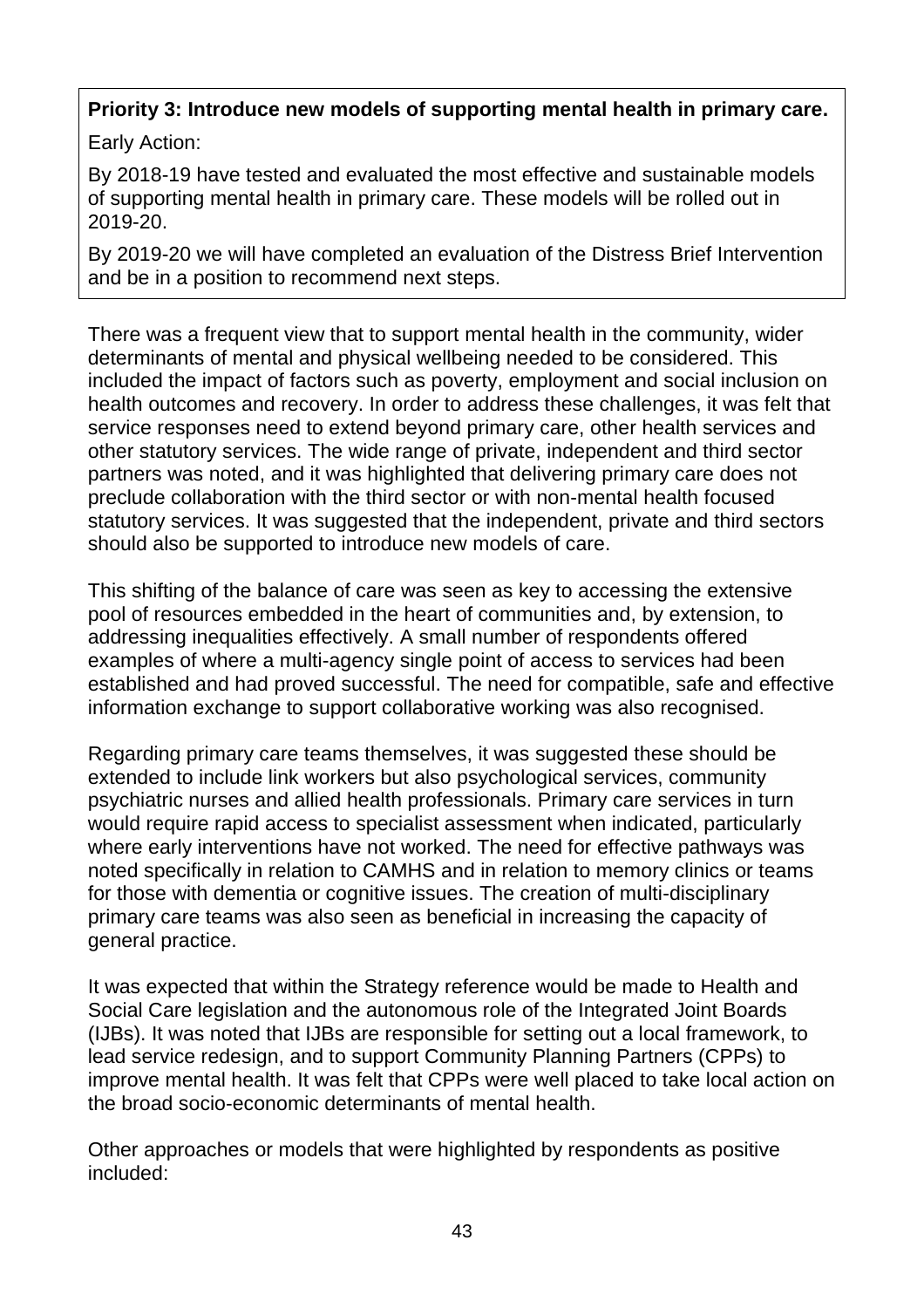- A person-centred approach, with services shaped by individual needs rather than clients having to "fit in" to pre-determined structures. Personcenteredness was seen to support a human rights-based approach to mental health care where individuals can achieve the outcomes that matters to them.
- The use of social prescribing as a means of actively promoting overall physical and mental wellbeing and accessing wider support services available within the community. A small number of respondents suggested an impact assessment on both the benefits and the cost-effectiveness of what they considered a valuable approach.

In terms of particular issues to be taken into account when developing services, the following were amongst the issues highlighted:

- For children and young people, primary care workers have a crucial role to play as they will often be the first point of contact that a child will have in relation to their mental health. It is crucial that they are trained in responding to the specific needs of children and young people.
- Adults with learning disabilities have the highest rates of mental ill health of any group in the population. However, they also experience significant barriers to accessing good quality health and other care across all tiers of the system. This point is particularly important for primary care, given that this is where the majority of health care takes place.
- The importance of primary care within custodial settings should be recognised.

The evaluation of Distress Brief Intervention (DBI), providing assistance with difficult emotions and situations and subsequently developing a "distress plan", was supported. It was seen as important to acknowledge that DBI was a limited contact only and, if implemented, should be considered a single component of a wider tiered approach to care. If the evaluation of the pilots was successful, it was suggested that roll out be prompt and that the "place" of DBI intervention in the wider care system be made clear.

#### **Priority 4: Support people to manage their own mental health.**

#### Early Action:

By 2017-18, develop more accessible psychological self-help resources.

By 2018-19 have increased the number of link workers and peer support workers in primary care providing information to support self-management and to support people with mental health challenges to access and stay in employment.

The focus on self-management and self-help resources was welcomed, as was the emphasis on building emotional resilience, confidence and coping strategies rather than just psychological self-help. The ability to manage day-to-day living, retain employment and access social and leisure activities was considered important in reducing vulnerability, with the third sector seen as having a key role in achieving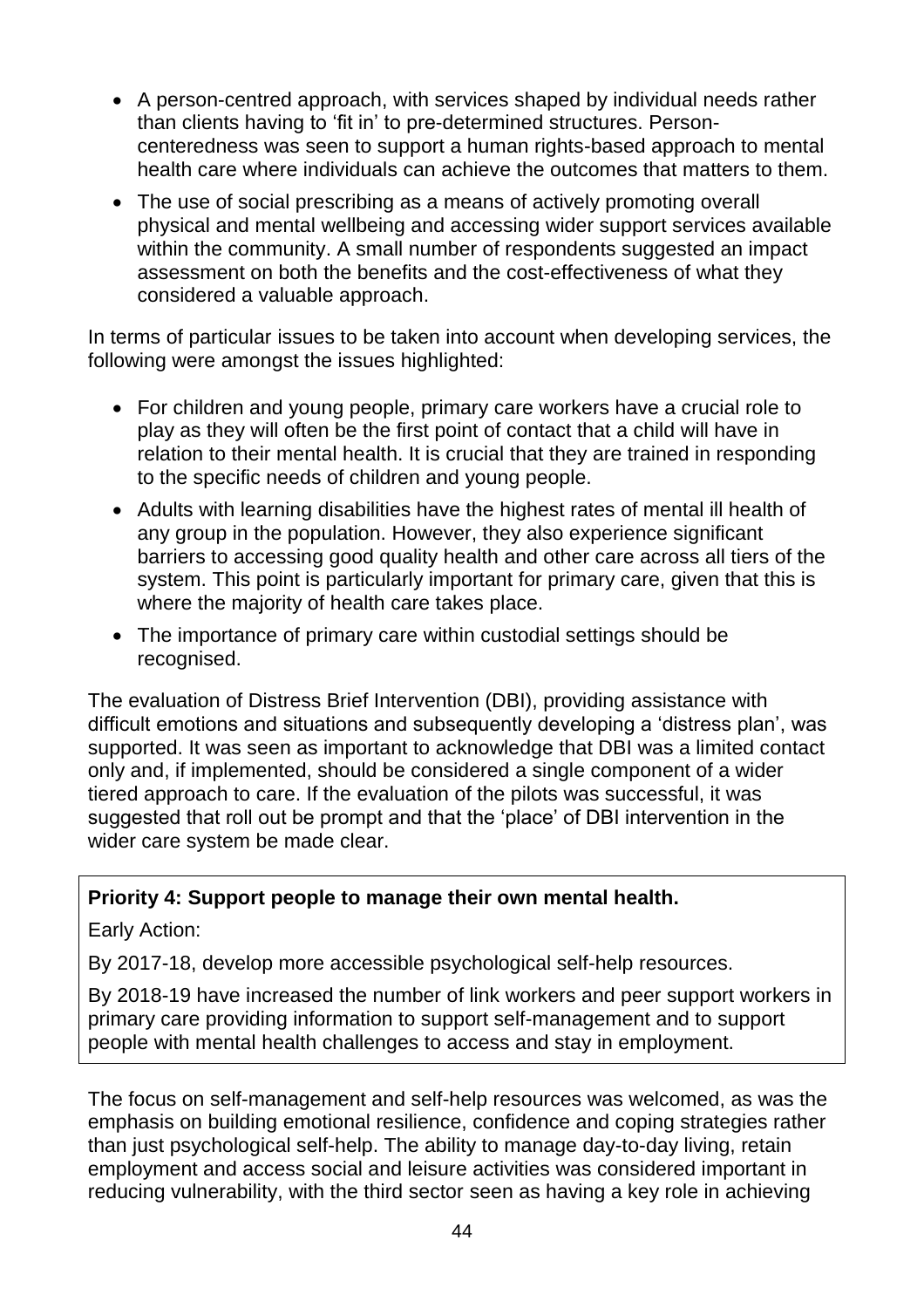this. The value of diet, exercise and positive relationships was also noted, alongside the provision of a range of alternatives such as mindfulness, yoga and exercise.

A focus on employment was welcomed as having a role in improving aspiration and sustaining positive health. It was also suggested that the benefits of volunteering as a preventative measure should be highlighted. It was suggested that volunteering is evidenced to improve mental health and wellbeing, and employability. In particular, it was suggested that buddying and peer support models could be referenced, although these should not be promoted as a "quick fix" for pressures on primary care. More generally, it was noted that self-management should not be seen as a way to reduce access to support or services, or used as a cost cutting exercise.

A number of respondents highlighted issues that would need to be considered if the activity around supporting people to manage their own health is to be successful. These included:

- A recognition that services need to consider how they can enable and support individuals to take action independently rather than being seen as the care recipient.
- Self-Directed Support Legislation (SDS) offers genuine self-management with individual control, support and choice. Steps should be taken to improve access to SDS for those with a mental health condition.
- Peer support workers and link workers could be seen as a valuable extension of primary care, providing support to engage with community resources and tackle social exclusion and promote self-management. However, a number of respondents, particularly those with lived experience, queried the relationship with carers who themselves required both recognition and support.
- The Strategy must make the distinction between the generalist link workers and specialist Dementia Link Workers who support people with a diagnosis of dementia in line with the Post Diagnostic Support guarantee and HEAT Target.
- The Strategy does not fully appreciate the complex capacity issues that prevent people from managing their own mental health now. Selfmanagement would not always be appropriate and support must be realistic and based on ability; people experiencing substance misuse or people with a learning disability were two groups identified as possibly requiring additional support. Also, it should be made clear that children and young people can benefit from support to manage their mental health.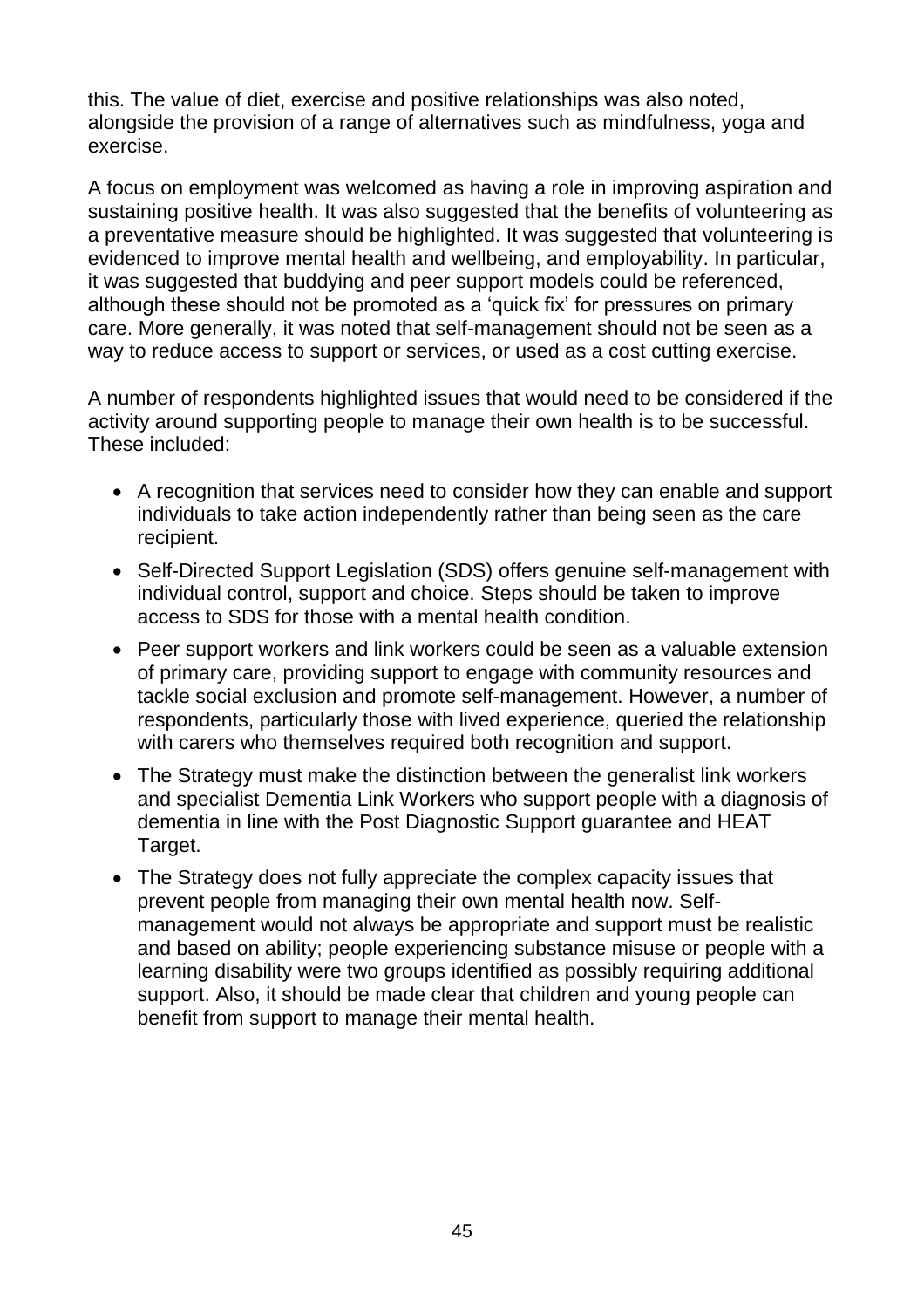#### **Priority 5: Improve access to mental health services and make them more efficient, effective and safe - which is also part of early intervention.**

Early Action:

By 2017 publish a new mental health outcomes framework.

Continue to support the Scottish Patient Safety Programme in Mental Health.

By 2019-20 have delivered a programme of work on improving access to mental health services to increase capacity and address waiting times issues in CAMHS and psychological therapies.

By 2017-18 have improved access to psychological therapies by rolling out computerised Cognitive Behavioural Therapy nationally.

The development of a Mental Health Outcomes Framework was welcomed as providing open and accessible public reporting of mental health outcomes data. It was seen as valuable for monitoring progress against clear targets and developing evidence-based interventions. One suggestion was that the framework may also benefit from alignment to the National Care Standards (designed to apply across health and social care) as well as other relevant national targets and indicators. It was also noted that there is no mention of training and awareness raising.

The continued support of the Scottish Patient Safety Programme in Mental Health was widely endorsed.

Many of those who commented felt that priority should be placed on timely and accessible services throughout the wider health and social care system, acknowledging the valuable role of them all. A number of respondents also commented that a true partnership approach which embraces social care, children"s services and the third sector could provide a more comprehensive range of support, would help prevent crisis and escalation and would support positive outcomes. It was also suggested that some value could be found in developing a partnership workforce model, based on wider population need and weighted for deprivation.

The role of psychological therapies was seen to be of value at all levels of care from self-management to clinical intervention. Other points raised about psychological therapies included:

- From area to area, there is inconsistent provision of clinical psychology services for some specific groups. These groups included people with severe and enduring mental illness and individuals with a learning disability.
- Current waiting times can be long. Suggested solutions included additional staffing, the strengthening of multi-agency collaboration and lower level interventions.
- People reaching the age of 65 with mental health problems appear to become ineligible for therapeutic interventions from a mental health budget. This is not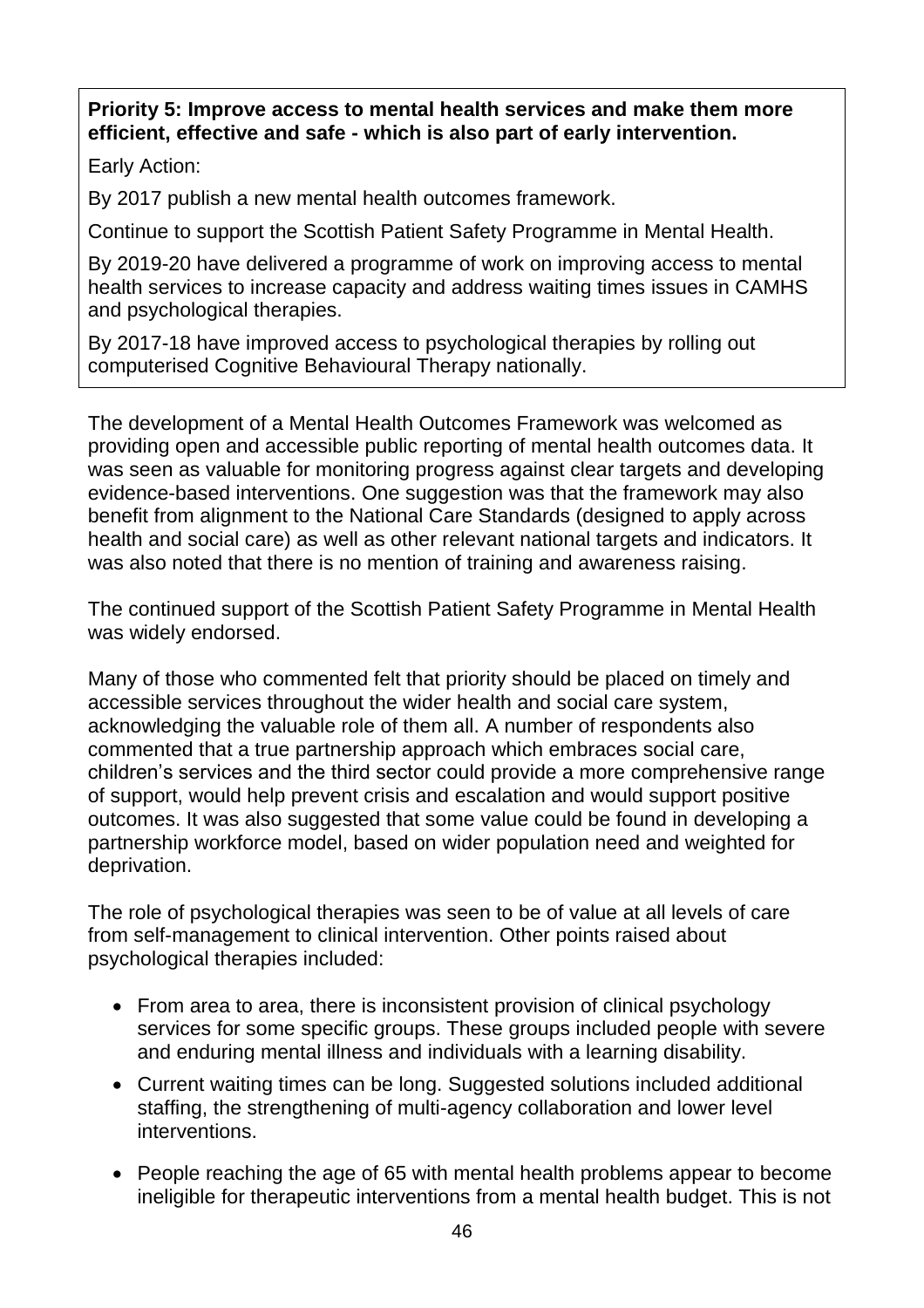in the best interests of the person, or in the long-term care and cost implications for the NHS.

With reference to the capacity within CAMHS, suggested solutions included extending partnership working with other services, a greater emphasis on prevention, reviewing access criteria and working with schools and communities to raise levels of awareness.

The roll out of computerised Cognitive Behavioural Therapy (CBT) was supported as an option alongside a range of additional face-to-face supports such as guided self-help or self-management resources or Dialectical Behavioural Therapy. The evidence base for computerised CBT was widely accepted but it was suggested that barriers may exist for older people unfamiliar with technology, those with learning disabilities or in rural areas with poor internet access.

#### **Priority 6: Improve the physical health of people with severe and enduring mental health problems to address premature mortality.**

Early Actions:

By 2019, have evaluated the effectiveness of the Scottish Association for Mental Health's programme to increase the physical activity levels of people living with mental and/or physical health issues.

Ensure that prevention programmes - e.g. smoking cessation, alcohol, screening for preventable conditions - are accessible to people with mental health problems. This will ensure that our public health strategy delivers health improvements for people living with mental health problems.

By 2018-19, have improved responses to, and monitoring of, physical health issues associated with the psychiatric medications clozapine and lithium.

There was a view that physical health should be embedded throughout the Strategy. Many respondents commented on the interrelationship between the physical and mental health of individuals with severe and enduring mental health problems, including noting that to treat unitary conditions in isolation presented a risk of an incomplete picture and conditions being ignored or not explored adequately. The remodelling of primary care was seen as an opportunity to integrate services and create more holistic approaches to the care of individuals with severe and enduring mental health problems, incorporating both physical and mental wellbeing. Partnership was seen as being of particular importance in relation to those with additional vulnerabilities such as older age, learning disability, autism or substance misuse.

It was also noted that individuals with complex needs often presented with multiple health conditions and were at higher risk of poorer social, educational, health and employment outcomes. An integrated approach was seen to proactively mitigate these risks. In particular it was suggested this is crucially important for people with learning disabilities who die 20-25 years earlier than the general population and often from avoidable causes. It was suggested that different approaches will be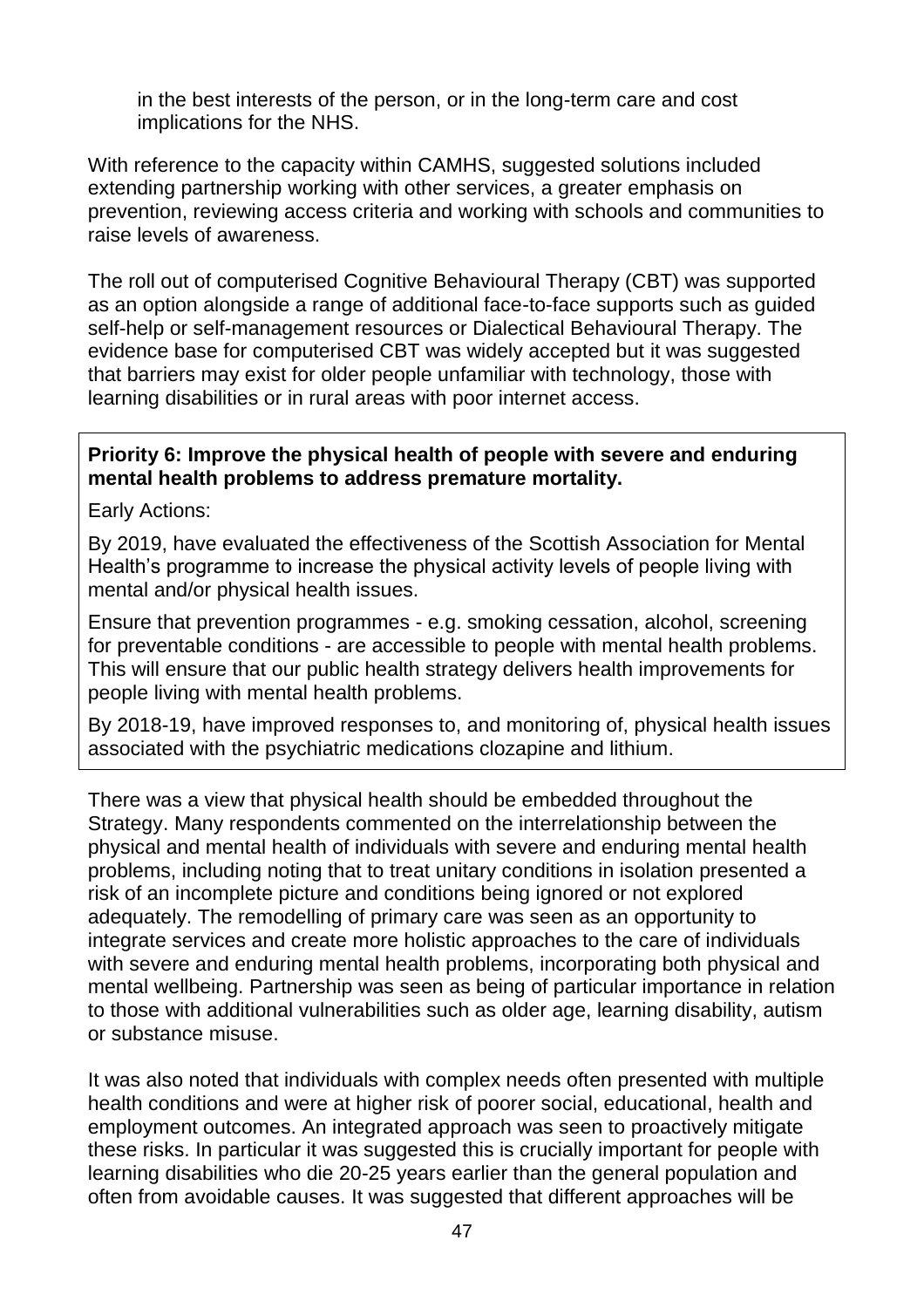required as the pattern of physical health problems and causes of death in people with learning disabilities and people with autism differs from the general population.

Social isolation, poor access to support and living within deprived areas were considered key determinants of health behaviours such as smoking, excessive alcohol consumption and lack of exercise. A number of interventions were proposed including:

- The application of health psychology models in relation to positive behaviour change.
- Regular monitoring by key workers of those at most risk to prevent relapse and assist recovery. One respondent noted that those with the highest risk of health problems are likely be those with the most significant mental health issues and this relationship needs to be understood.

The commitment to ensuring that prevention programmes are accessible to people with mental health problems, including the screening for preventable conditions, was broadly welcomed. This was also the case for the evaluation of the Scottish Association of Mental Health"s physical activity programme, appreciating the learning that could be taken from it.

In line with the stated preference for a more holistic approach, it was suggested that it may be beneficial to broaden the monitoring of physical health issues in relation to clozapine and lithium to include all antipsychotic drugs, given the known risks associated with them.

#### **Priority 7: Focus on 'All of me': Ensure parity between mental health and physical health**

Early Action:

We will develop mentally and physically healthy work places linked to the "See Me" programme to eliminate stigma and discrimination.

We will ensure that our employment and welfare programmes are designed to take account of mental health conditions.

We will develop more effective alignment with wider population health improvement e.g. alcohol, diet, activity.

We will increase our focus on improving access to our mental health services for people living with other long-term conditions.

We will continue to improve the focus on recovery through supporting the work of the Scottish Recovery Network.

There was broad agreement that parity should exist between mental health and physical health care, with inequalities reduced and mental health being seen as part of everyday life. A number of respondents identified actions or opportunities which would help realise that ambition. They included that: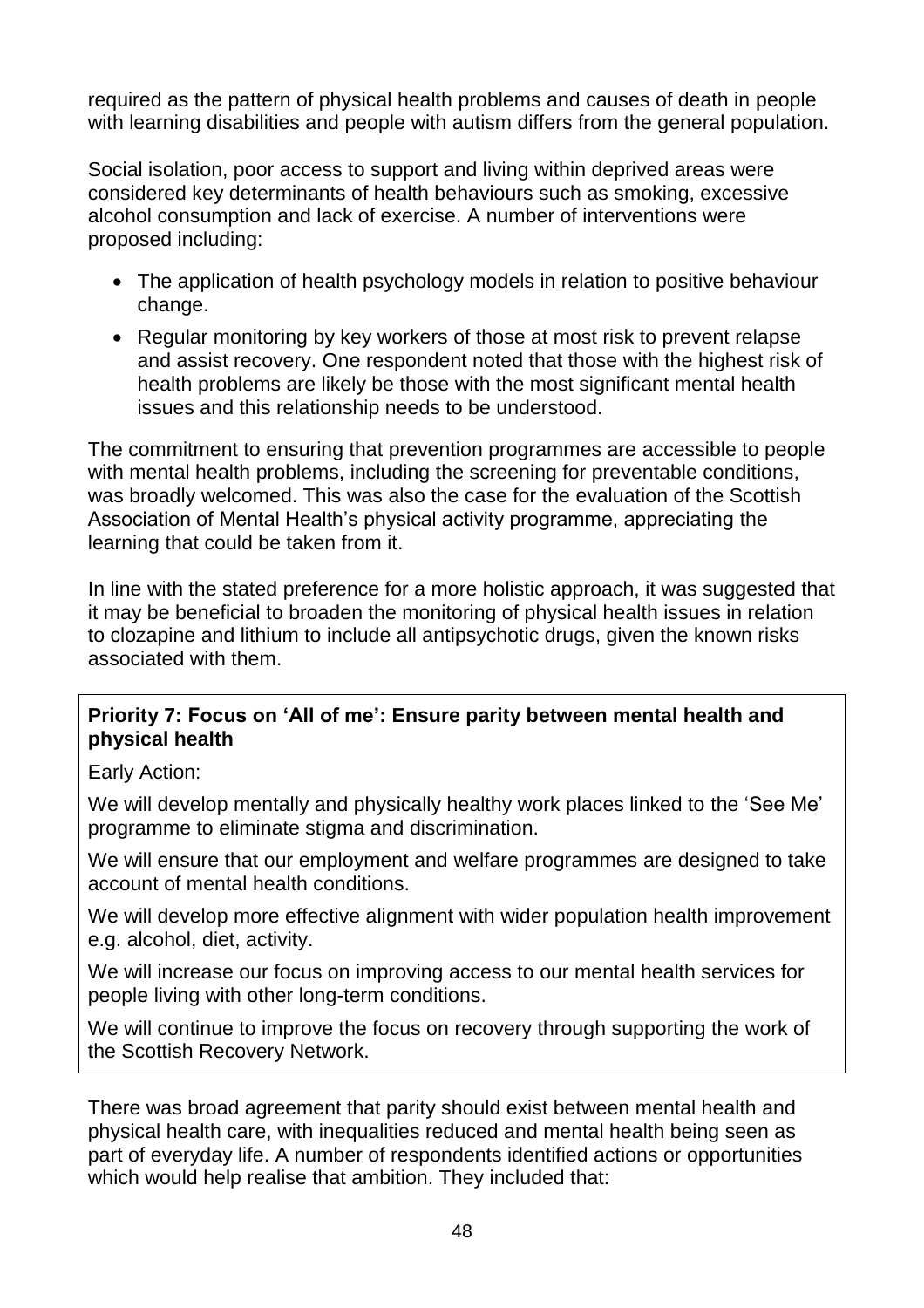- The integration of health and social care would provide an opportunity to establish better links between services through strategic commissioning, but that the contribution of other sectors - such as housing, leisure and employment - should also be recognised and exploited.
- Increasing financial security through employment has the potential to promote inclusion, decrease stigma, increase self-worth and open up opportunities. A number of respondents queried whether employability should have an even greater focus in the Strategy given its essential role in wellbeing and the ability to reduce involvement in the health care system.
- Employment and welfare programmes should be designed to take account of mental health conditions and offer people the greatest chance of success. The capacity to make reasonable adjustments based on individual circumstances and the specific nature of mental health issues should be built in. Mental health services and primary care should embed models to support employment into their practice, supporting early employment with the provision of training and support on the job.
- Potential employers should be supported to undertake mental health awareness training and understand the nature of recovery. Collaboration across the mental health and employability fields would help achieve this.
- Improved joint working with the welfare system would help address problems such as the effect of hospital admissions on benefits and the effects of welfare sanctions on recovery.
- Parity should extend to ensuring the Curriculum for Excellence and what is taught around mental health and wellbeing has the same emphasis as physical wellbeing.

Other comments focused specifically on the people with multiple or complex needs and included:

- Specific action will be needed to address the challenges faced by individuals with severe and enduring mental health problems, learning disabilities or autism. They are more likely to experience stigma, discrimination and subsequent inequalities and services will need to take this into account.
- Given that multi-morbidity increases with age, efforts should be made to ensure that parity of mental and physical health is emphasised across the lifespan to include older people.
- Improving access to mental health services for people living with other longterm conditions will also be important. In particular, ensuring that people living with long-term conditions, such as dementia, are not compartmentalised is to be welcomed.
- Where complex or multiple issues exist, it was suggested an explicit pathway be put in place and clear standards of care articulated. It was noted that people often required long-term, holistic packages of care in the community and that, to support this approach, service integration, workforce training and the management of transitions should be prioritised.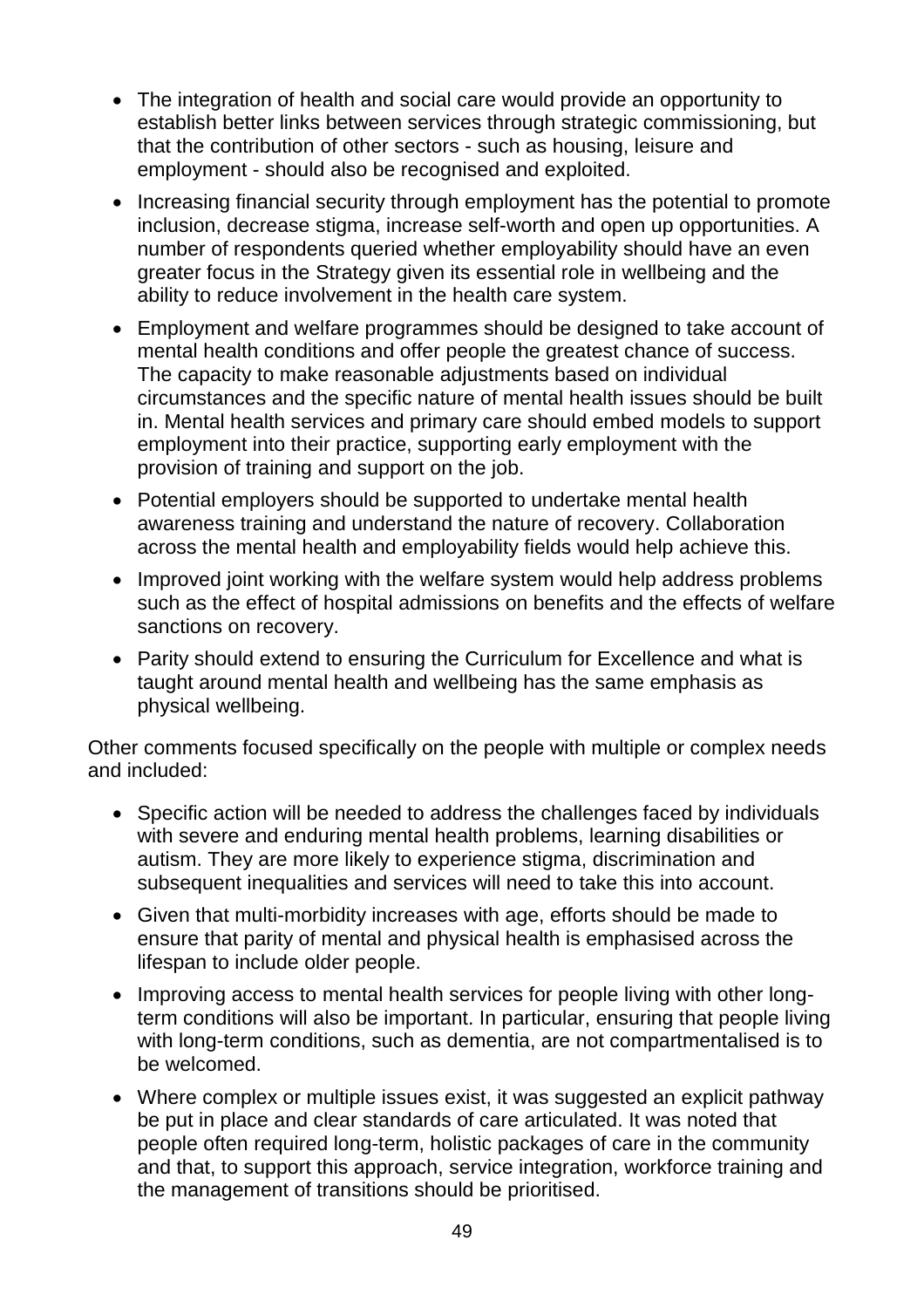Continued support for the Scottish Recovery Network was welcomed. The organisation was noted as having achieved a great deal and that it had provided valuable tools (such as the Wellness Recovery Action Plan) to help support an individual"s strengths and assets and right to recovery.

## **Priority 8: Realise the human rights of people with mental health problems.**

Early Action:

By April 2017 we will begin a review of learning disability, autism and dementia in the definition of "mental disorder" in the mental health legislation.

By April 2017 we will have started a review of how deaths of patients in hospital for mental health care and treatment are investigated.

In 2016-18 we will be conducting a review of the incapacity legislation.

There was a broad consensus that realising the human rights of people with mental health problems is essential to the delivery of quality mental health care. This Priority was seen as providing a clear focus on recovery, choice, uniqueness and dignity and as key to improving the quality and experience of health and social care. Success was seen as not being about simple adherence to legislation but as requiring a substantial shift in both organisational culture and workforce development.

Other changes or actions which respondents identified as being needed to realise the human rights aspirations of the new Mental Health Strategy included:

- Policy and legislation will need to recognise the specific barriers to accessing good quality health and other care which some people face. These groups include people with learning disabilities or autism.
- The increased use and consistency of advance statements, detailing individual preferences in the event that they cannot make their own decisions.
- The provision of advocacy and its role in assisting individuals to understand their rights in relation to legislation. To aid them in making healthcare decisions, people should be provided with enough information and support in an accessible format. More widely, more needs to be done around educating people about their rights.
- Recognition of the role and rights of the carer in terms of information and involvement.
- Mental Health Officers using their role as both a supporter and safe guarder of individuals" human rights.

There was support for the proposed review of learning disability, autism and dementia in the definition of mental disorder in legislation. Comments included that the review should help provide greater clarity for policy development, supporting equality and improving how a number of services work together to best effect.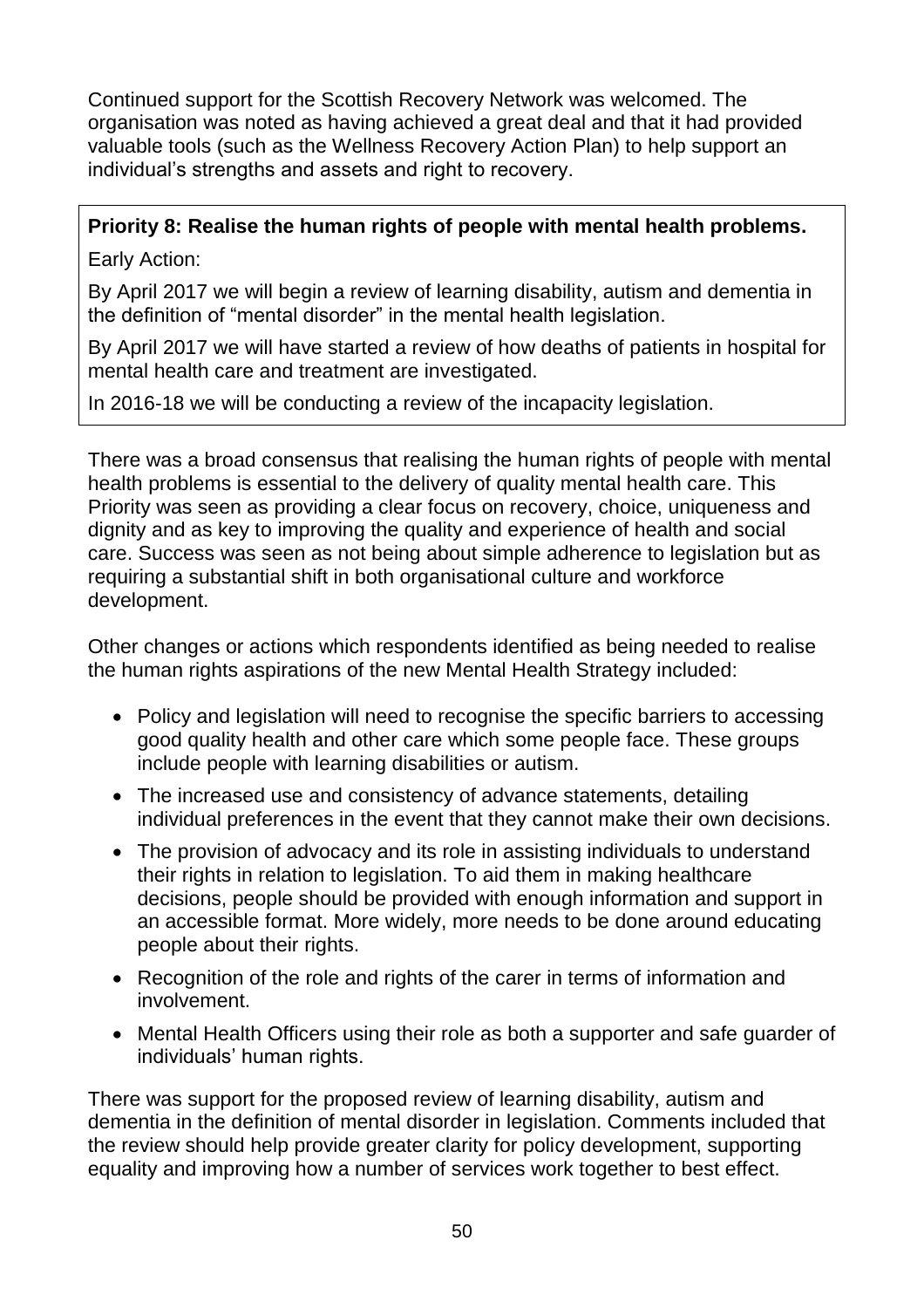The review of deaths of patients in hospital was also seen as offering essential learning. However, a number of those who commented suggested the review should not limit itself to deaths in hospital. It was suggested that the remit should be expanded to include deaths and serious incidents in all settings. It was felt that this expansion would inform practice, and ensure uniform and transparent approaches to investigation across the entire health and social care system. A number of respondents suggested it would be beneficial to clarify how the review of patient deaths in hospital will contribute to the outcomes outlined in Priority 8.

Similarly, a review of the Adults with Incapacity (Scotland) Act 2000 legislation was welcomed, with the assessment of capacity viewed as a fundamental component of mental health care. It was suggested that outcome measures be established to support this assessment.

It was also suggested that the review of incapacity legislation was necessary and should be set within the context of wider legislation and strategy. Examples of the legislation to be taken into account included the Mental Health (Care and Treatment) (Scotland) Act 2003, and the Children and Young People (Scotland) Act 2014.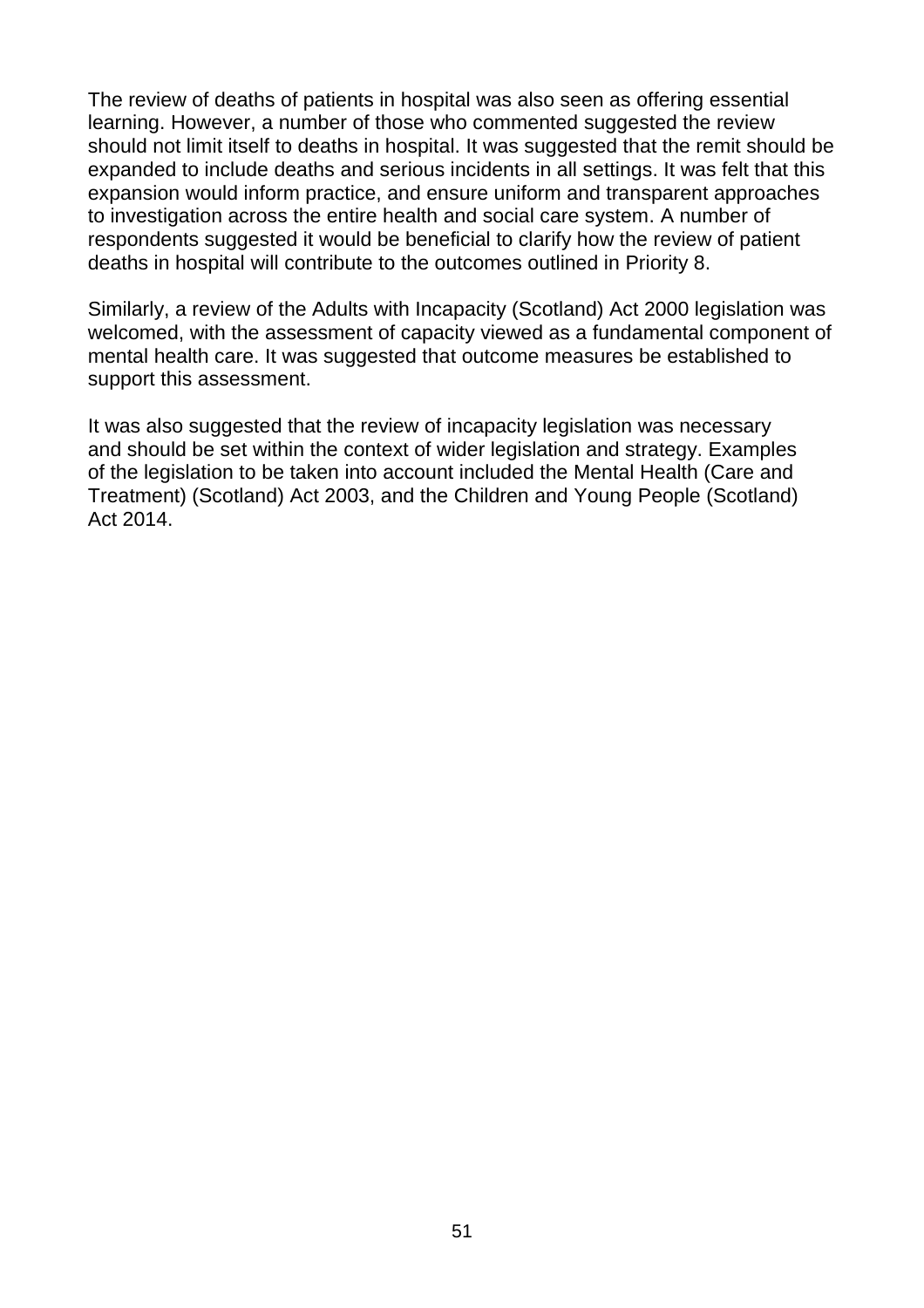# **Future vision**

The third question asked respondents to consider their vision for the future.

#### **Question 3: What do you want mental health services in Scotland to look like in 10 years' time?**

Around 560 respondents commented at Question 3 and set out their vision for mental health services in Scotland in 10 years' time.

Overall, the most-frequently raised ideas reflected the central issues or concerns raised at earlier questions. They are summarised below under broad and frequently inter-connected themes.

### **Reduced stigma and discrimination**

In 10 years' time Scotland will be a country where mental health is seen as everybody"s business, and where it truly has parity with physical health in terms of how it is supported, delivered, and communicated about.

A focus on prevention will improve understanding of mental illness, support a reduction in stigma and address inequalities. A medical model will be a thing of the past and people will instead be aware of the importance of good mental health and how they can manage it themselves. This message will be understood and promoted throughout communities, including through our schools. Services will break down stigma at all levels, with practitioners examining their own practice to ensure people are encouraged to take part in their own care and there will be an emphasis on what people can do for themselves. People will feel empowered to choose and pursue paths to recovery that they feel are right for them. People and communities will be healthier and will help sustain each other.

Positive mental health will be recognised but where ill health does occur then more enlightened public attitudes will ensure that the experience is free from stigma. Accessing services will not come with a "label" attached. Where an individual"s mental health sits alongside other issues such as addiction this will be acknowledged and addressed. Services will be fully inclusive and affirming of all, but will be aware of the impact of multiple discrimination and intersectionality and will take this into account. Everyone will receive the same level of service, although services will be aware of the particular challenges some communities, such as the LGBTI community or older people, may face.

In 10 years' time, Scotland will not aim for less discrimination and fewer health inequalities, but will strive for no discrimination and no health inequalities.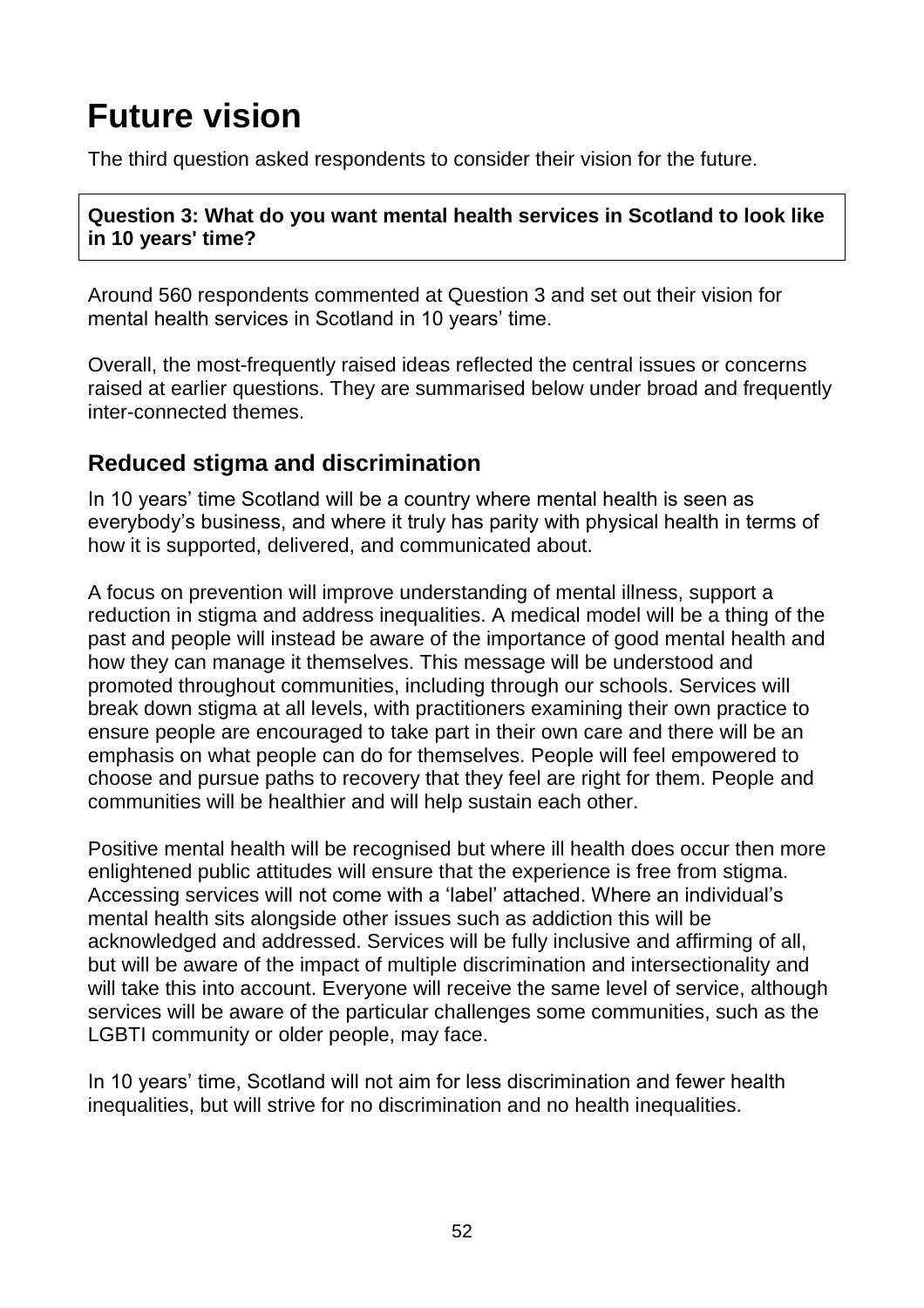### **Wellbeing and prevention**

A common vision was that in 10 years" time, Scotland will have heeded the messages from the Christie Commission and the approach to mental health will focus on promoting wellbeing, prevention and early intervention. We will recognise the human cost of mental ill health, as well as the long-term social and economic consequences. Early intervention will be recognised as key to doing the best for individuals and communities, but also as cost-effective.

An early, responsive service will be seen as key and as offering the best chance of avoiding problems escalating, with potentially lifelong consequences. A public health-focused approach would help improve population mental health by building resilience within individuals and communities, and by helping ensure the support is there to allow people and places to fulfil their potential. There was a clear view that investment in the protection and promotion of mental wellbeing will improve quality of life, life expectancy, educational achievement, productivity and economic outcomes, and reduce violence, antisocial behaviour and crime.

Within 10 years" time there could have been a substantial shift in the focus of services, along with the resources that go with them, and the benefits could already be being realised. Critically, this shift could mean that wider society will collectively experience a mental health gain. Respondents felt there is considerable scope to develop more innovative approaches to good population-wide mental health including swift service access, new technologies, community asset building, social prescribing and peer support.

However, it was noted that while there are many reasons to support "the earlier the better" approach, its full potential will only be realised if there is follow through and continuity of services for those who need it. The prevention focus will need to be a key theme running through all service development and work with individuals and should not be confined to initial intervention.

### **Tackling inequalities**

Tackling the underlying root causes of inequalities was seen as key to delivering on the vision of a Scotland in which peoples' wellbeing is at the heart of policy-making and delivery. It was felt that progress will be seriously compromised if the problems which make people and communities more vulnerable to mental ill health are not addressed. Therefore, understanding and addressing inequality will be a key part of creating a mentally healthier society in 10 years" time.

The association between low socio-economic status and mental health disorder was seen to be well evidenced and should be a central consideration, particularly when considering the needs of children and young people. Early disadvantage and damage can have lasting effects on life chances and stifle potential. There will be both a human and economic cost of failing to act, and lack of progress here will not only undermine the realisation of the 10-year vision but will have repercussions for decades to come.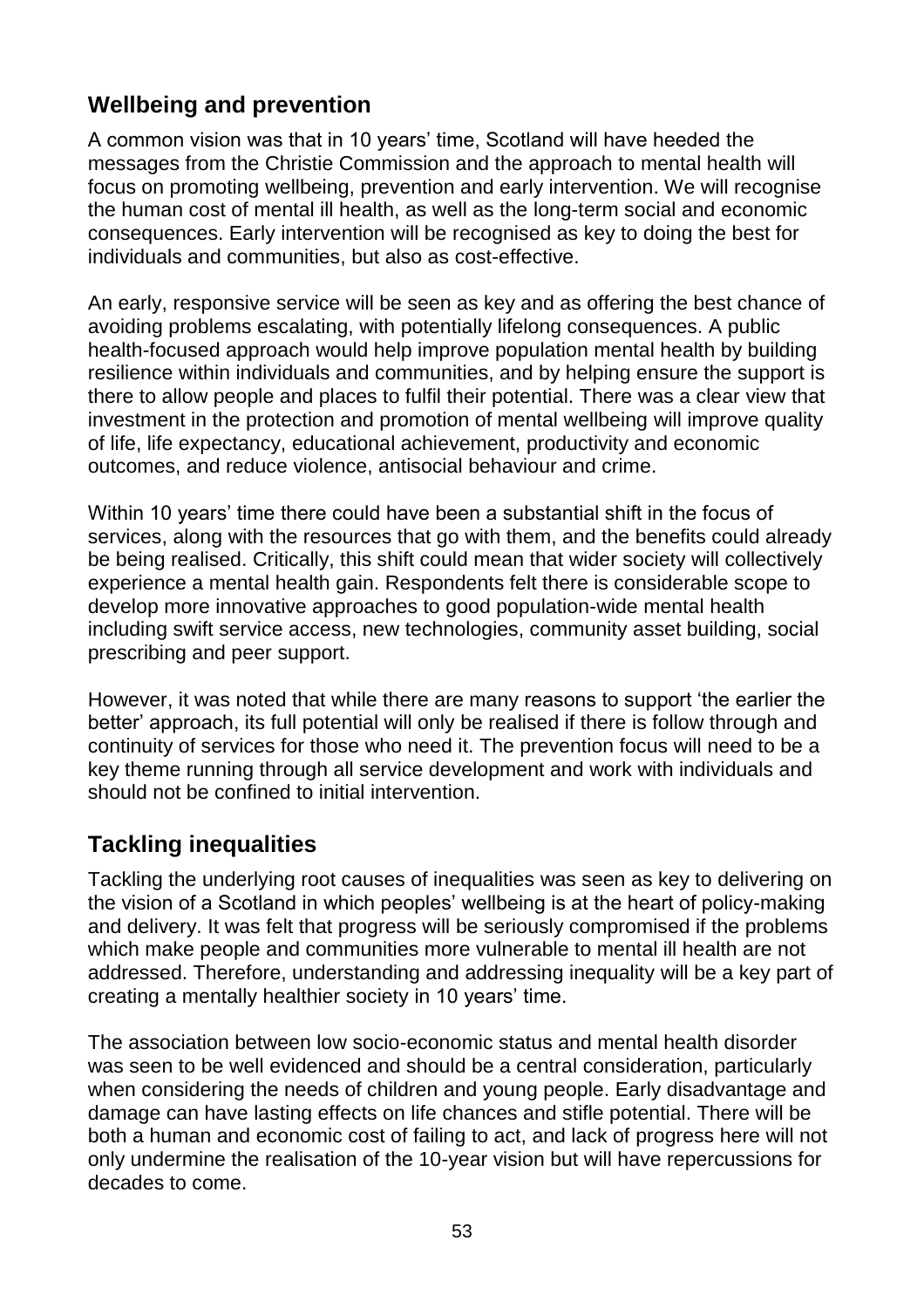As a society we need to acknowledge the link between deprivation and the incidence of poor mental health. To address these challenges, there needs to be recognition that many of the barriers to wellbeing and recovery lie within society and not within the people who experience mental ill health. Both society as a whole and services need to work to remove these barriers so that disadvantaged individuals or groups have access to the support they need.

To take this vision forward, the Strategy needs to make tackling inequalities a clear priority. In so doing, it will provide the framework within which local partnerships can take this work forward. As part of this work, there will need to be a focus on ensuring that services are accessible to all, including those with complex needs. It was also hoped that in 10 years' time, person-centred services will be the norm. This will include recognising that some people, for example people from the LGBTI community, older people, people with a learning disability or people living in rural communities, may not have been well-served by a "one size fits all" approach.

### **Whole systems working**

The development of a whole systems or holistic approach to mental health, acknowledging and incorporating social factors, employment, environment and physical wellbeing was considered essential. Action focused on addressing the underlying determinants of poor population mental health is required. This includes addressing the effects of poverty and disadvantage, social isolation, lack of employment and skills and financial exclusion. However, to be truly successful, it will be important for policy, and the actions which stem from this policy, to recognise that many of these challenges are inter-connected.

It was felt that a more holistic approach to mental health, if founded on promoting wellbeing and otherwise taking an expansive and public health-focused approach to prevention, should help reduce the need for more specialist services. The whole systems approach will be intrinsically person-centred, flexible, effective at promoting recovery and will have moved away from overly-medicalised models of care towards person-centred and individualised support. The consideration of mental health in its widest context will mean that communities as a whole will be healthier, more cohesive and more supportive of each other.

To achieve this whole systems approach, respondents felt that there was a requirement to:

- Articulate what it will look like and map out the services and information that will be required for this vision to be achieved.
- Consider how a broad range of services can work together, with each playing their own distinct role and making their own contribution towards promoting wellbeing.
- Improve on the ways in which services work across organisational and geographical boundaries, with the clear aim of improving outcomes for those using the services.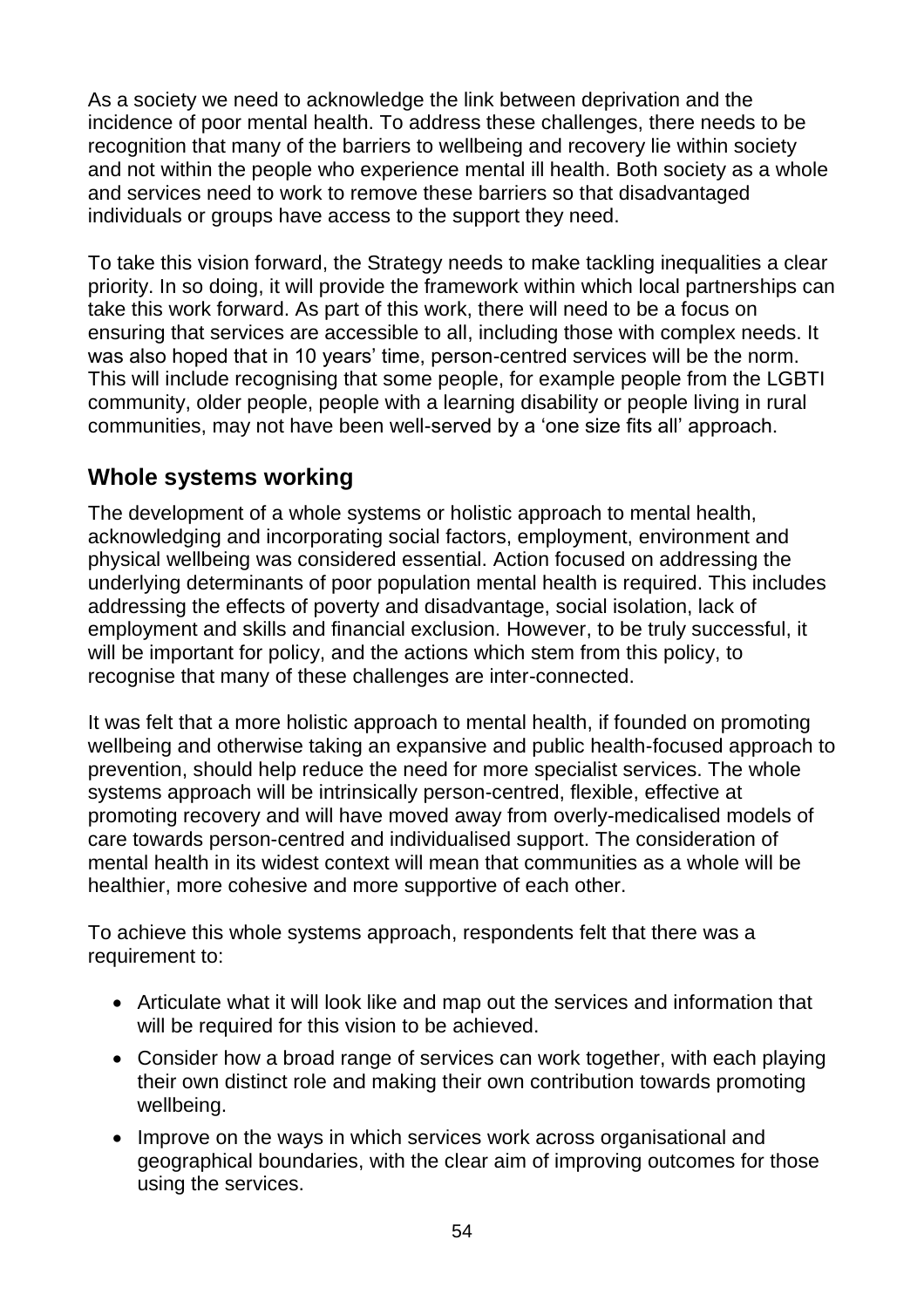Ensure that support is both easily accessible and readily available and that accessing that support is seen as part of the everyday.

It was suggested that one of the specific benefits of this approach will be a more cohesive and comprehensive package of services being available to people with severe mental health conditions who are also experiencing other significant challenges. It was also seen as the right approach to ensuring the necessary supports are available to families and carers.

### **Integrated and equitable services**

Partnerships between organisations were seen as providing the framework within which the whole systems way of working can sit, with 'behind the scenes' structures and processes supporting a joined-up, community-focused approach which then feeds into a better patient, service user and carer experience. To be truly effective, the services involved will extend well beyond health and specialist mental health services. A wide range of other services, agencies and groups - including education, social care, the third sector, housing and employment services – will also have a central role to play.

Easy and timely access to services remains a priority – a flexible, needs-led package of services should be available and there should be no discrimination of access. There will be a tiered approach to care, with a range of prevention and early intervention initiatives, and access to the right service at the right time. A particular emphasis was placed on rapid access for both medical and non-medical treatments for common mental health issues. The resources will be available to enable such access.

In 10 years' time it was hoped that where someone lives will not affect their easy access to this package of fit-for-purpose services. Current regional variations will be reduced, including in relation to services for people with complex needs and/or severe mental health problems. The system will be more equitable, both in terms of what is available and the outcomes achieved.

The ongoing work around integration of services, although recognised as being at a relatively early stage at present, should help ensure that someone who needs support will have a smooth journey through the system. In particular, the assessment, referral and transition stages will be as seamless as possible. There will need to be coordinated and clear pathways between hospital, primary or community-based services, particularly where a client is transitioning between one service and another. However, these moves will not be service-driven and according to a linear, predetermined process but will be based on each individual"s needs. This approach will be applied consistently and will not be prejudiced by the type or complexity of someone"s needs, their personal characteristics or their personal circumstances. Health and Social Care Partnerships will have a key role in ensuring the consistent application of these principles across Scotland.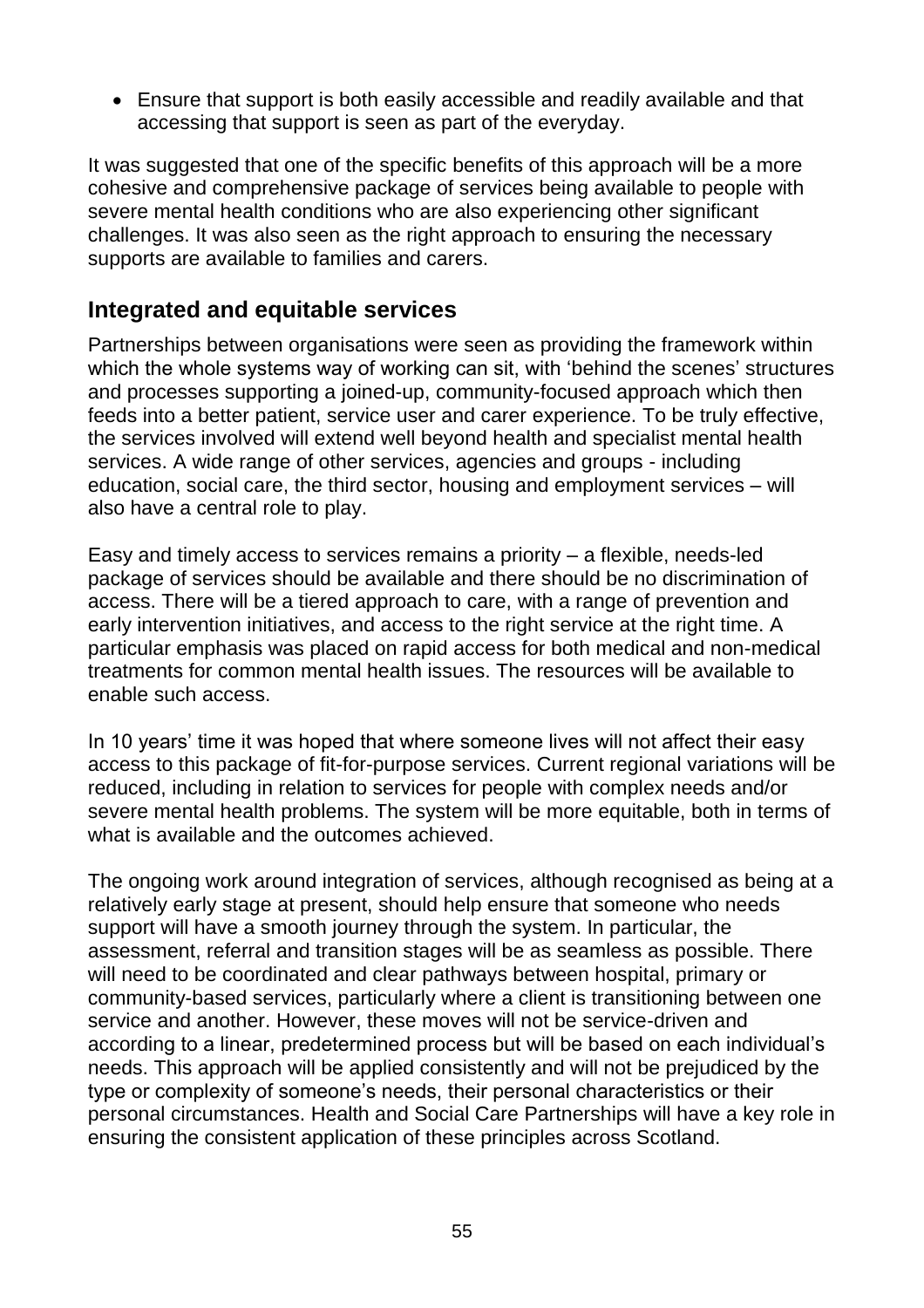### **Self-management**

In 10 years' time, self-management will be seen as an integral component of a tiered approach to care and this will support people to better understand and manage their own mental illness. This will include equipping people with the tools that support them in increasing their own self-awareness, managing their mental health challenges and remaining connected to society. A proactive approach to the promotion of self-management will be in place which will include options such as guided self-help, online support and peer mentoring.

The self-management approach will make clear the link between physical and mental health and will recognise the impact on mental health of having long-term or multiple health conditions. It will also not sit in isolation and will be delivered in the knowledge that there is a risk of individuals becoming disengaged or isolated. The provision of self-management via self-directed care may be a means of mitigating this risk.

The promotion of self-management as part of the wider health and social care system will be evidence of a continued commitment to the Recovery Model and will send a clear message that supporting people to manage their own mental health has system-wide backing.

### **Carers and families**

A Scotland in which the vital role played by carers and families is recognised, and they are supported accordingly, was a key part of many people"s 10-year vision. Mental health services will work alongside service users and carers with "no decision about me without me" being the norm. Carers and families will be seen as key partners, and equal contributors, and this in turn will strengthen the partnership approach.

The impact on families and carers will be better understood, allowing the right support to be made available in the right places. This will include recognising that becoming a carer of someone with a mental health issue can be a challenge and be both physically and emotionally demanding. Aligned to the Strategy commitment, there will be an expectation that the human rights of carers, as with service users, are fully met at every point in the mental health and social care pathway. These rights should include support to maintain resilience and wellbeing throughout the entire caring process. This in turn will feed into achieving better outcomes for all.

Meaningful carer and family involvement and support will be enabled by additional resources and investment. Carers and families will have access to appropriate information and will be in regular communication with mental health professionals.

### **Employment**

The importance of accessing and staying in employment was highlighted. Employment was seen to offer a means of financial security, self-confidence and as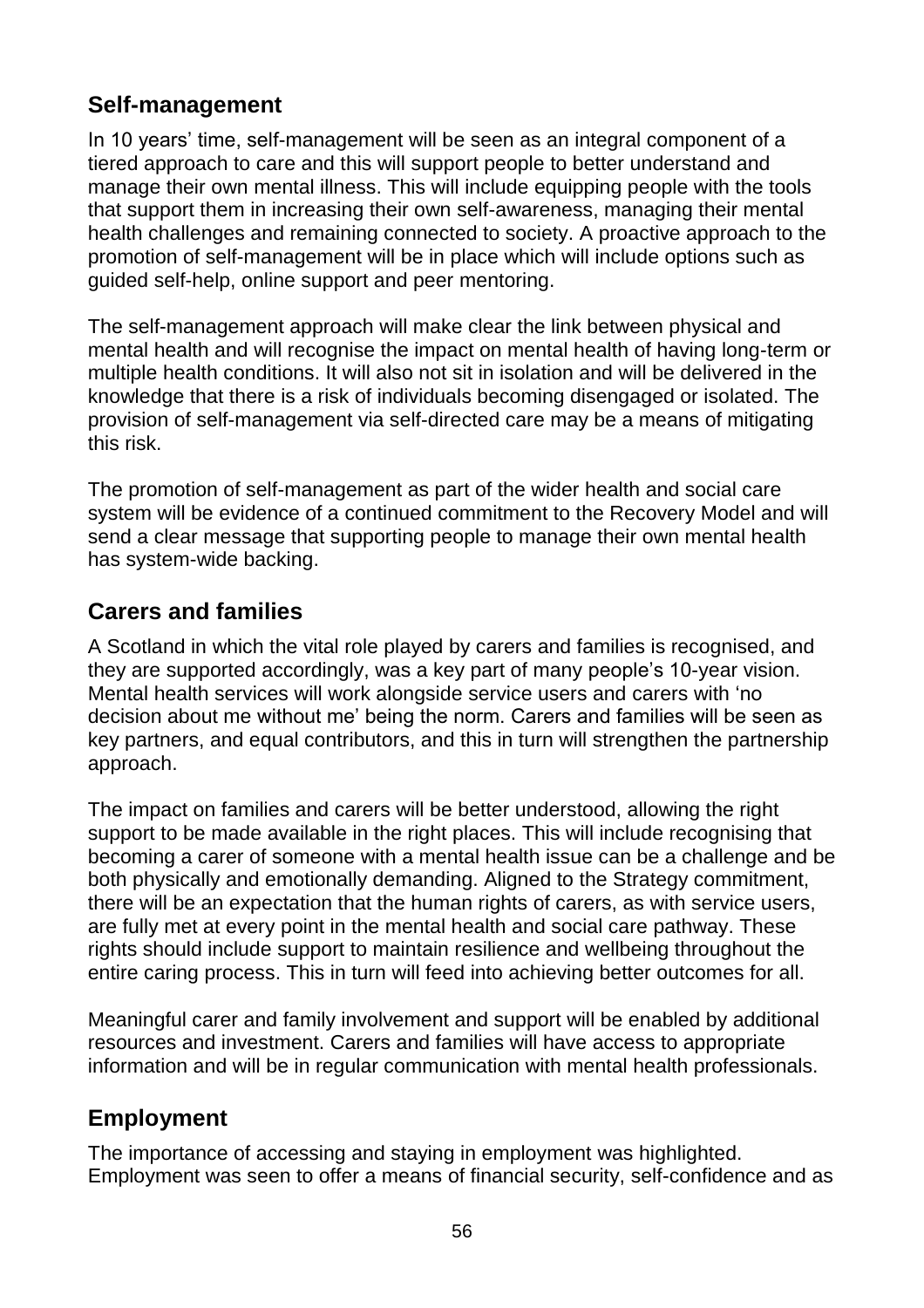key to addressing some of the inequalities associated with a higher likelihood of having mental health problems.

In 10 years' time, the importance of good quality employment opportunities being available will be recognised and there will be a focus on enabling people to both access and retain employment. Employability support will be seen as an inherent part of the package of community-based provision, alongside access to information, social support and physical healthcare.

There will be initiatives for individuals to learn skills to enable them to gain and retain employment and people will be able to take on part time work without being penalised through the benefits-regime. The critical role employers have to play in providing support to employees will be understood, including in terms of promoting wellbeing and good mental health. There will be programmes to support and advise employers.

The approach will also recognise that many people with mental health problems are not able to work and many are in retirement, and the value of alternative meaningful activities will be recognised and promoted. For example, the role that volunteering can play in empowering individuals will be promoted.

### **Outcome-focused evaluation**

Considering what is working well and less well will be a central and ongoing process and will be focused on the outcomes being delivered. There will have been a clear move from measuring outputs such as service volume or hours of support delivered, to measuring outcomes which contribute towards achieving recovery.

This will be particularly important given the shift to a whole system but personcentred approach. Outcome-focused performance reporting will be seen as the norm, and this will include improved monitoring and evaluation of personal outcomes. There will be systematic gathering of qualitative data from service users and carers and the views of those using services will be central to the process. This will include children and young people, families and carers and the wider community. The information generated will be used to inform ongoing and evidence-based review of practice. Services will be developed and improved based on this evidence-based assessment.

### **Co-production and lived experience**

The vital importance of involving and listening to those with lived experience has been a common theme running through many of the responses to this public engagement exercise. Although many respondents did set out their vision for what mental health services in Scotland should look like in 10 years' time, there was a common view that the important people, if not the most important people, to be involved in developing this vision are those with lived experience.

This focus on the importance of co-production extended to the Strategy itself but also to the planning and delivery of services. The approach should be inclusive and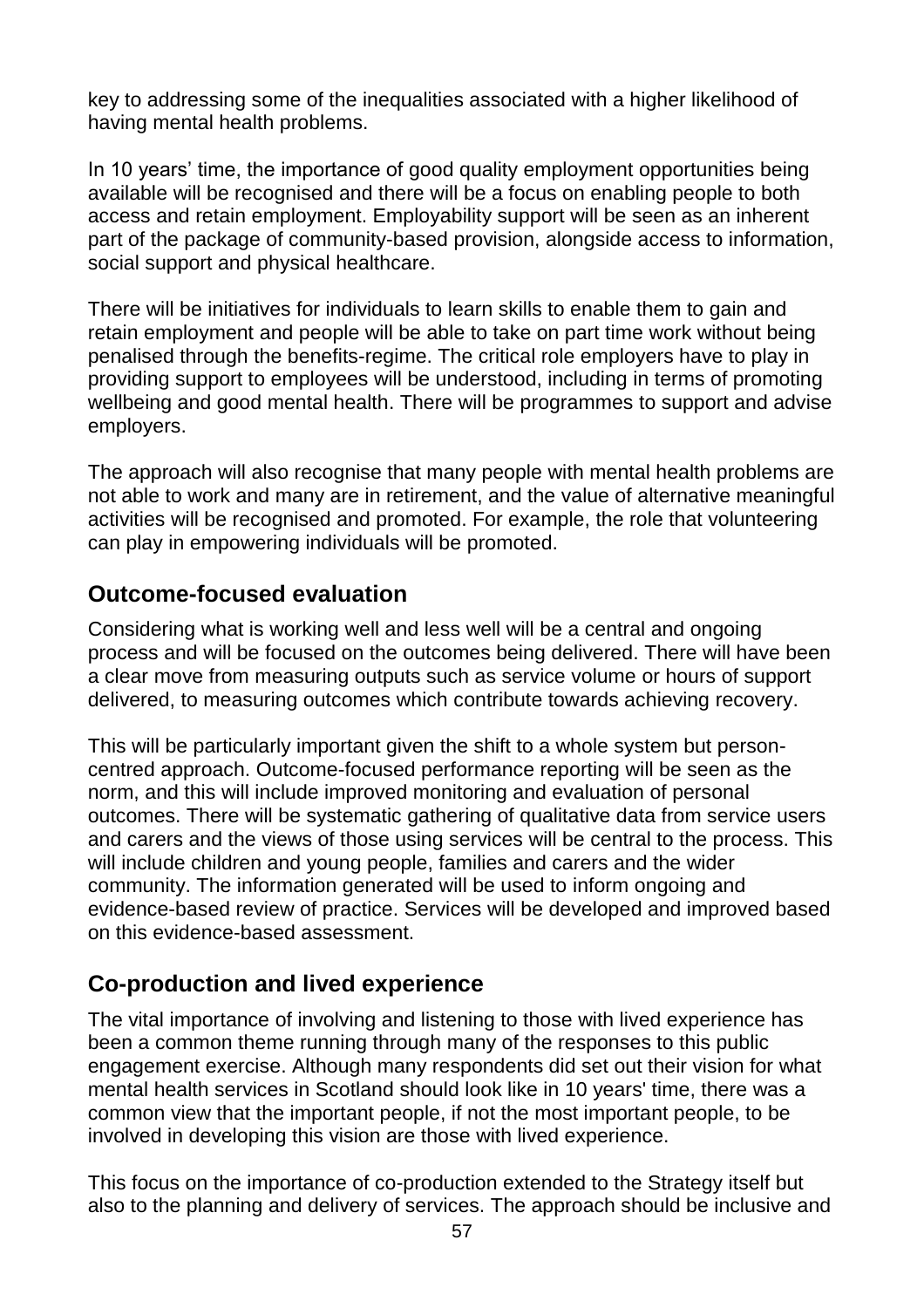ensure that everyone has the opportunity to have their voice heard, including children and young people. People will not only have a right to be involved but they will also have been made aware of that right.

In 10 years' time the idea of 'service user involvement' will have been replaced by the user-led participation model, with the involvement of the majority of people with lived experience. Services will reflect and act upon the views and experiences of both those using the service, as well as their families and carers. This will not only support informed service and resource decisions but will also help in moving towards models of skilled user-led peer support. To reap the full benefits of this culture-shift, outcome measures will focus on indicators of wellbeing and the development of these measures will be strongly informed and influenced by people with lived experience of mental ill health.

For many, co-production was seen as driving the person-centred approach where people feel empowered to choose and pursue paths to recovery which are right for them. This was at the heart of many respondents' vision of what mental health services in Scotland will look like in 10 years' time but was also seen as key to enhanced wellbeing across Scotland"s communities.

### **Summary findings**

This engagement exercise generated a considerable level of interest, with responses received from many individual members of the public and a diverse range of groups and organisations. A number of key themes emerged from the analysis of the responses. They included aspects of the proposed approach which were particularly supported, as well as a range of areas which respondents felt required further consideration. A number of additional priorities were also proposed.

Elements of the proposed Strategy which received particular support included the shift from a 3-year to a 10-year strategy, the life-stage focus of the strategy, and the overt focus on prevention and early intervention. However, there were other areas which respondents felt should be being given a greater focus and which respondents felt could help transform mental health in Scotland over the next 10 years. These included taking a co-production approach to both strategy and service development and genuinely valuing the views and input of those with lived experience.

Other areas identified as requiring greater focus included:

- Developing a truly transformational approach, with an ambitious strategic vision supported by a clear plan of action and a robust, outcomes-focused monitoring and evaluation framework.
- Strengthening the links between the Mental Health Strategy, and other relevant strategies, policy and legislation.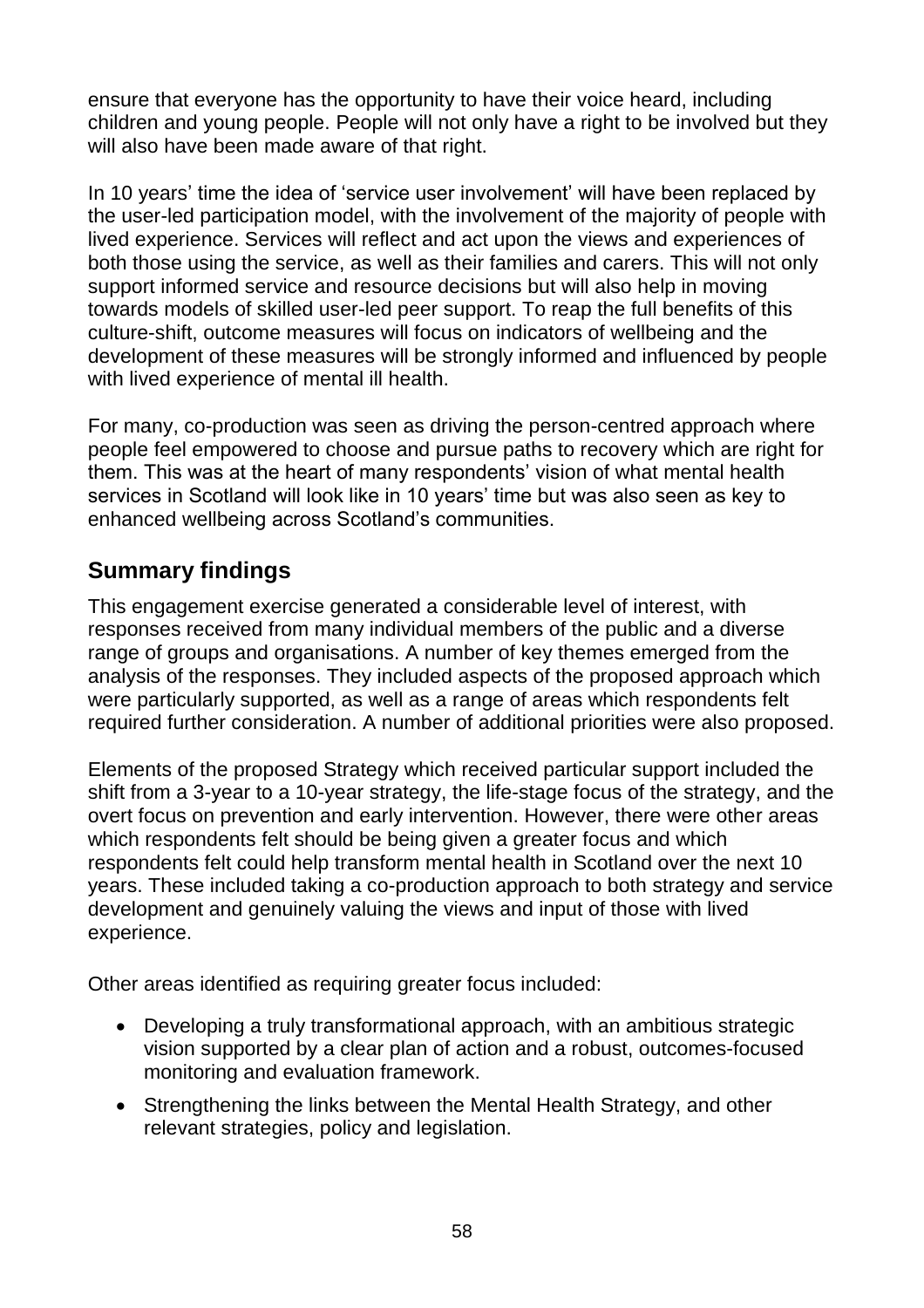- The impact of social and economic disadvantage and how tackling this can contribute to better mental health and wellbeing. The Strategy should also place greater emphasis on overall wellbeing.
- The development of a whole systems approach to care, with an emphasis on integration and multi-agency working and placing even greater focus and expectations on approaches to prevention and early intervention.

Many respondents identified groups of people who they felt should receive greater consideration. A focus was often placed on those individuals and groups whose needs are complex or distinct, and who thus are at risk of discrimination or inequity. Examples included: individuals with severe and enduring mental ill health; children and young people with mental health issues and particularly those in contact with the care system; people from the LGBTI community; older people with multiple issues; and those with learning disabilities or autism. There were also significant calls for the Strategy to include a much greater emphasis on the needs of families and carers.

The vision of many respondents for the future centred around a Scotland in which mental health is everybody"s business and where the focus on prevention and wellbeing will improve understanding and support a reduction in stigma. Addressing inequalities will be key, releasing potential and improving life chances. Coproduction with those with lived experience, their carers and families will be at the centre of decision making. A whole systems approach to care will be underpinned by integrated approaches, while services will be person-centred, and accessible and will support self-management. There will be clear and tangible evidence that individual and collective outcomes have improved and that the allocation of resources is evidenced based.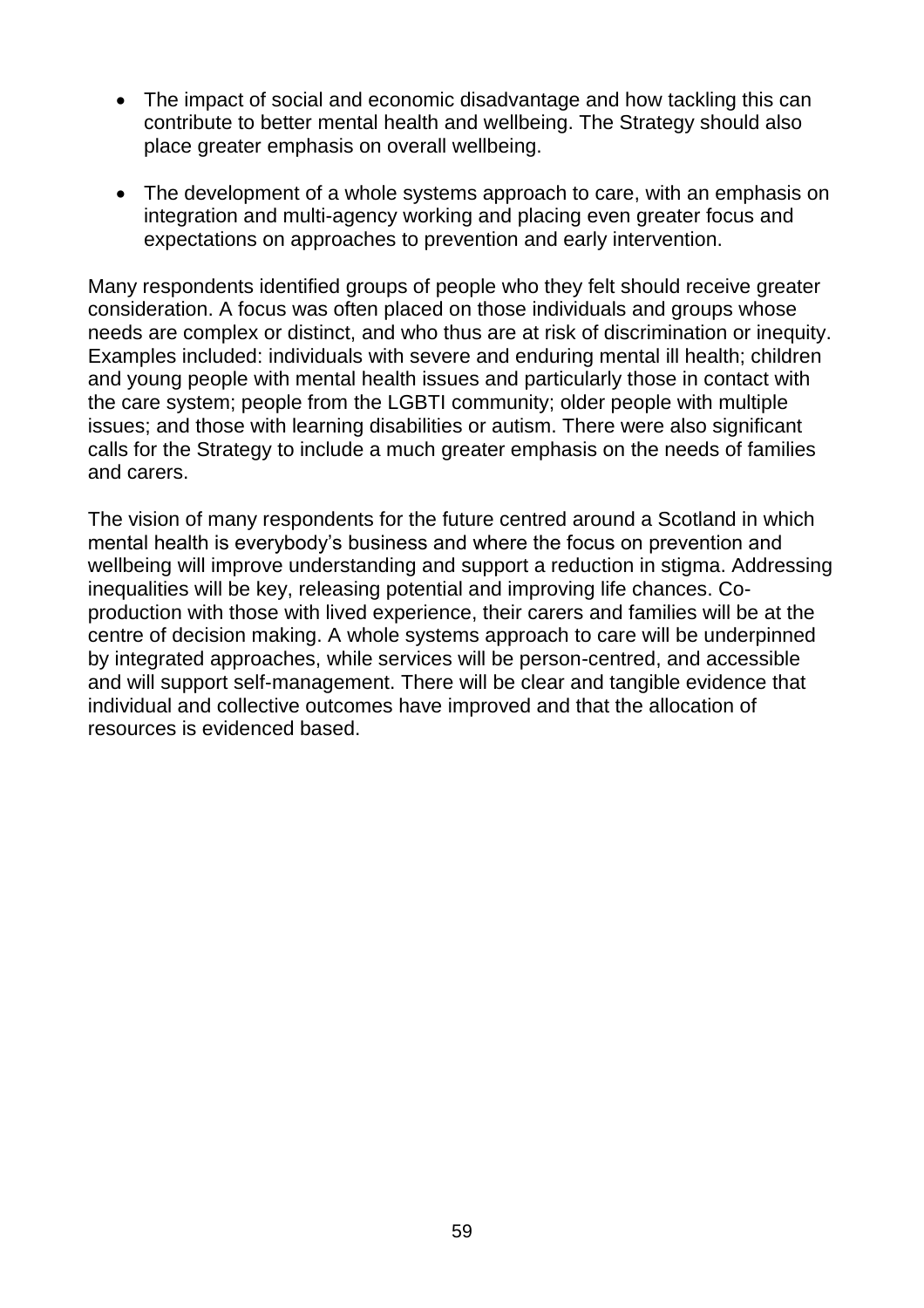#### **Annex 1**

#### **Group Respondents**

38 Degrees

Aberdeen City - Integrated Children's Healthy and Active Group

Aberdeen City Alcohol & Drugs Partnership

Aberdeen City Health and Social Care Partnership

Aberdeen City Health and Social Care Partnership - Public Health Team

Aberdeen Mental Health & Wellbeing Network

Aberdeenshire ADP

Aberdeenshire Council Health & Social Care Partnership, Aberdeenshire Mental Health Strategic Outcomes Group and Aberdeenshire GIRFEC Mental Health & Wellbeing Group

Aberlour Child Care Trust

Action for Sick Children Scotland

Action in Mind

Action on Depression

ACUMEN

Addaction Scotland

Age in Mind

Age Scotland

Alcohol Focus Scotland

Alzheimer Scotland

Angus Health and Social Care Partnership

Argyll and Bute Council - Educational Psychology Service

Art in Healthcare

ASH Scotland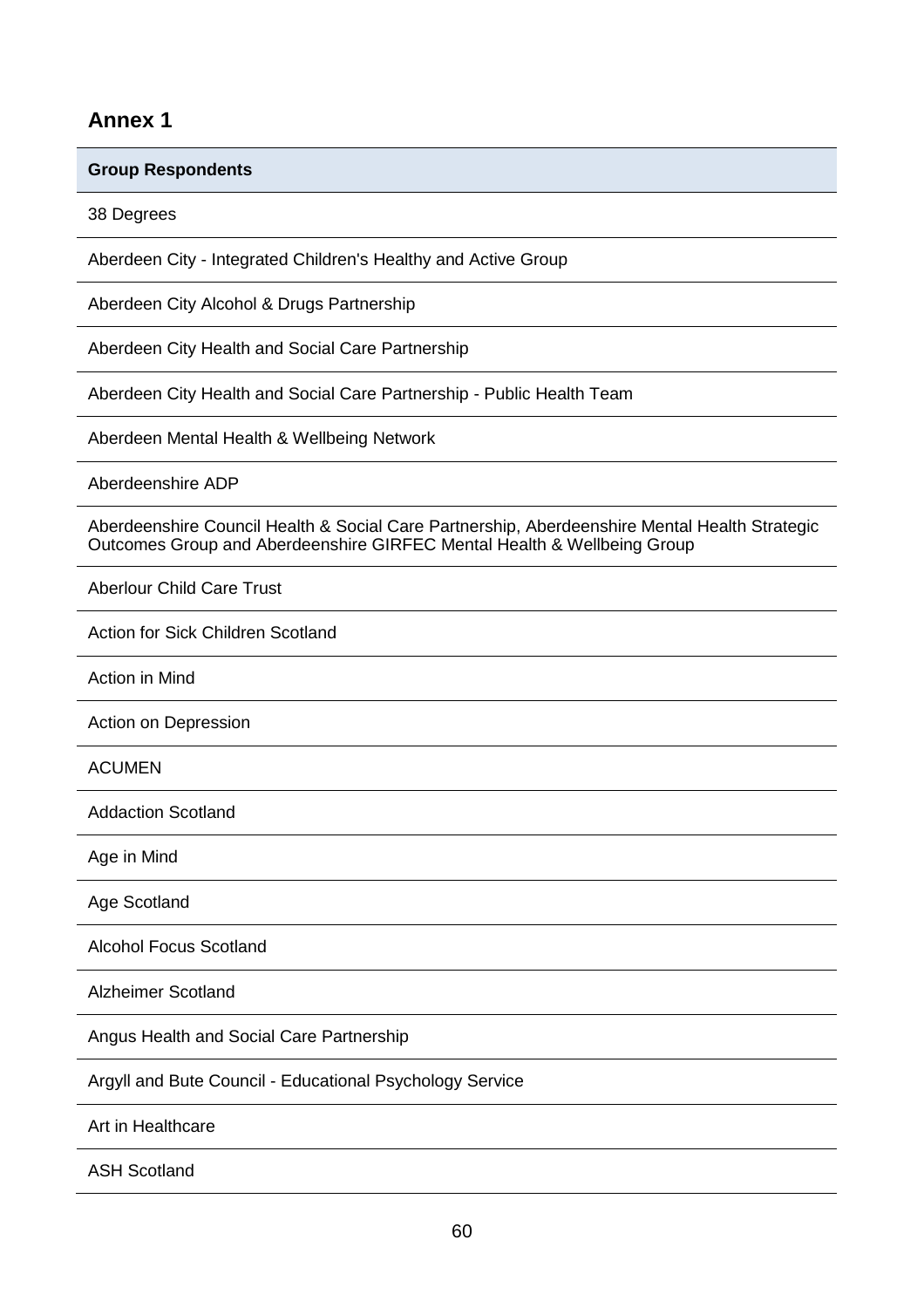Association of British Insurers

Association of Scottish Principal Educational Psychologists (ASPEP)

Autism in Scotland

Autism Network Scotland

Autistica

Barnardo's Scotland

Befriending Networks

Bipolar Scotland

Bliss Scotland

BMA Scotland

Boots & Beards

British Association for Counselling and Psychotherapy

British Medical Association

British Psychological Society

British Transport Police - D Division

CAMHS Lead Clinicians

CAPS Independent Advocacy

Care Farming Scotland

Care Inspectorate

Carers Trust Scotland

Carr Gomm

#### **CELCIS**

Centre for Youth and Criminal Justice

Changing Faces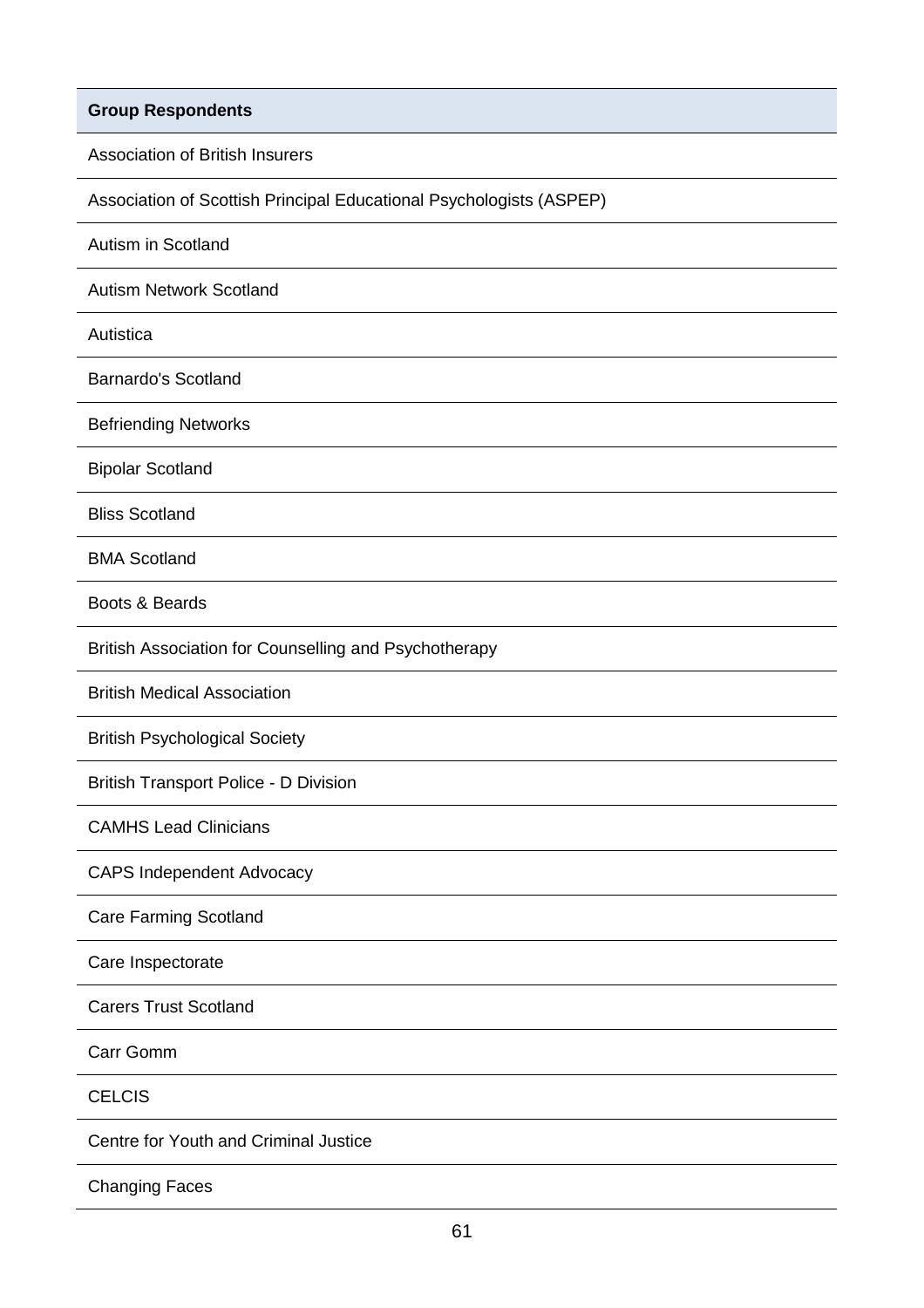Chest Heart & Stroke Scotland

Child and Adolescent Health Research Unit (CAHRU), University of St Andrews

Children 1st

Children and Young People's Commissioner Scotland

Children in Scotland

Church of Scotland

College of Occupational Therapists

College of Occupational Therapists Specialist Section in Mental Health Scotland

Community Health Exchange (CHEX)

Community Justice Authorities

Community Mental Health Occupational Therapists - Secondary Care

Community Pharmacy Scotland

COSCA (Counselling & Psychotherapy in Scotland)

COSLA (Convention of Scottish Local Authorities)

Down's Syndrome Scotland

Dr L Taylor and Partners, Edinburgh - GP Practice

Dumfries & Galloway Health & Social Care Partnership

Dumfries & Galloway Strategic Partnership

Dundee Health and Social Care Partnership

Dundee SUN Mental Health

Earth for Life CIC

East Dunbartonshire Health and Social Care Partnership (including 3rd sector partners)

East Lothian Educational Psychology Service

East Lothian Health and Social Care Partnership - Adult Wellbeing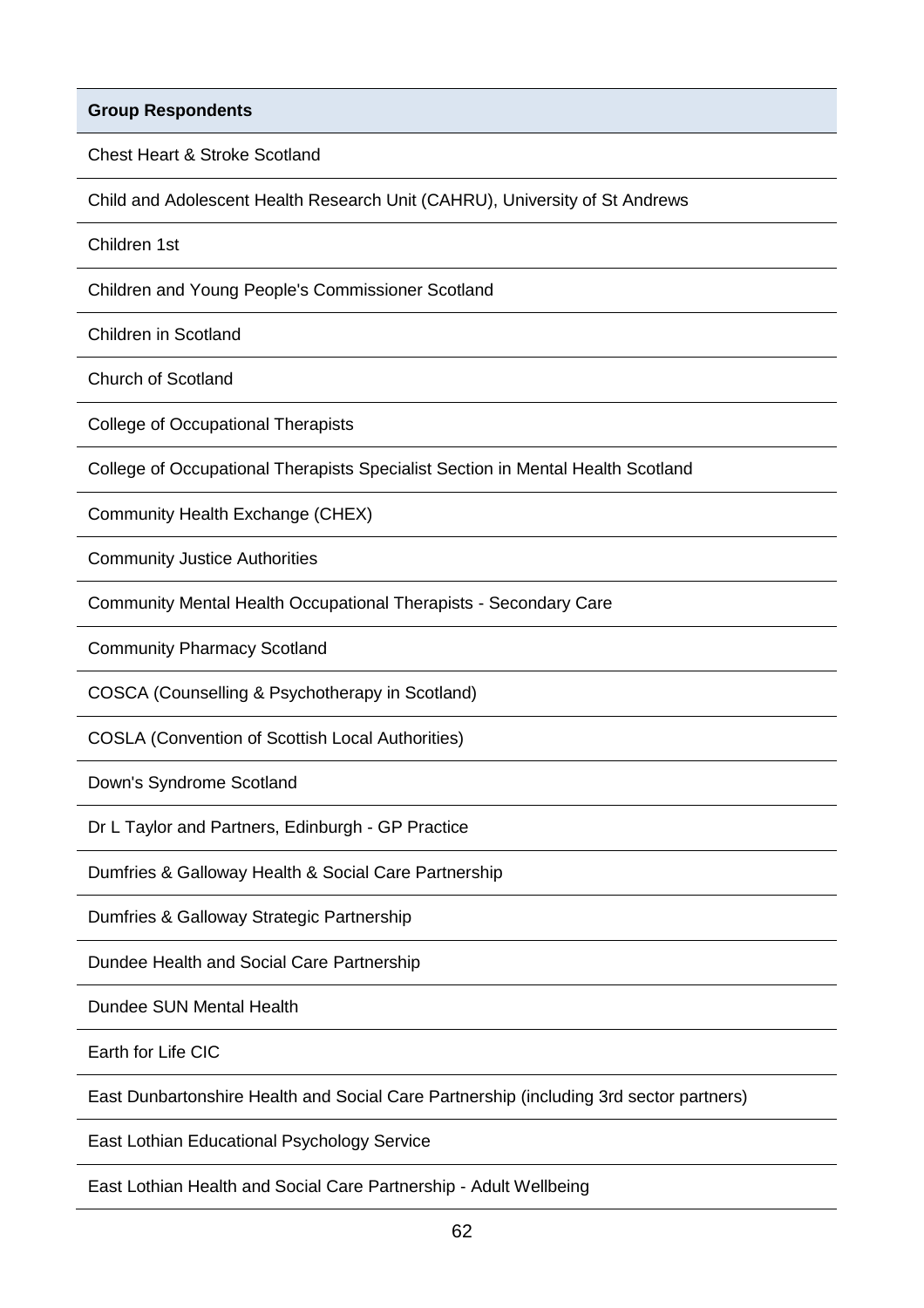Edinburgh Napier University - Centre for Mental Health and Incapacity Law, Rights and Policy

Employment Support Scotland

Equality Network & Scottish Transgender Alliance

Esteem GGC

Everyday Mindfulness Scotland

Falkirk Council

Families Outside

Federation of City Farms and Community Gardens

Flourish House

Glasgow Association for Mental Health

Glasgow City Health and Social Care Partnership

Granton Youth Centre

Health and Social Care Alliance Scotland (the ALLIANCE)

Healthcare Improvement Scotland

Highland Council

HIV Scotland

Homeless Action Scotland

HUG (Action for Mental Health)

Human Development Scotland

Includem

Intraining

ISD Scotland, NHS National Services Scotland

Keep Scotland Beautiful

Kindred Advocacy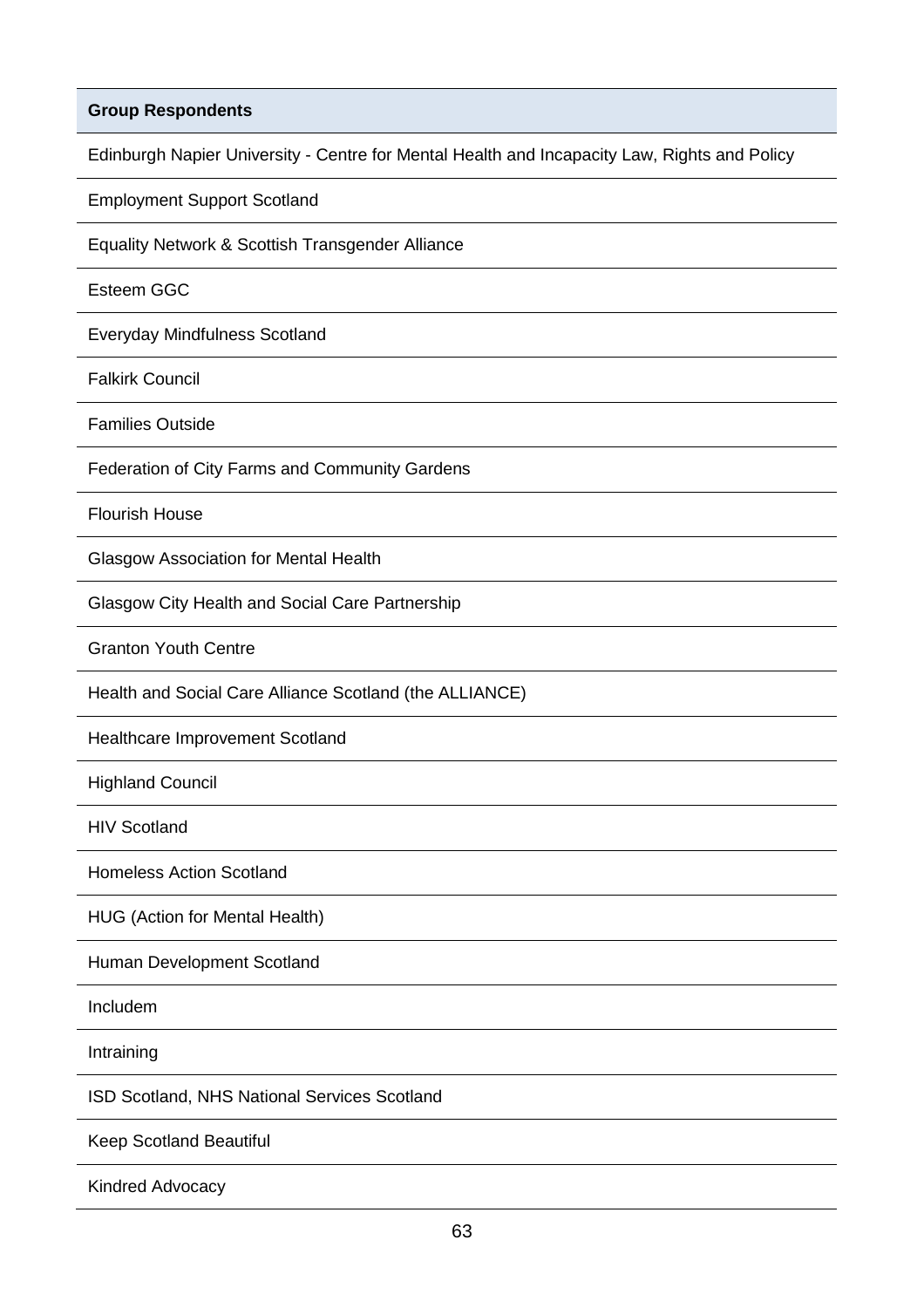**Group Respondents** Lanarkshire Links Lanarkshire Planning Partnerships North & South LD CAMHS Scotland Network LGBT Health and Wellbeing LGBT Youth Scotland LGBTQ+ Mental Health Empowerment Space Lloyds TSB Foundation for Scotland Marie Curie Maternal Mental Health Scotland Mental Health Aberdeen Mental Health Network (Greater Glasgow) Mental Health Pharmacy Strategy Group

Mental Health Service User Involvement

Mental Health Team, School of Health and Social Care, Edinburgh Napier University.

Mental Welfare Commission for Scotland

MHScot Workplace Wellbeing CIC

Mindroom

Mindspace Limited

Moray ADP

National AHP Mental Health Leads strategy group

National Coordinating Network for Healthcare and Forensic Medical Services for People in Police Care

National Deaf Children's Society

NEEDS Aberdeen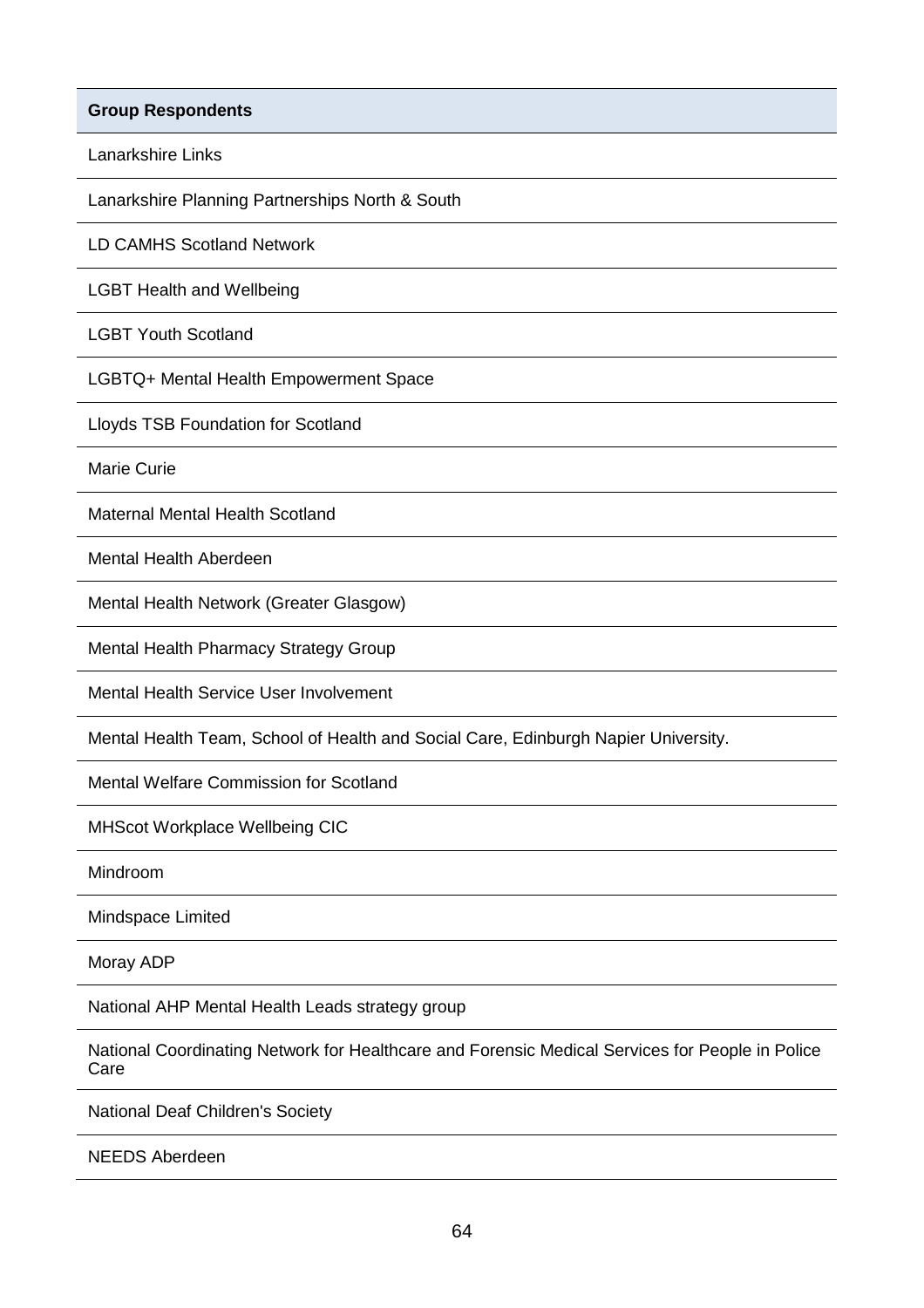NHS 24

NHS Education for Scotland

NHS Forth Valley

NHS Forth Valley - Health Promotion Service

NHS Forth Valley and Partners

NHS Greater Glasgow and Clyde

NHS Greater Glasgow and Clyde - Area Psychology Committee

NHS Greater Glasgow and Clyde - Clinical Psychologists from South Psychology

NHS Greater Glasgow and Clyde - Older People's Psychology Service

NHS Greater Glasgow and Clyde - Professional Leadership Group, Clinical Psychology

NHS Greater Glasgow and Clyde - Specialist Children"s Services

NHS Greater Glasgow and Clyde Board - Lead Occupational Therapists in Mental Health

NHS Heads of Neuropsychology Scotland (HONS)

NHS Highland

NHS Highland - Argyll and Bute

NHS Highland - Argyll and Bute Public Health

NHS Highland - Inverness, Inner Moray Firth and New Craigs

NHS Highland (re children, young people and transitions)

NHS Lanarkshire - Stop Smoking Service

NHS Lothian - Headroom, Edinburgh Health & Social Care Partnership

NHS Lothian - Interpersonal Psychotherapy Acute Crisis Multidisciplinary Team

NHS Lothian Allied Health Professions Mental Health Strategic Leads Group

NHS Lothian Health Promotion Service

NHS Lothian on behalf of Joint MH and WB Programme Board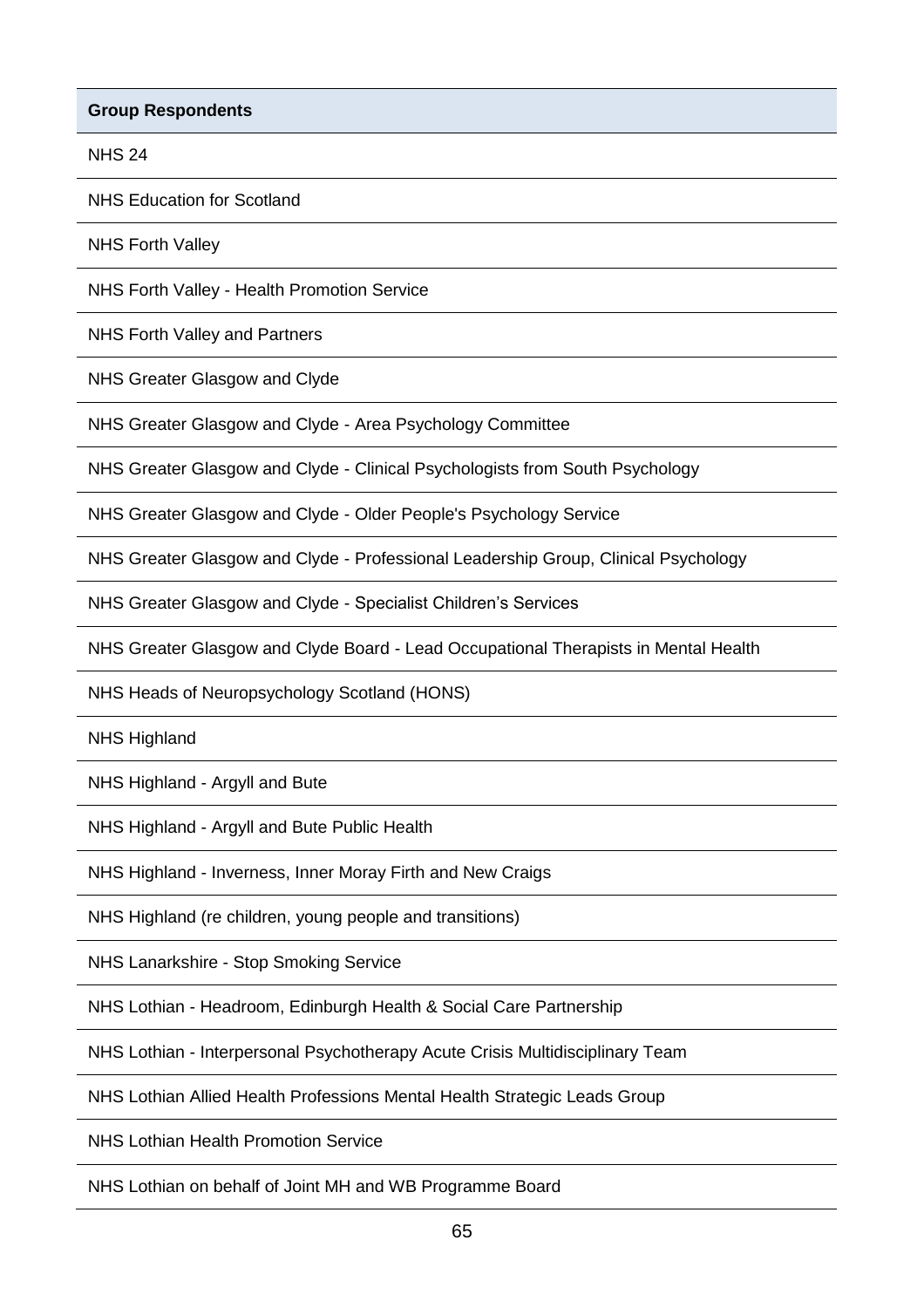NHS Lothian's Lothian Area Medical Committee; Lothian Area Allied Health Professions Physiotherapists & Lothian Area Psychology Committee

| <b>NHS Shetland</b>                             |
|-------------------------------------------------|
| NHS Tayside Directorate of Public Health        |
| North Ayrshire Health & Social Care Partnership |
| <b>NSPCC Scotland</b>                           |
| <b>NUS Scotland</b>                             |
| <b>Obesity Action Scotland</b>                  |
| Outside the Box                                 |
| Paths for All                                   |
| Penumbra                                        |
| Perth and Kinross Council                       |
| PF Counselling Service                          |
| Place2Be                                        |
| <b>PND Borders</b>                              |
| <b>Police Scotland</b>                          |
| <b>Positive Realities</b>                       |
| Quarriers Carer Support Service (Moray)         |
| Rape & Sexual Abuse Centre Perth & Kinross      |
| Rathbone Training                               |
| Recovery Across Mental Health (RAMH)            |
| Recovery and Renewal - Self help group          |
| Renfrewshire HSCP, Mental Health Directorate    |
|                                                 |

Robert Gordon University, Aberdeen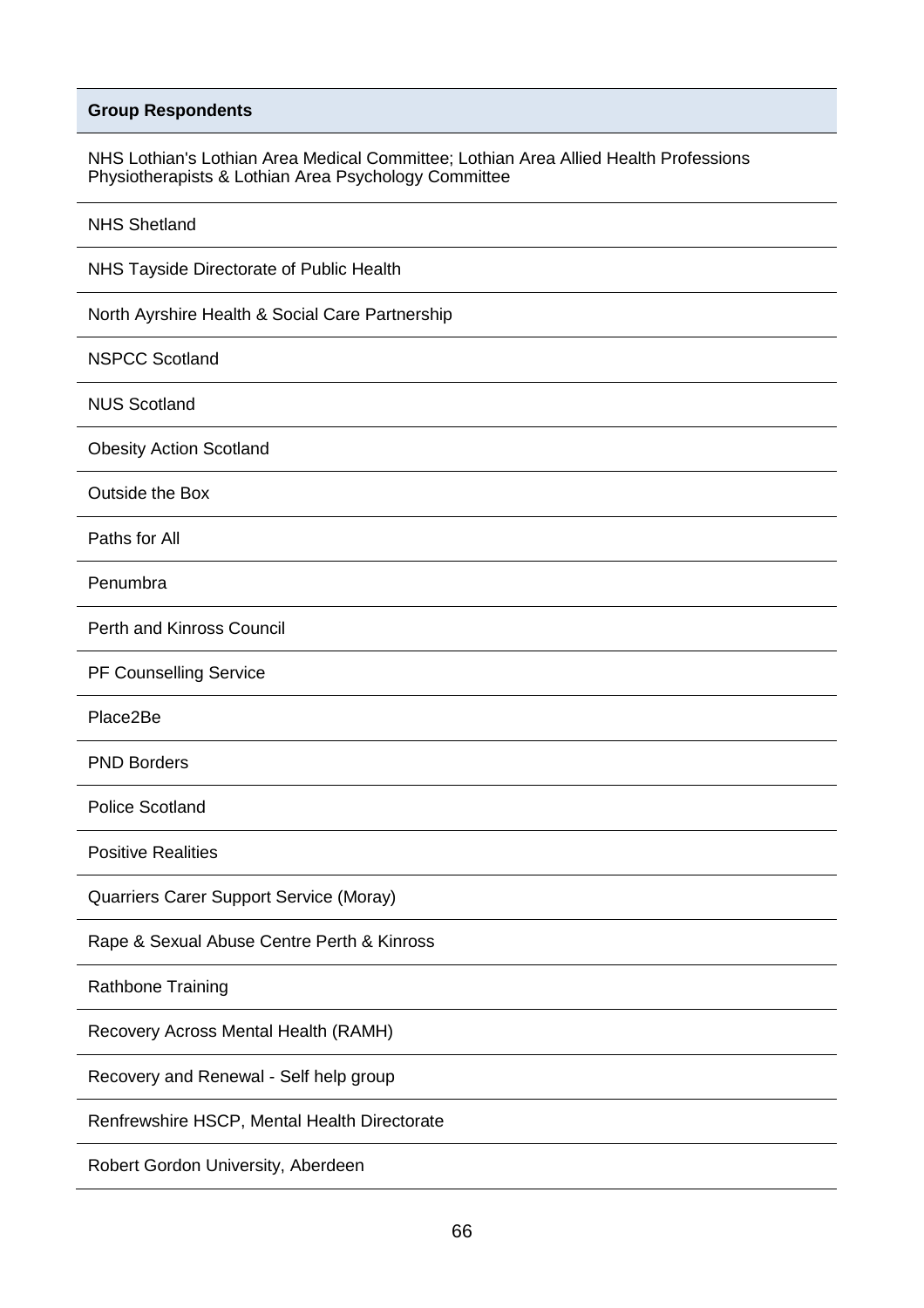Royal College of General Practitioners

Royal College of Nursing

Royal College of Paediatrics and Child Health

Royal College of Psychiatrists in Scotland

Royal College of Psychiatrists in Scotland - Faculty of Perinatal Mental Health

Royal College of Psychiatrists in Scotland, Child and Adolescent Psychiatry Faculty

Royal National Institute of Blind People (RNIB) Scotland

Samaritans Scotland

Scottish Ambulance Service

Scottish Association for Mental Health (SAMH)

Scottish Attachment in Action

Scottish Borders Council & NHS Borders

Scottish CAMHS Eating Disorder Steering Group

Scottish CAMHS Eating Disorder Steering Group - representing parents

Scottish Care

Scottish Children's Services Coalition

Scottish Directors of Public Health and Health Promotion Managers

Scottish Drugs Forum

Scottish Eating Disorder Interest Group (SEDIG)

Scottish Health Action on Alcohol Problems (SHAAP)

Scottish Human Rights Commission

Scottish Learning Disabilities Observatory

Scottish Liberal Democrats

Scottish National Action Plan for Human Rights, Health and Social Care Action Group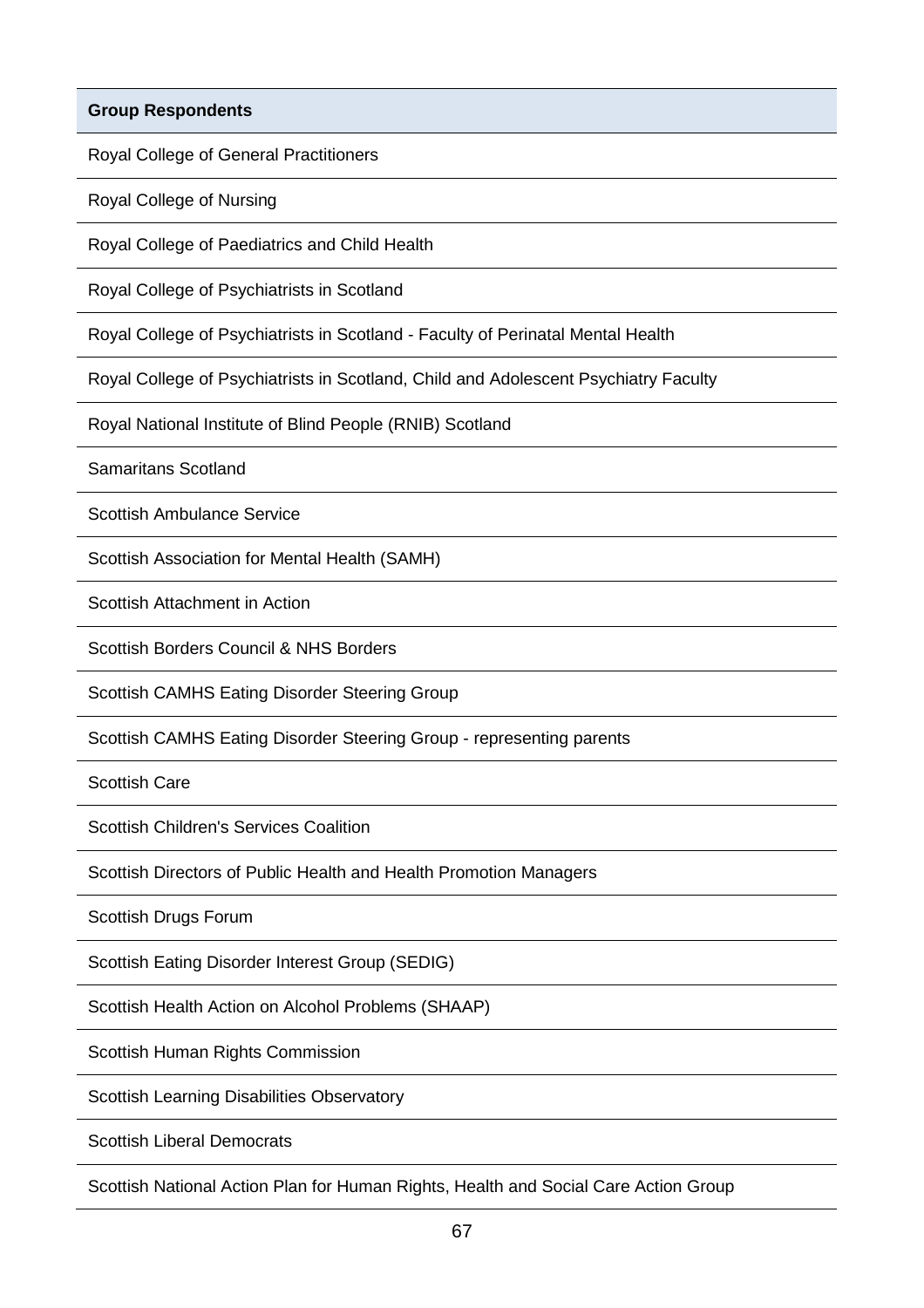Scottish Natural Heritage

Scottish Older People's Assembly

Scottish Pensioners' Forum

Scottish Prison Service

Scottish Recovery Network

Scottish Refugee Council and Mental Health Foundation Scotland

Scottish Secure Care Providers

Scottish Social Services Council

Scottish Trauma Advisory Group (STAG)

Scottish Women's Convention

Scottish Youth Parliament

Secure Accommodation Network (SAN)

Sexy Over Sixty Five Ltd

Simon Community Scotland

Skye & Lochalsh Mental Health Association

Smoking Cessation Coordinators' Group

Social Firms Scotland

Social Work Scotland

South Lanarkshire Council Housing and Technical Resources

Staf

Stepping Stones

Stirling Council

Stonewall Scotland

Sunovion Pharmaceuticals Europe Ltd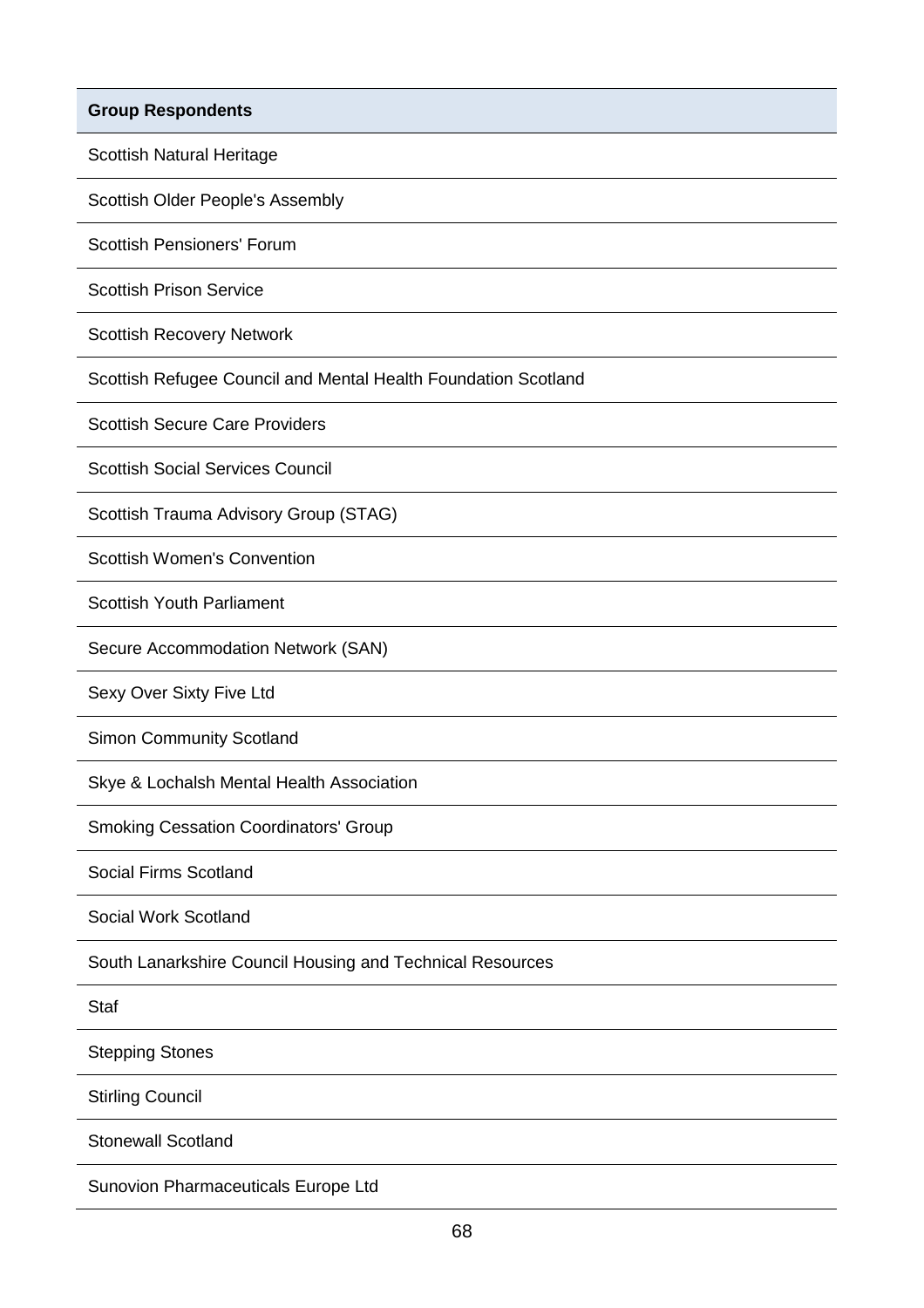Support in Mind Scotland

The British Association of Art Therapists

The National Autistic Society

The Prince's Trust Scotland

The Wellbeing Academy

UK Council for Psychotherapy

University of Stirling, Faculty of Health Sciences and Sport

Upstart Scotland

User and Carer Involvement

VISION 2020 UK Counselling and Emotional Support Services Group

Voluntary Health Scotland

VOX, voices of experience

Wee Read CIC

West Dunbartonshire Health & Social Care Partnership

West Lothian Health & Social Care Partnership

West Lothian IJB

Who Cares? Scotland

Working to Recovery

Your Voice People Involvement Network Inverclyde

YouthLink Scotland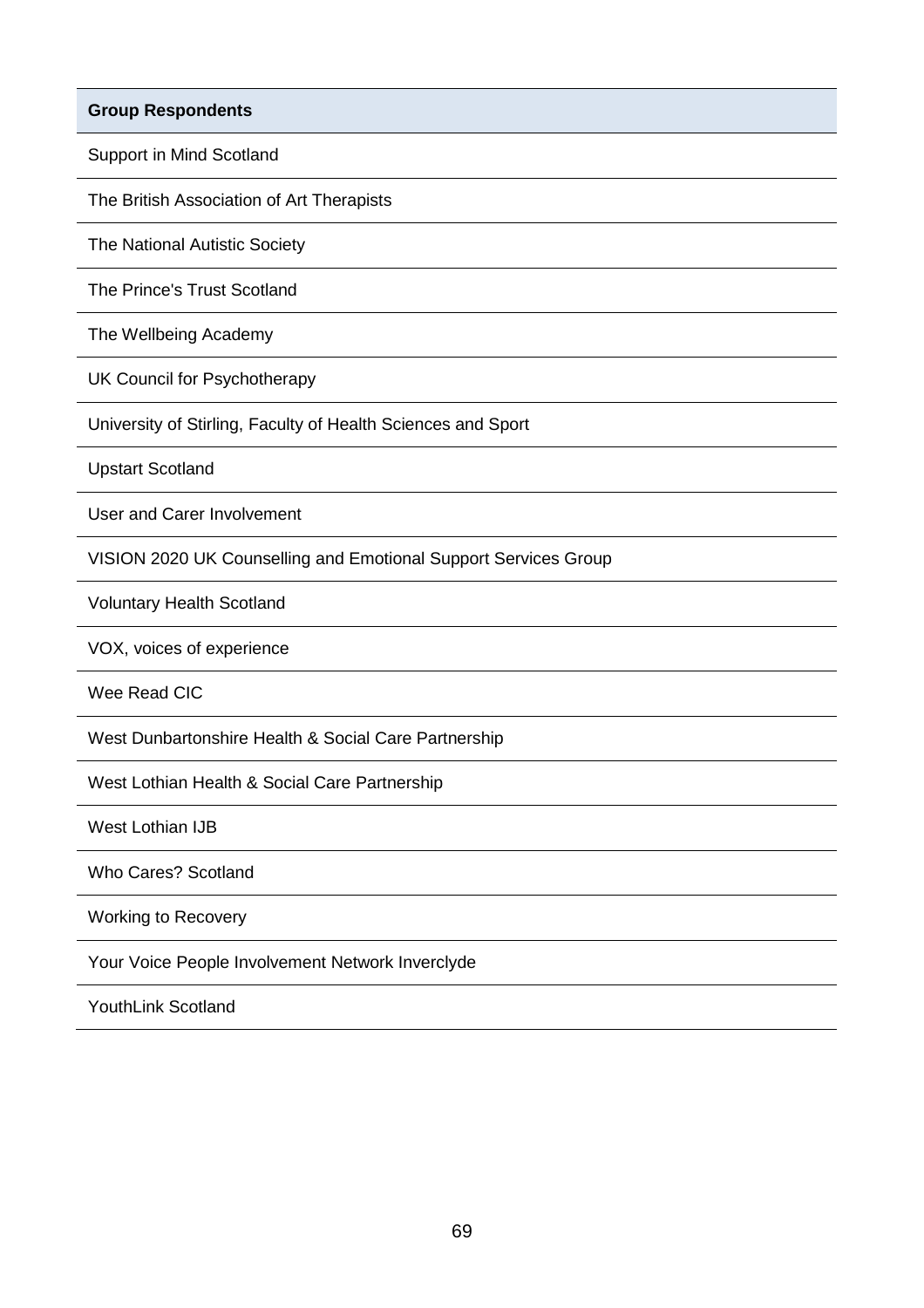#### **Annex 2**

**Question 1:** The table in Annex A sets out 8 priorities for a new Mental Health Strategy that we think will transform mental health in Scotland over 10 years. Are these the most important priorities?

Responses by type of respondent, including those who did not answer the question.

| <b>Type of respondent</b>                 | <b>Yes</b>     |               | <b>No</b>      |               | Don't know   |                          | <b>Not answered</b> |               | <b>TOTAL</b> |
|-------------------------------------------|----------------|---------------|----------------|---------------|--------------|--------------------------|---------------------|---------------|--------------|
|                                           | N              | $\frac{0}{0}$ | N              | $\frac{0}{0}$ | N            | $\frac{0}{0}$            | $\mathbf N$         | $\frac{0}{0}$ | $\mathbf N$  |
| Academic or research group                | 3              | 38            | 4              | 50            |              | $\blacksquare$           | $\mathbf{1}$        | 13            | 8            |
| Health                                    | 24             | 60            | 8              | 20            | $\mathbf{1}$ | 3                        | $\overline{7}$      | 18            | 40           |
| Local authority                           | 3              | 38            | 3              | 38            |              | $\overline{\phantom{0}}$ | $\overline{2}$      | 25            | 8            |
| Multi-agency partnerships (MAPs)          | 4              | 19            | 11             | 52            |              | $\overline{\phantom{0}}$ | 6                   | 29            | 21           |
| Network, forum or membership organisation | 8              | 26            | 16             | 52            | $\mathbf{1}$ | 3                        | 6                   | 19            | 31           |
| Other                                     | $\overline{2}$ | 33            | $\overline{2}$ | 33            |              | $\overline{\phantom{a}}$ | $\overline{2}$      | 33            | 6            |
| Professional body or college              | 10             | 63            | $\overline{2}$ | 13            |              |                          | 4                   | 25            | 16           |
| Public agency                             | 5              | 38            | $\overline{2}$ | 15            | $\mathbf{1}$ | 8                        | 5                   | 38            | 13           |
| Third sector                              | 26             | 33            | 31             | 39            | 3            | 4                        | 20                  | 25            | 80           |
| User and/or carer group                   | 5              | 45            | $\overline{2}$ | 18            | 3            | 27                       | $\mathbf{1}$        | 9             | 11           |
| (Total Groups)                            | (90)           | (38%)         | (81)           | (35%)         | (9)          | (4%)                     | (54)                | (23%)         | (234)        |
| Individuals                               | 181            | 50%           | 127            | 35%           | 47           | 13%                      | 9                   | 2%            | 364          |
| <b>TOTAL</b>                              | 271            | 45%           | 208            | 35%           | 56           | 9%                       | 63                  | 11%           | 598          |